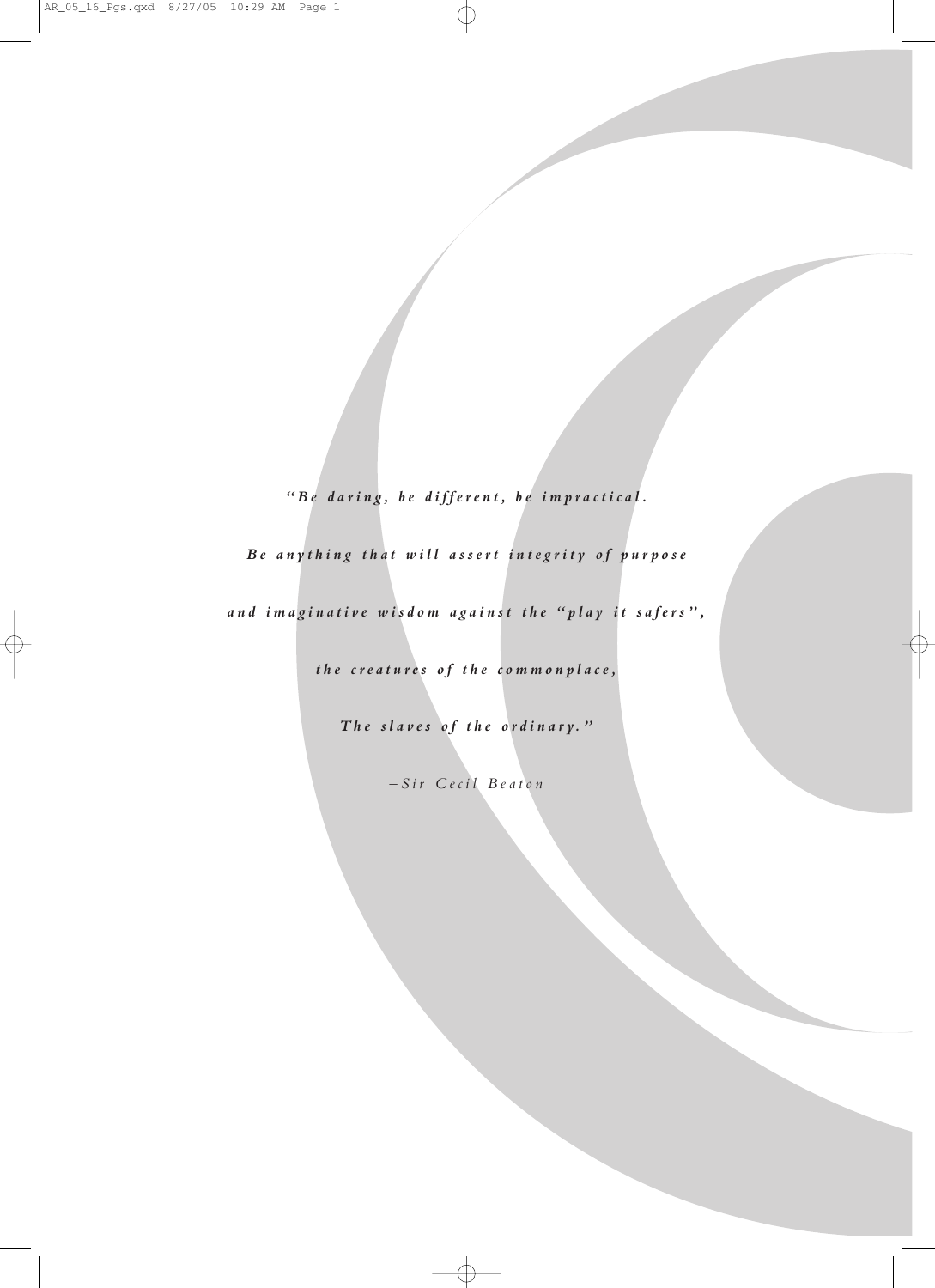# **CONTENTS**

| Board of Directors                                               | 3  |
|------------------------------------------------------------------|----|
| Directors' Report to Shareholders,<br>Management Discussion &    |    |
| Analysis Report                                                  | 4  |
| Corporate Governance                                             | 17 |
| Your Company's Growth                                            | 26 |
| Auditors' Report to the Members<br>of Pokarna Limited            | 29 |
| Balance Sheet as at 31st March, 2005                             | 34 |
| Profit & Loss Account for the<br>year ended 31st March, 2005     | 35 |
| Cash flow statement of the<br>year ended 31st March, 2005        | 36 |
| Schedules                                                        | 37 |
| Balance Sheet Abstract and<br>Company's General Business Profile | 56 |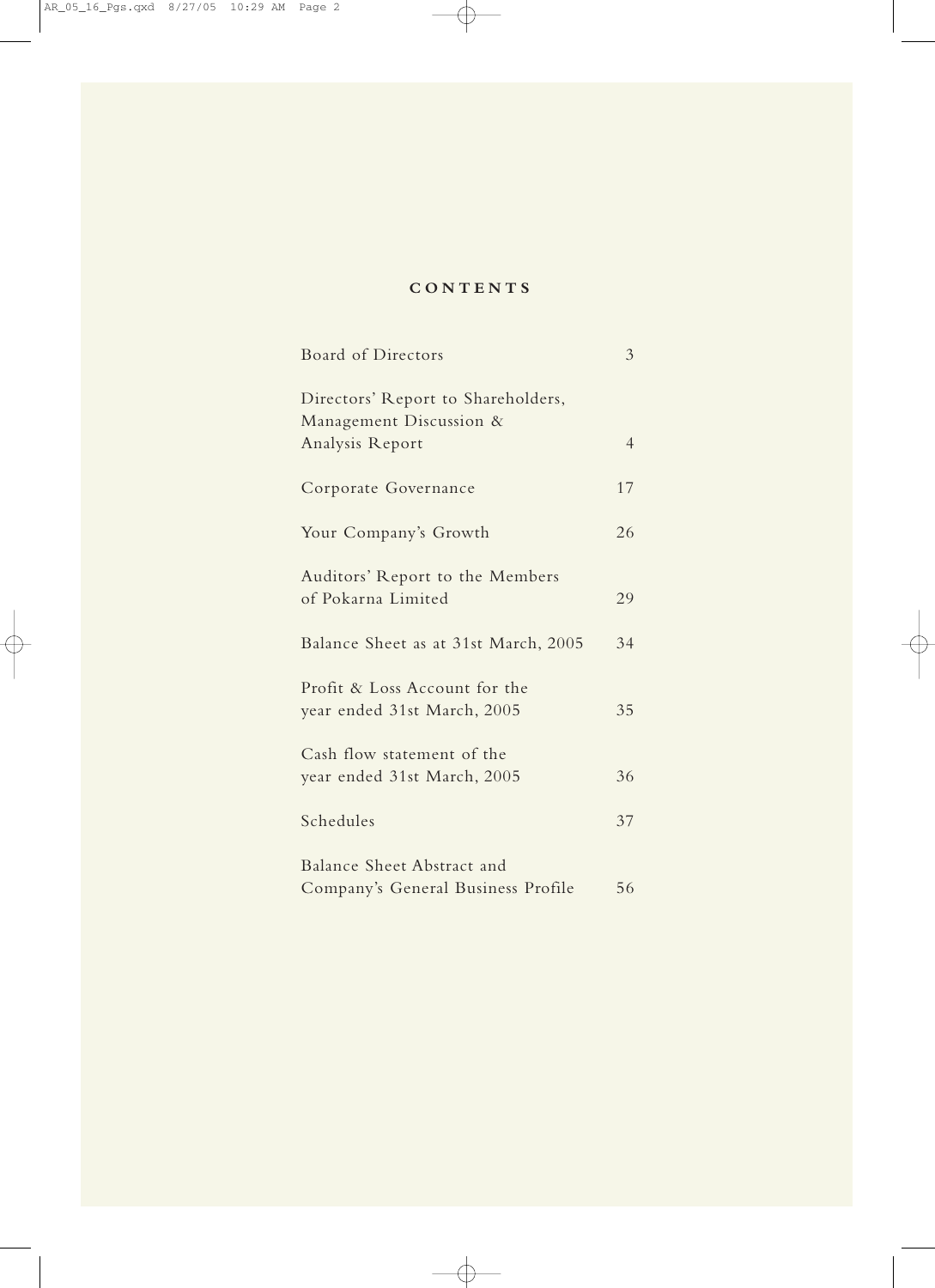# **BOARD OF DIRECTORS**

Mr. Gautam Chand Jain, *Chairman & Managing Director*  Mr. Prakash Chand Jain, *Director* Mr. M.Yugandhar, *Director* Mr. T.V. Chowdary*, Director*  Mr. Vinayak Rao Juvvadi*, Director*  Mr. Mahender Chand Chordia, *Director*  Mr. Dhanjibhai Sawla, *Director*  Mr. Rahul Jain, *Executive Director*  Mr. Siddharth Jain, *Executive Director* 

.......•.......

**COMPANY SECRETARY**

Mr. Paras Jain

.......•.......

### **AUDITORS**

M/s. S. Daga & Co., Chartered Accountants, Hyderabad.

.......•.......

#### **BANKERS**

Union Bank of India, R.P. Road Branch, Secunderabad-500 003

.......•.......

### **REGISTERED & CORPORATE OFFICE**

First Floor, Surya Towers, 105, Sardar Patel Road, Secunderabad-500 003, Andhra Pradesh, India. Tel: 91-40-27842182, 27844101, 27897722 Fax: 91-40-27842121

Email: contact@pokarna.com

Website: www.pokarna.com

# .......•.......

## **FACTORIES**

Survey No.123, Toopranpet (Village), Choutuppal (Mandal), Nalgonda (District), Andhra Pradesh. Survey No. 563, 568 & 574,

Aliabad Village, Shameerpet (Mandal), R.R. District, Andhra Pradesh.

Survey No. 33, 39, 50, 51, 55, 68 & 69, Apparels Export Park, Gundla Pochampally Village, Medchal Mandal, R. R. District, Andhra Pradesh.

#### .......•.......

# **14th ANNUAL GENERAL MEETING**

Date: 26th September, 2005 • Time: 10:00 a.m. Place: 105, First Floor, Surya Towers, S. P. Road, Secunderabad-500 003.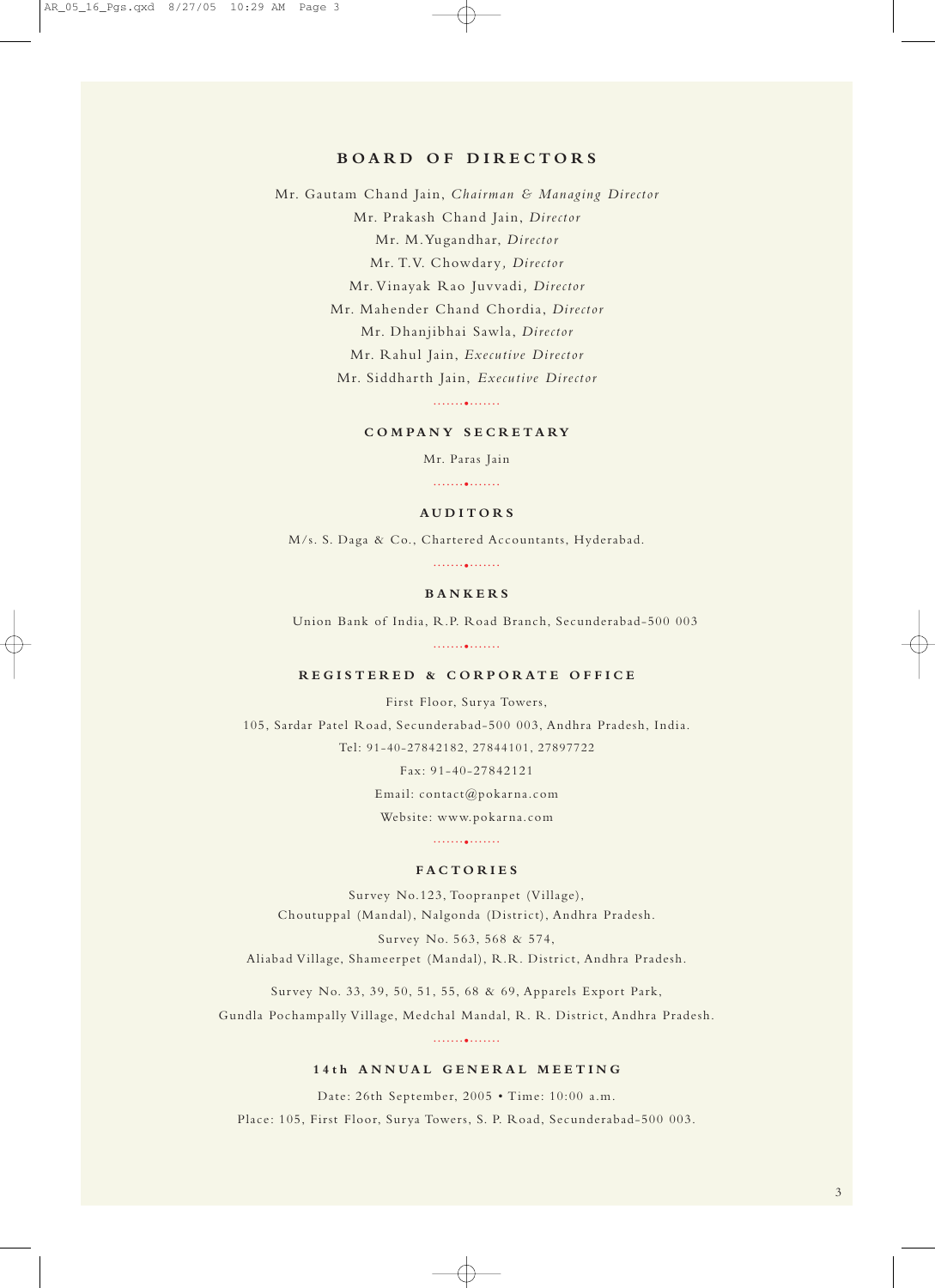# **DIRECTORS' REPORT TO THE SHAREHOLDERS**

.......•.......

Your Director's have pleasure in placing before the Shareholders', the 14th Annual Report and Audited Accounts for the year ended March 31, 2005.

Amount in Rupees

### **1. WORKING RESULTS**

The Financial Highlights are summarized below:

|                                                   |                  | Alliount in Rupees |
|---------------------------------------------------|------------------|--------------------|
| Particulars                                       | 2004-2005        | 2003-2004          |
| Total Income                                      | 140,53,30,956    | 113, 54, 11, 545   |
| Less: Expenditure                                 | 124, 58, 25, 448 | 96, 03, 94, 431    |
| Profit/(Loss) before Tax                          | 15,95,05,508     | 17,50,17,114       |
| Prior Period Expenses                             | 65,65,914        |                    |
| Provision for Taxation                            | 1,26,66,071      | 2,32,81,171        |
| Net Balance of Profit                             | 14,02,73,523     | 15, 17, 35, 943    |
| Balance of Profit brought over from previous year | 45, 32, 16, 288  | 34, 12, 13, 816    |
| Appropriation                                     |                  |                    |
| Proposed Dividend                                 | 2, 17, 02, 800   | 2, 17, 02, 800     |
| Corporate Dividend Tax                            | 30,43,818        | 27,80,671          |
| Transfer to General Reserve                       | 1,45,00,000      | 1,52,50,000        |
| Net Profit carried to Balance Sheet               | 59, 34, 89, 811  | 45, 32, 16, 288    |

### **2. MANAGEMENT DISCUSSION AND ANALYSIS**

### **a. INDUSTRY STRUCTURE AND DEVELOPMENT**

#### **Granites:**

India is one of the leading countries in the production and export of granite and other stones. Granite is a very hard crystalline, igneous or metamorphic rock primarily composed of feldspar, quartz and lesser amounts of dark minerals. These varieties are used to produce monuments, building slabs, tiles, surface plates, etc. About 110 varieties of granites have been identified for processing as products for exports. The deposits are widely spread over the entire country. However, popular varieties are mainly found in South India.

Your Company is the largest exporters of Granite slabs from India dealing in over 60 premium colors and exporting more than 120 containers every month to the most reputed companies all over the world.We have our own quarries

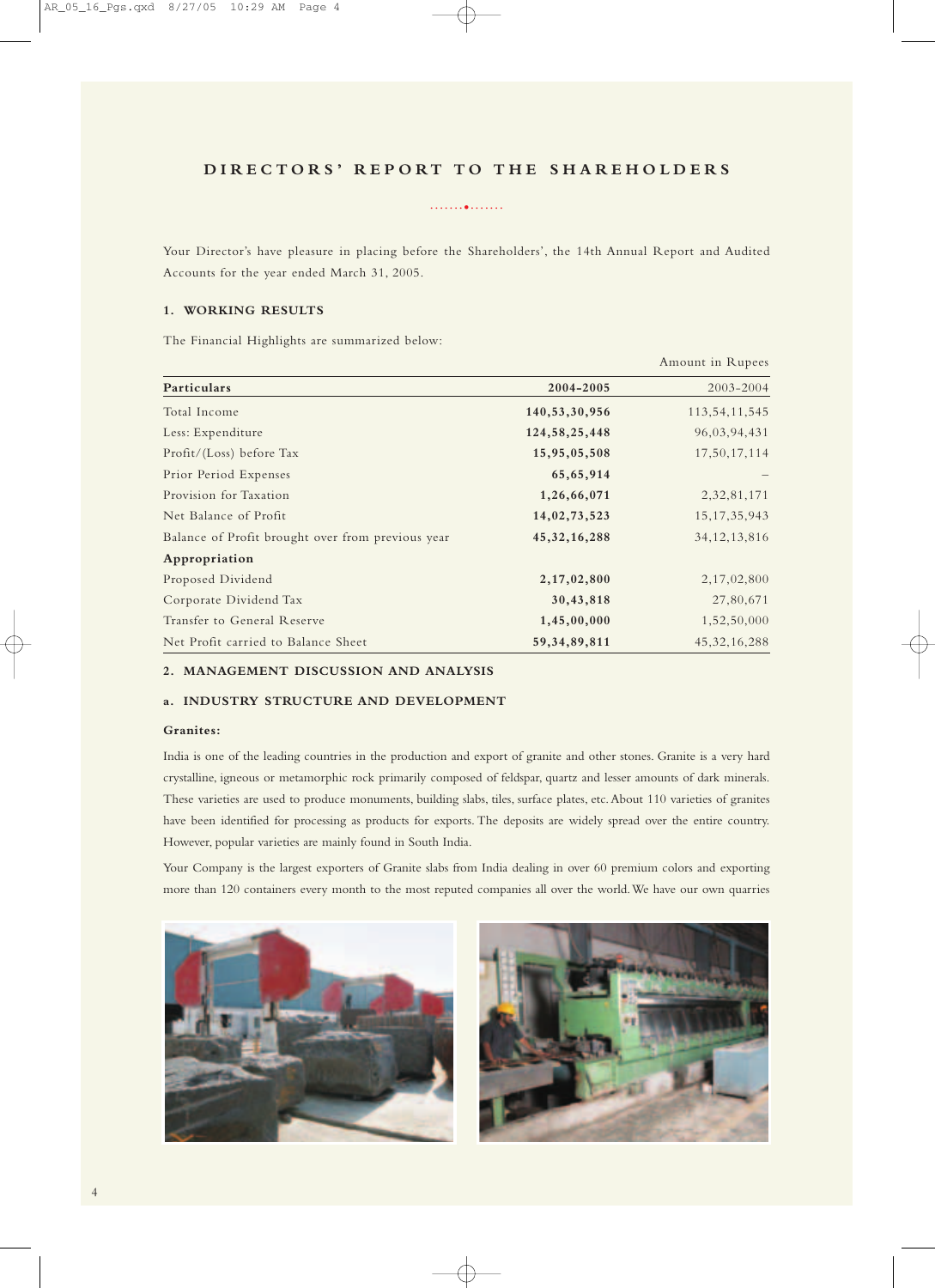apart from two state of the art units processing both slabs and tiles. Besides Indian stones, your Company also process rough granite from other countries.

### **Apparels:**

Textiles and clothing sector is the largest employer after agriculture and its importance in India's economy is recognized for its contribution to industrial production and export earnings.With effect from January 1, 2005, quotas on textiles and clothing stand abolished and now, this industry is required to achieve a competitive strength for its survival in the global environment.The garment industry comprises manufacturers of ready-made garments for either the domestic or export markets or, in certain cases, both. The constituents of this segment are very diverse in terms of their size, production facility, the type of apparel manufactured, the quality of output, fabric requirement, price sensitivity etc. Structurally, clothing industry is one of the most fragmented sectors of the Indian Textile Industry, due to historical government policies, which favoured the small scale.

In the apparel industry, most modern technology, relatively well-paid workers and high-end designers and a high degree of flexibility characterize the niche segment fashion market. The competitive advantage of firms in this market segment is related to the ability to produce designs that capture tastes and preferences, and even better – influence such tastes and preferences – in addition to cost effectiveness.

# **b. OPPORUNITIES and THREATS**

#### **Granites:**

#### Opportunities

Andhra Pradesh is one of the largest producer of granites in the country, 17 out of 23 districts have several occurrences of different varieties of granites. Jet black, Black Galaxy, Blue and White coloured are exclusive varieties in the international market.There are a number of unexplored areas in the state, which

contain workable and marketable deposits, Central and state Geological agencies have started exploration to identify new varieties and areas.Vast scope exists for development of granite industry in the state.The Govt. of Andhra Pradesh has the most progressive policy for granites in the country.World's rare and exclusive variety of black Galaxy Granite occurs in Chimakurthy – Prakasam district. Your Company has all its quarrying operations in the State of Andhra Pradesh with Black Galaxy being the premium of all.

There is still an irrepressible attraction to the beauty of natural stone, which is proven by the expansion of the world's market. It's important that stone be made accessible, both in terms of market and in terms of image. Stone must look natural in all respects, and it must also be easy and close to the end consumer. But all this needs to be done in keeping with its value and features, which have gone with it all through its history.





*At Pokarna it is believed that the integrity of any company must come from a leadership committed to behavior that is honest, decent and fair and from directors and employees who share that commitment and bring it to life at all levels of the organization.*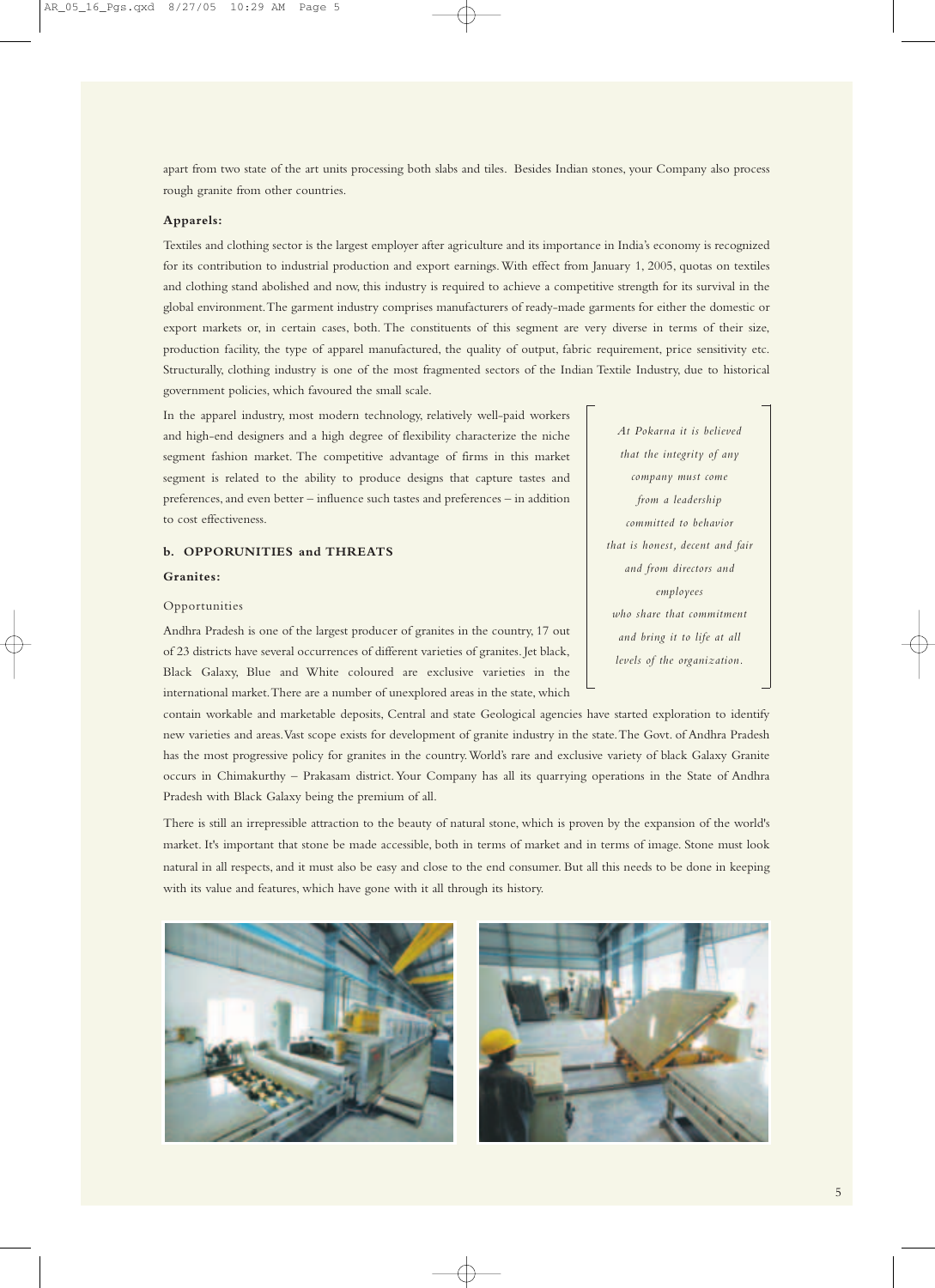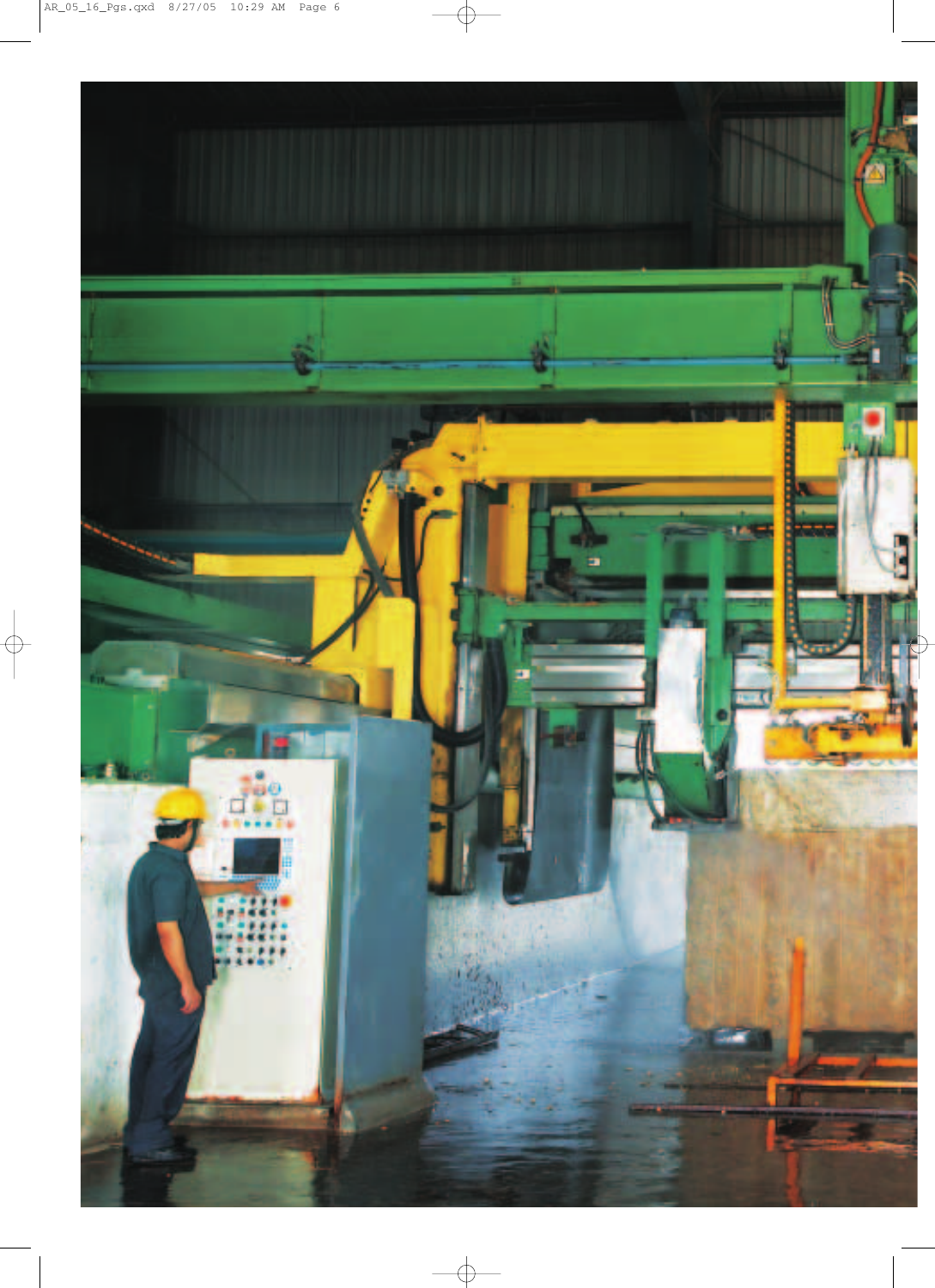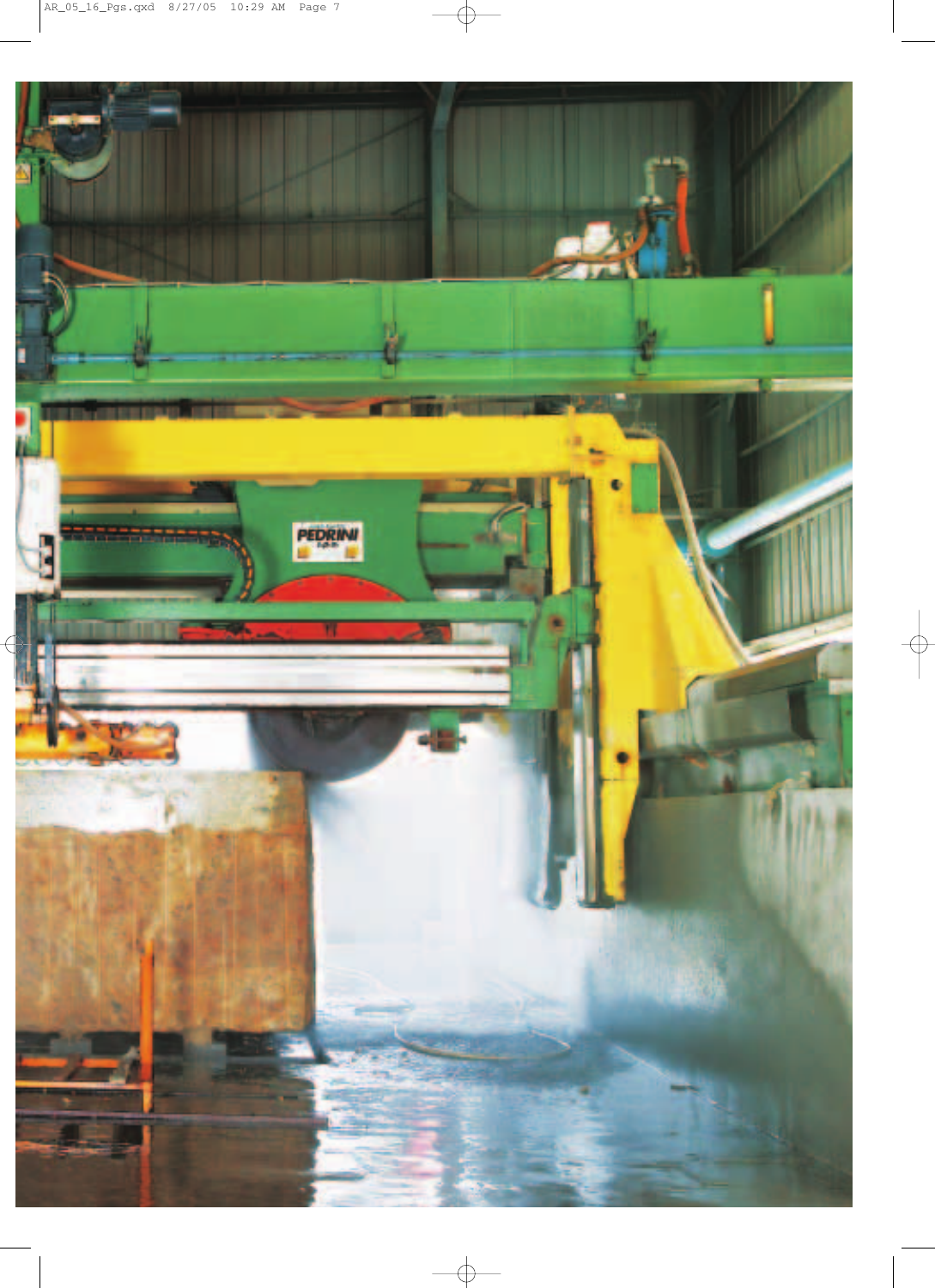

The market potential is abundant and there are excellent prospects for the Indian granite industry to get its due share in the world market. The professional and realistic approach towards solving the practical problems and careful planning of facilities by the Industry and Government can make India the leading exporter of the world market. We have challenging years ahead but the potential for growth is beyond any reasonable doubt.

### **Threats**

There is also the continued marketing campaign being conducted against natural stone by the Ceramic Industry, which imitates the beauty of stone and boasts that they have the same attractiveness but none of their faults.This campaign contains all of the threats that an organized and cohesive industrial sector can pose to a small and objectively weaker one.But for the stone sector,this also acts as an indirect confirmation of the potentials that still exist in the tiling,flooring market and engineering stone.

### **Apparels:**

#### Opportunities

It is expected that India will increase its world market share substantially in the clothing sector following the elimination of quotas. India seems poised to benefit the most after the dismantling of the quota because of the following factors:

- Strong entrepreneurial class.
- Flexibility in production of small order lots.
- Ability to handle value additions, embellishments etc.
- Adequate labour supply at relatively low wages.
- Good "cultural" comfort with US and Europe.
- Design Skills.

### **Threats**

- Technological obsolescence.
- Non-proximity to markets.
- Emerging Competition.
- Pricing pressure, following opening up of quotas.
- Strengthening of the rupee may impact realisation.
- Highly fragmented, unit production capacities very low by international standards.

# **c. SEGMENT WISE PERFORMANCE**

Company operates in two segments namely, Granite and Apparel. The financials for the said divisions of the Company are as under.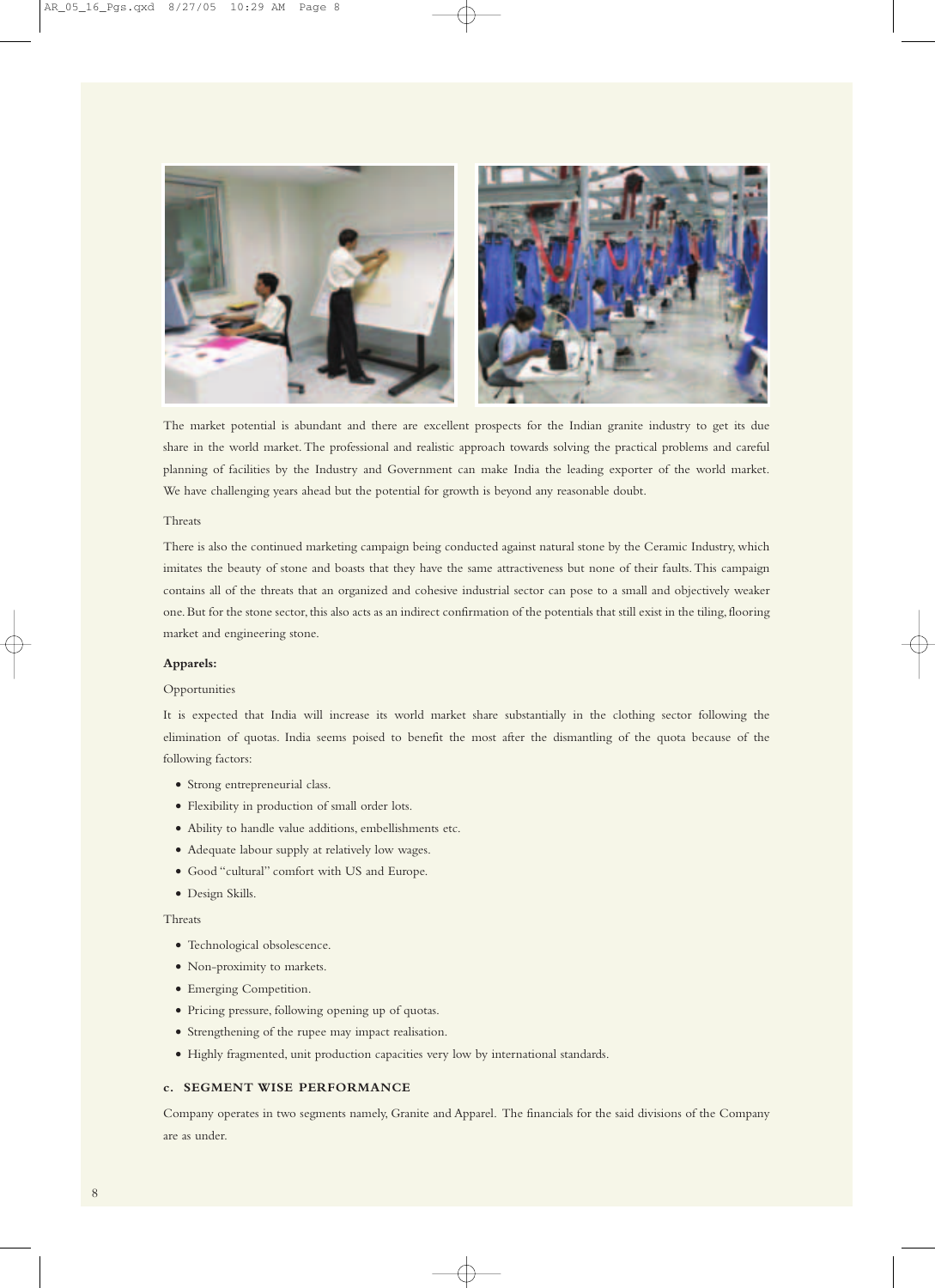



(Rupees in Lakhs)

| Particulars                          | Year ended | Year ended |
|--------------------------------------|------------|------------|
|                                      | 31.03.2005 | 31.03.2004 |
| 1. Segment Revenue                   |            |            |
| a) Granite                           | 13165.49   | 11178.38   |
| b) Apparel                           | 365.95     | 2.02       |
| Gross Sales / Income from operations | 13531.44   | 11180.4    |
| Less: Inter-segment revenue          |            |            |
| Less: Excise Duty recovered on sales | 64.04      | 77.71      |
| Gross sales / Income from operations | 13467.40   | 1102.69    |
| 2. Segment Results                   |            |            |
| a) Granite                           | 2392.42    | 2148.65    |
| b) Apparel                           | (233.22)   | (1.09)     |
| Total                                | 2159.20    | 2147.56    |
| Less: i) Interest                    | 629.80     | 397.39     |
| ii) Other un-allocable               |            |            |
| Total Segment Profit Before Tax      | 1529.40    | 1750.17    |
| Less: i) Provision for current tax   | 27.00      | 152.95     |
| ii) Provision for deferred tax       | 121.99     | 79.86      |
| iii) Tax of prior years              | (22.33)    |            |
| Profit after tax                     | 1402.74    | 1517.36    |
| 3. Capital Employed                  |            |            |
| (Segment Assets-Segment Liabilities) |            |            |
| a) Granite                           | 6248.72    | 5139.25    |
| b) Apparel                           | 1004.99    | 950.79     |
| c) Other Unallocable                 | 11.50      | 11.50      |
| Total Segment Capital Employed       | 7265.21    | 6101.54    |

### **d. OUTLOOK**

Outlook for both the segment in which Company operates is encouraging. Focus of the Company in both the segment has been to improve sales realization and to implement cost cutting measures to the maximum extent possible

Granite:

India, which is blessed with various types of unique colours and large deposits of granite, is certain to get its due share in the ever-growing world market. Many countries are worried about the strong entrance of China in the market but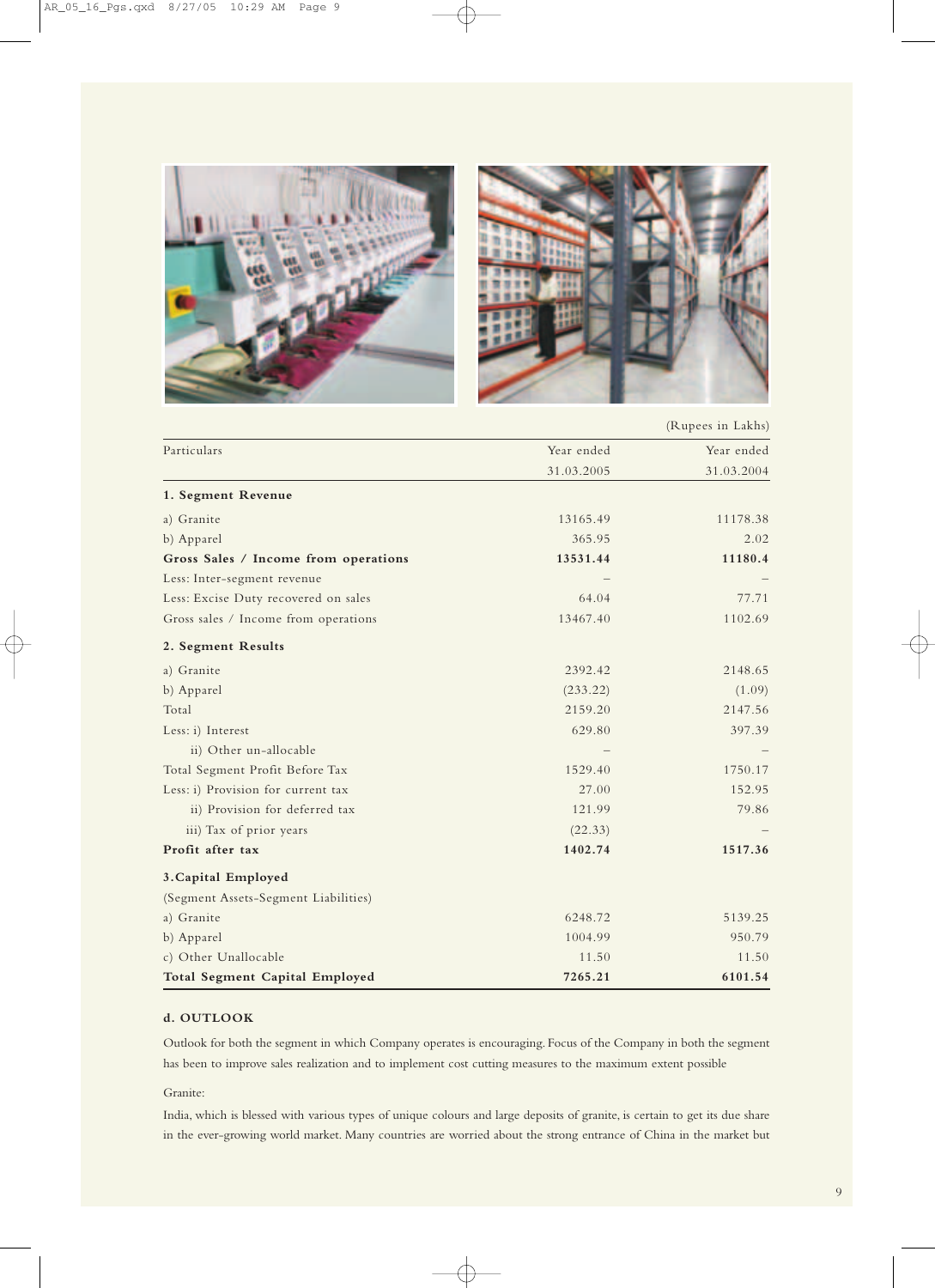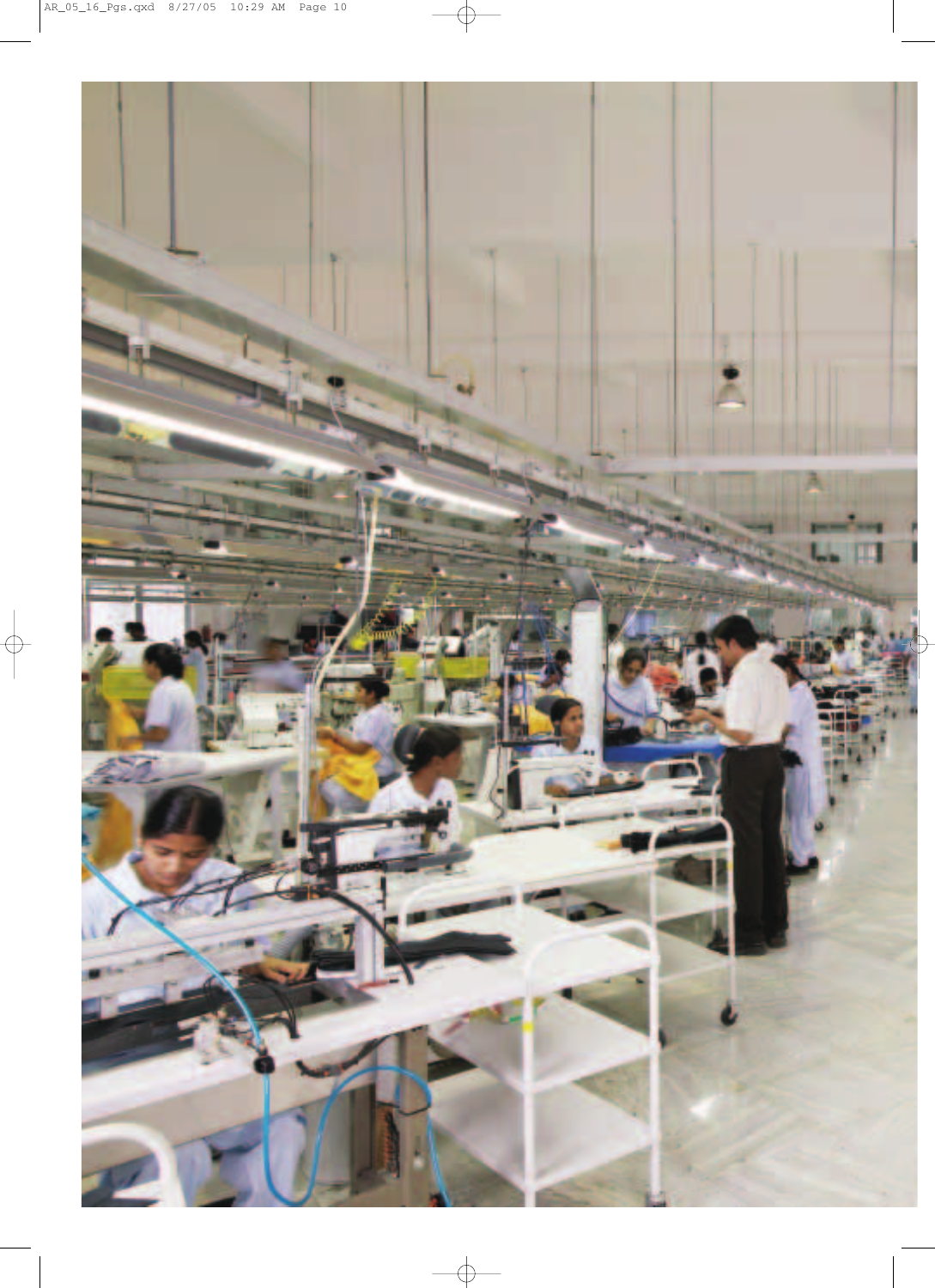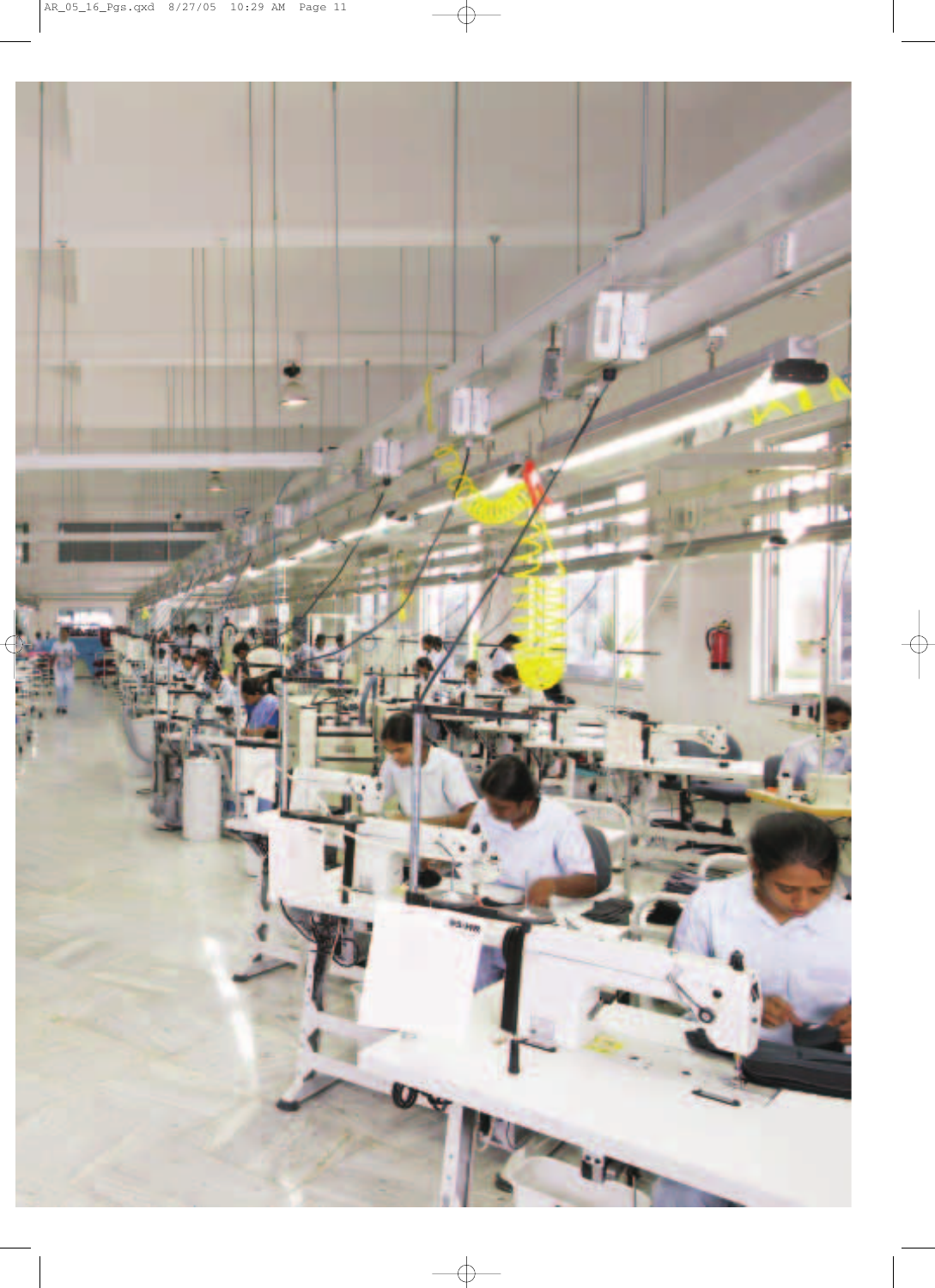the fact is that China landed up importing more rough blocks and finished products due to high domestic demand. It is widely expected that with the Olympics 2008 awarded to Beijing, China will import more of blocks, slabs and tiles and export less of them outside.

The world wide improvement of transportation system with more and more bulk vessels will also help many countries to import more thereby boosting our exports.

The market potential is abundant and there are excellent prospects for the Indian granite industry to get its due share in the world market.The professional and realistic approach towards solving the practical problems and careful planning of facilities by the Industry and Government can make India the leading exporter of the world market. We have challenging years ahead but the potential for growth is beyond any reasonable doubt.

#### Apparel:

It is an accepted fact world wide that branded apparel merchandising is gathering critical momentum in India. Brands have started shaping buying behaviour. A large young working population with a median age of 24 years; growing numbers of nuclear families in urban areas; increasing working-women population and emerging opportunities in the services sector have increased the average consumer spend on branded clothing.

As per the study conducted by a leading international consulting firm, the apparel industry is expected to grow 4-5 per cent a year in volume and 13 per cent in value.The branded apparel market is the largest source of growth with both men's and women's branded segment growing at over 22 per cent every year, it said. Branded apparel market is now worth nearly \$ 1 billion and inline with the emerging trend, your Company proposes to start chain of retail stores for selling its brand "STANZA". Currently "STANZA" is available at 100 Stores across the country including high-end malls and shopping centers apart from exclusive outlet at Liberty Circle, Himayat Nagar, Hyderabad.

Your Company proposes to set up a chain of 100 exclusive and franchise outlets over a period of five years. In line with this vision, the Company has acquired lease space at strategic locations in certain important cities including Hyderabad, Chandigarh, Bangalore, etc. Your Company proposes to set up 10 stores (both franchise and exclusive outlet) by the end of March 2006. Your Company proposes to set up about 25 franchise and exclusive outlet by the end of March 2007. Company eventually proposes to be a life style brand catering to the varied fashion taste of the society at large.

Taking a stride forward in becoming a life style brand,Your Company has started trial production for the manufacture of trousers at its state-of-the-art facility.

## **e. RISKS AND CONCERNS**

#### **PRODUCTIVITY**

The main problem of Granite Mining Industry in India is the low productivity and high wastage.The granite mining industry in India is far behind in terms of productivity compared to countries like Italy, Brazil, Spain, Norway, South Africa etc.The low productivity is mainly due to conventional methods of mining adopted at present.

Mitigant:Your Company is fast in adopting the use of wire saws and slot drilling instead of conventional blasting burner. Mechanisation of Company's Quarries with modern machines and new techniques will increase the production of defect free blocks.This will result in high productivity and production of defect free blocks with less wastage.

#### **LABOUR MANAGEMENT**

The low productivity per worker and less man-hour utilisation is another problem.The lack of exposure to modern quarrying and training for the Indian workers is a major reason for the low productivity of the workers.

Mitigant: Company's field supervisors' train and educate the work force, which helps to a great extent.

### **AVAILABILITY OF RAW GRANITE BLOCKS**

The major problem is the non-availability of best quality blocks for the processing. As exporting of blocks is more advantageous due to high value realization and tax benefit, the processing companies are finding it difficult to buy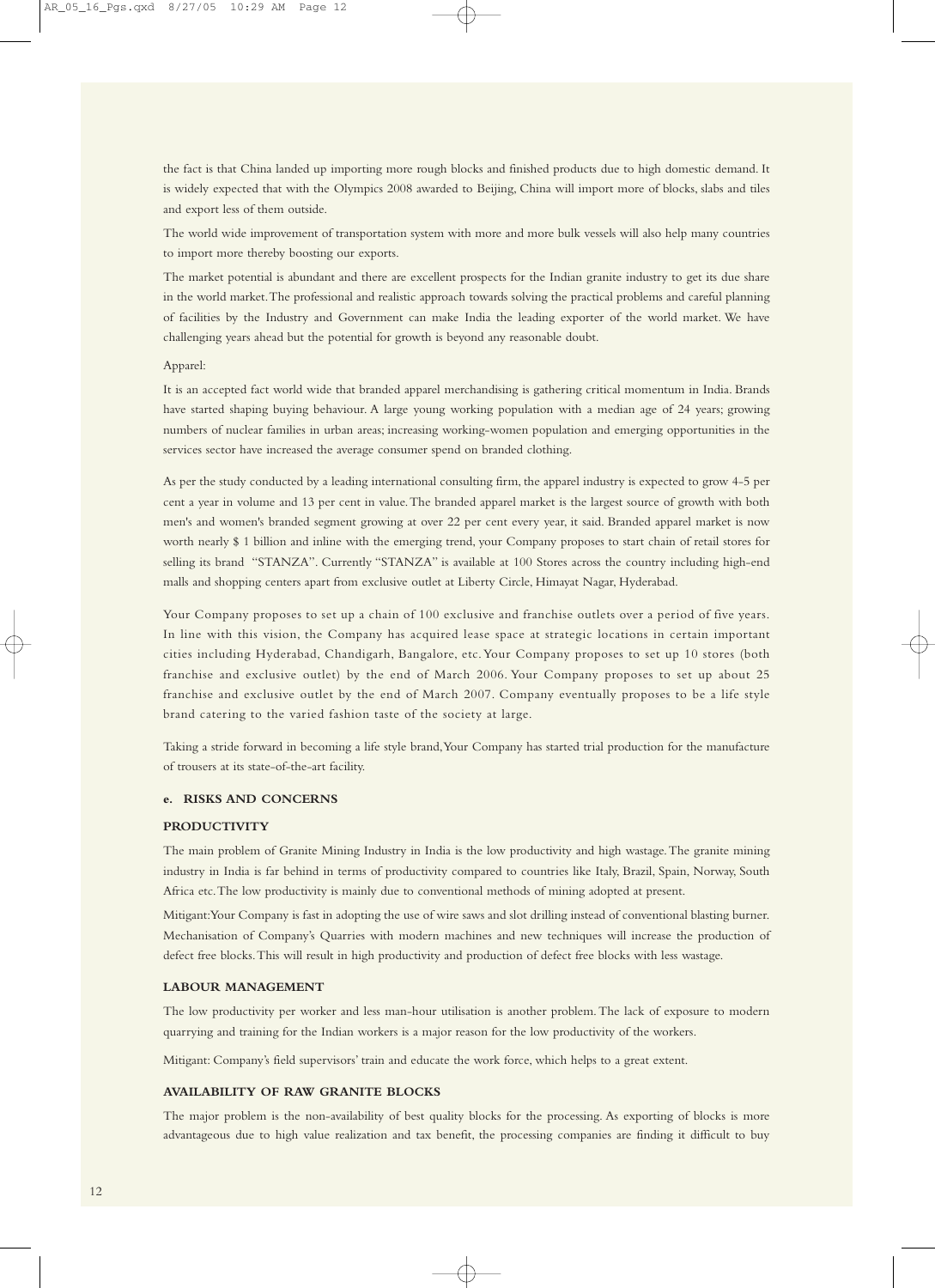certain colour granite blocks as per their requirement.The first quality blocks, which are free from defects and larger in size, are always given preference for exports

Mitigant: Company has its own captive quarries and hence is able to get best of the Blocks for Export.The Company has also tied up with the other quarry owners for supply of Blocks.

### **EXPLORING NEW AREAS**

As per the geological survey,India has a vast area of abundant granite deposits of various colours that are still to be explored. Mitigant: Every effort is made by the Company to improve the company's share in the world market by exploring new areas.Your Company has an exclusive team dedicated for survey and identification of commercially viable granite deposits.

#### **INED A STRUCTURE DEVELOPMENT**

The existing infrastructure to meet the needs of the stone sector in India is extremely poor and inadequate for the growing demand.

Mitigant: Company has at its quarries and its own energy generation devices.With the existence of ICD facilities at Hyderabad, despatches of the containers are not effected much.

### **CURRENCY FLUCTUATION**

Being predominantly engaged in Exports, your Company is exposed to the risk of foreign exchange fluctuation.

Mitigant:While all possible steps are taken to contain and minimize losses, the Company cannot completely avoid, the negative effect of currency volatility.

### **COMPETITION**

There are many companies competing with each other which ultimately leads to price cutting and price war.

Mitigant:The Company has to be alert to the market requirements, pricing, credit period and discount etc.

### **CREDIT RISK**

While the Company conducts business with selected credit worthy parties, in some situations, beyond the control of the Company certain irrecoverable receivables may arise.

Mitigant:The Company covers its entire exports through Export Credit Guarantee Scheme of Export Credit Guarantee Corporation Limited.

### **FIRE, EXPLOSION AND THEFT RISK**

The Company is conscious of the risk inherent in these areas.Apart from hedging through underwriters, regular follow up and safety measures taken by the Company should also reduce the risk on this count.

#### **PROBABLE OPPOSITION TO SOURCING OF APPAREL FROM INDIA**

Some countries may impose anti outsourcing restrictions should the growth of exports from any geography exceed certain acceptable limits. Such restrictions can adversely impact growth of your Company.

Mitigant:We believe that India is in a competitive position when compared with China.

#### **NON AVAILABILITY OF SKILLED PERSONNEL IN APPAREL INDUSTRY**

Skilled personnel in apparel industry are not available enough in numbers due to the buoyancy in the Indian textile industry with the opening up of global trade.

Mitigant:Your Company has set up an in house training facility for imparting training.

### **f. INTERNAL CONTROL SYTSTEMS AND ADEQUACY**

The Company has a well-established internal control system in all functional areas, and this is reviewed periodically.This system is further reinforced by an independent audit.The Audit Committee of Board of Directors actively reviews the adequacy and effectiveness of internal control systems and suggests improvements for strengthening them.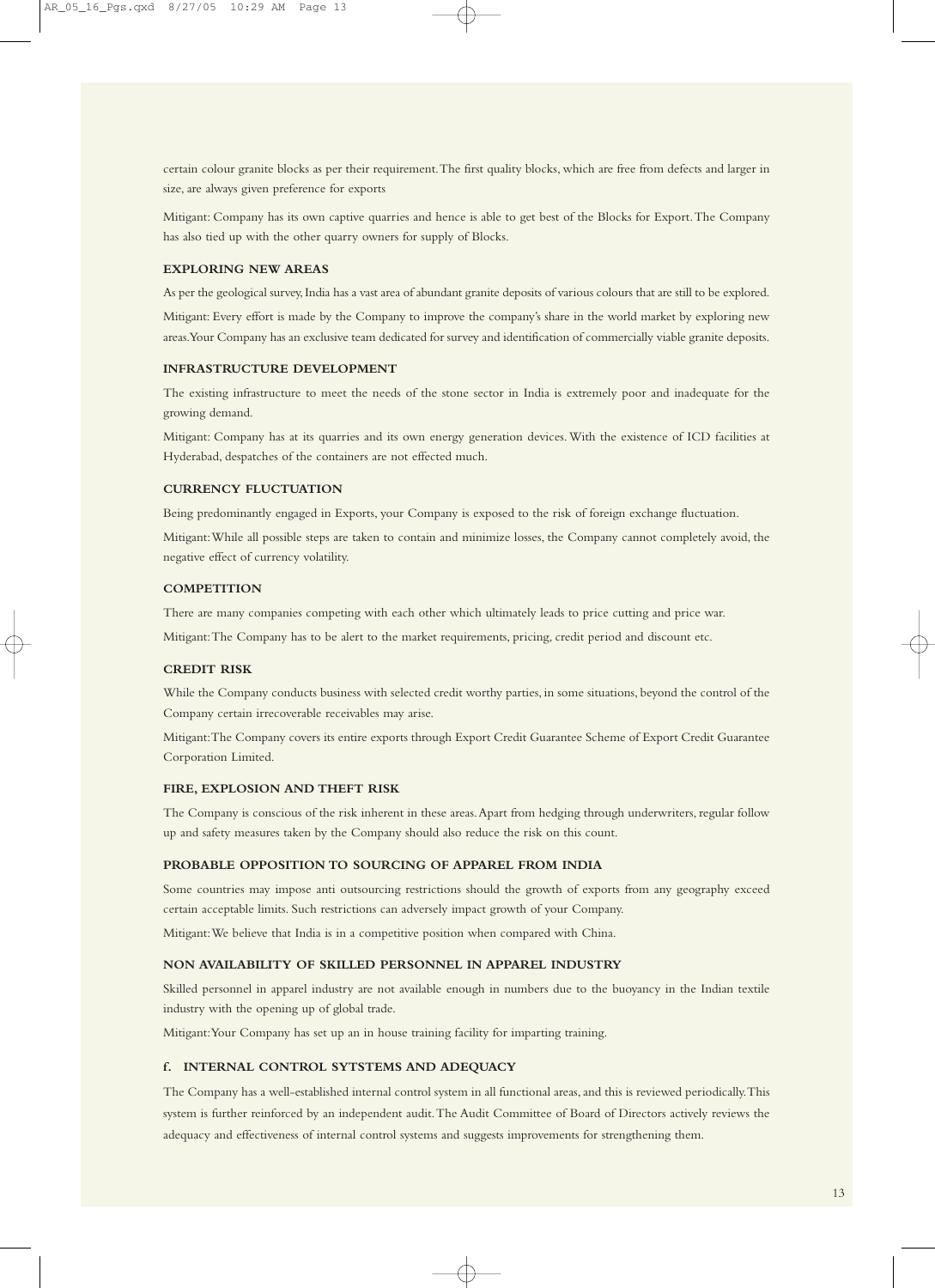#### **g. FINANCIAL PERFORMANCE OF THE COMPANY / OPERATIONS**

- Net Sales for the full year were Rs. 13467 Lacs recording a growth of 21 % over the previous year (31.03.2004), which was at 11102 Lacs.
- Cash Profit (before depreciation, interest and Tax) stood at 2702 Lacs, recording a growth of 8.81 % over the previous year (31.03.2004), which stood at Rs. 2483 Lacs.
- Profit Before Interest and Tax (PBIT) stood at 2225 Lacs, recording a growth of 3.6 % over the previous year (31.03.2004), which stood at Rs. 2147 Lacs.
- Profit Before Tax (PBT) stood at 1595 Lacs, recording a decline of 8.85 % over the previous year (31.03.2004), which stood at Rs.1750 Lacs.
- Profit After tax (PAT) stood at 1403 Lacs, recording a decline of 7.51% over the previous year (31.03.2004), which stood at Rs.1517 Lacs.
- EPS for the year stood at Rs. 22.62, recording a decline of 7.51% over the previous year (31.03.2004), which stood at Rs. 24.47.
- The Stand alone EPS of Granite Division of the Company stood at Rs. 32.44 increasing by 32% as against Rs. 24.53 of the previous year.

#### **h. HUMAN RESOURCES**

The company has continued to strengthen its Human Resource practices and has maintained industrial harmony at all its facilities.

### **3. DIVIDEND AND RESERVES**

Your directors are pleased to recommend a dividend of 35% (Rs. 3.5 per share) for the year 2004-2005, subject to approval of Members.The dividend tax on the proposed dividend will be Rs. 30,43,818.

# **4. DIRECTORS / MANAGEMENT RESPONSIBILITY STATEMENT**

Pursuant to the requirement under Section 217(2AA) of the Companies Act, 1956, with respect to Directors Responsibility Statement, the Directors confirm:

- i) That in the preparation of the annual accounts, the applicable accounting standards have been followed and no material departures have been made from the same;
- ii) That they had selected such accounting policies and applied them consistently and made judgments and estimates that are reasonable and prudent so as to give true and fair view of the state of affairs of the company at the end of the financial year and of the profit of the company for that period;
- iii) That they had taken proper and sufficient care for the maintenance of adequate accounting records in accordance with the provisions of the Companies Act, 1956 for safeguarding the assets of the company and for preventing and detecting fraud and other irregularities;
- iv) That they had prepared the annual accounts on a going concern basis.

#### **5. AUDIT COMMITTEE**

In consonance with the requirement of Clause 49 of the Listing Agreement entered into with various Stock Exchanges and Section 292A of the Companies Act, 1956, your Company has constituted Audit Committee.The Composition of the Committee is given else where in the Report.

#### **6. CORPORATE GOVERNANCE**

A separate report on Corporate Governance as prescribed by the Listing Agreement of the relevant Stock Exchanges forms part of the Annual Report 2004-2005 along with the Auditors' statement on its compliance. Management Discussion and Analysis provided herein form a part of this Annual Report.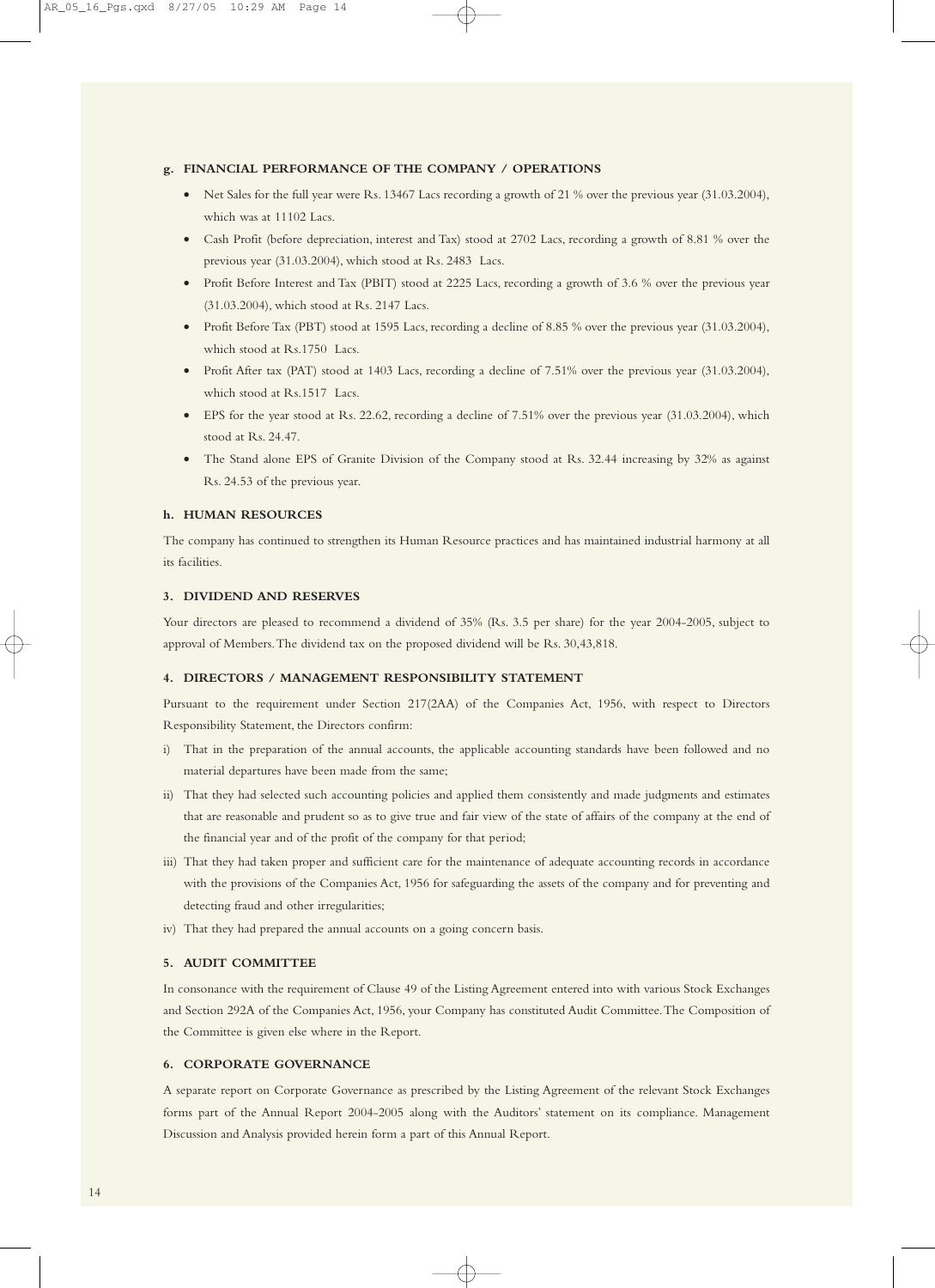### **7. AUDITORS**

Messrs. S. Daga & Co., Chartered Accountants, retire as auditors of the Company and have given their consent for reappointment.The shareholders will be required to elect auditors for the current year and authorize Board to fix their remuneration.

As required under the provisions of section 224 of the Companies Act, 1956, the Company has obtained a written certificate from the above auditors proposed to be re-appointed to the effect that their re-appointment, if made, would be in conformity with the limits specified in the said section.

### **8. DIRECTORATE**

Mr. Rahul Jain and Mr. Siddharth Jain were appointed as Executive Directors of the Company. The approval of the Members' for the said appointments were obtained at the 13th Annual General Meeting held on 30th September, 2004.

Mr. Meka Yugandhar, Mr.T V Chowdary, Mr. Mahender Chand Chordia and Mr. Dhanjibhai Sawla retire by rotation and, being eligible, offer themselves for re-appointment.

Mr. G Krishna Rao, Mr. BVS Prakash and Mr. A Ramachandra Rao resigned from the Board of Directors of the Company w.e.f. 3rd May 2004, 30th July, 2004 and 30th July, 2004 respectively.

### **9. FIXED DEPOSIT**

During the history of the Company, it has not accepted any fixed deposits and as such no amount of principal or interest was outstanding on the date of the Balance Sheet.

### **10. AWARDS AND ACCOLADES**

Your Company was conferred 1st & 2nd Prize for Export Performance in Granite Sector for the year 2003-2004 by the Visakhapatnam Special Economic Zone under the aegis of Ministry of Commerce, Govt. of India.

Your Company was conferred 'Special Export Award' by CAPEXIL for Export achievement in Granite Sector.

Your Company was conferred the First Prize for being the 'Fastest and Largest Growing Company in Granite Sector' by Construction World (a Largest Circulated Construction Business Magazine).

#### **11. LISTING**

The Equity shares of the Company have been delisted from the Madras Stock Exchange w.e.f.19th October, 2004. The Equity shares of he Company continue to be listed on the Stock Exchange,Mumbai and Hyderabad Stock Exchange.

### **12. PERSONNEL**

The particulars of employees as required to be disclosed in accordance with the provisions of Section 217 (2A) of the Companies Act, 1956 read with the Companies (Particulars of Employees) Rules, 1975 (as amended) are annexed to the Directors Report. However as per the provisions of Section 219(1)(b)(iv) of the Companies Act, 1956, the Report and the Accounts are being sent to all shareholders of the Company excluding the aforesaid information. Any shareholders interested in obtaining such particulars may write to the Company at the Registered Office of the Company.

# **13. CONSERVATION OF ENERGY, TECHOLOGY ABSORPTION, FOREIGN EXCHANGE EARNINGS AND OUTGO**

Disclosure under "Form A" pursuant to Companies ( Disclosure of Particulars in the Report of the Board of Directors) Rules, 1988 is not applicable to the Company.

Company's quarry operations and manufacturing plants are designed to achieve high efficiency in the utilisation of energy.The key areas with regards to reduction of energy have been identified by us and necessary steps initiated.The Company has no specific Research & Development department.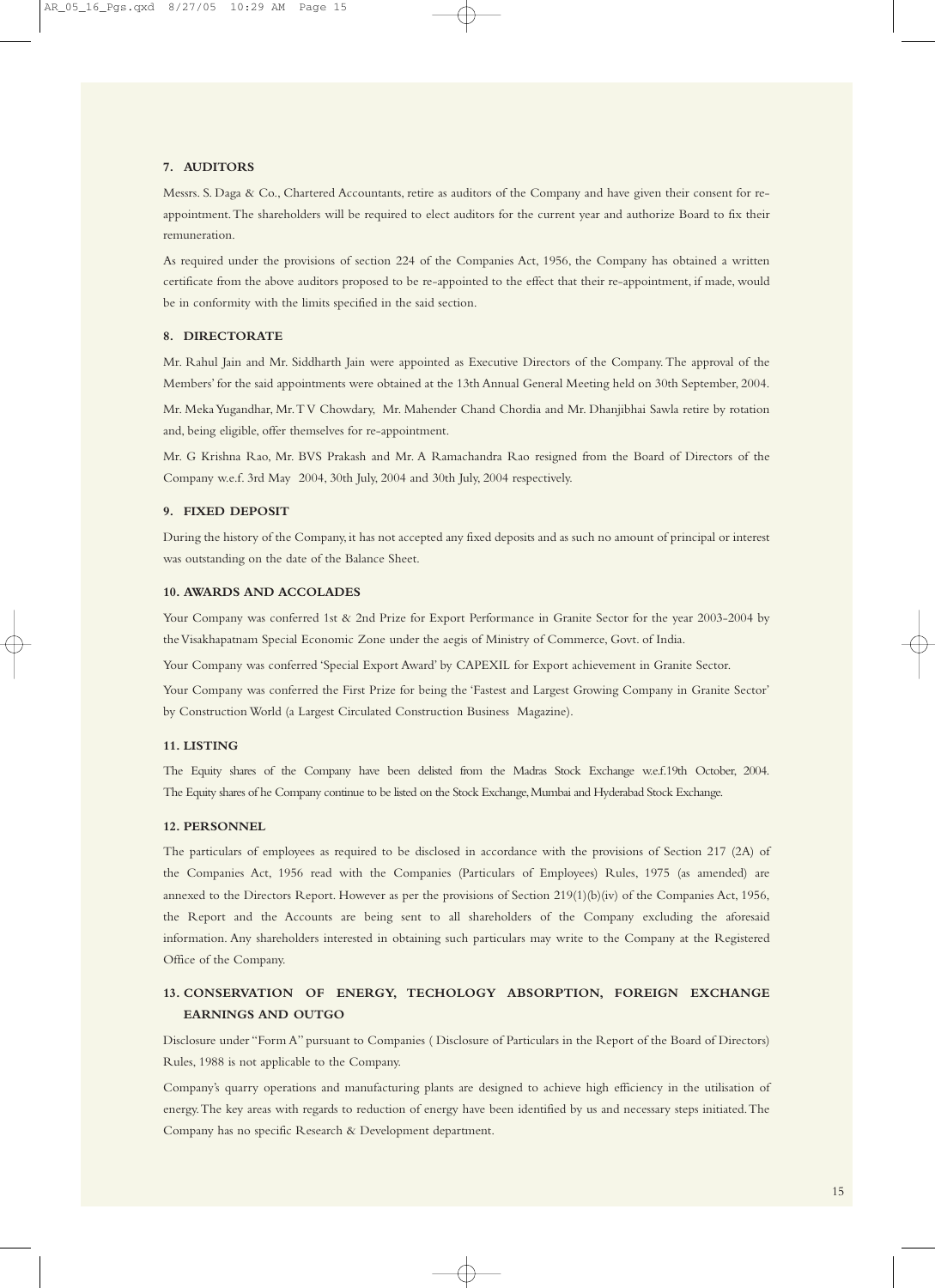#### **FORM B**

(Disclosure of particulars with respect to Technology Absorption)

Research and development (R & D)

- 1. Specific areas in which  $R \& D$  carried out by the company Not applicable having regard to the nature of the industry.
- 2. Benefits derived as a result of the above R&D Not applicable having regard to the nature of the industry.
- 3. Future plan of action Not applicable having regard to the nature of the industry.
- 4. Expenditure on R & D:
	- (a) Capital Nil
	- (b) Recurring Nil
	- (c) Total Nil
	- (d) Total R & D expenditure as a percentage of total turnover Nil

The Company maintains a high level of information flow with various companies. Through visits of Executives to developed countries, the Company keeps abreast with the advanced Technology Developments and through specific programmes introduces, adopts and absorbs these sophisticated technologies. This has resulted in higher production, accuracy and perfection in cutting, polishing, etc.

Your Company is at present exporting to the USA, Europe, Australia, New Zealand, Palestine and China. Your Company is continuously exploring possibilities of exporting to different markets.

During the period under review:

- a) the foreign exchange earnings by the Company was Rs. 11616 Lacs.
- b) the foreign exchange expenditure (which includes import of raw materials, spares, etc.) was Rs. 2441 Lacs.

### **14.CAUTIONARY STATEMENT**

Statements in this Report, particularly those which relate to Outlook and Management Discussion and Analysis, describing the Company's objectives, projections, estimates and expectations are mere assessments and this may constitute "forward looking statements" within the meaning of applicable laws and regulations, if any. Actual results might differ materially from those either expressed or implied.

#### **15.ACKNOWLEDGEMENTS**

Your Directors acknowledge with gratitude the commitment and dedication of the employees at all levels, that has contributed to the growth and success of the Company. The Directors would also like to thank other stakeholders including bankers, business associates who have continued to provide support and encouragement to the Management. The Directors take this opportunity to record their appreciation for all those who contributed to the success of your Company and look forward to their continued support in the years to come.

For and on behalf of the Board

Place : Secunderabad **Gautam Chand Jain**  Date : 30th July, 2005 Chairman & Managing Director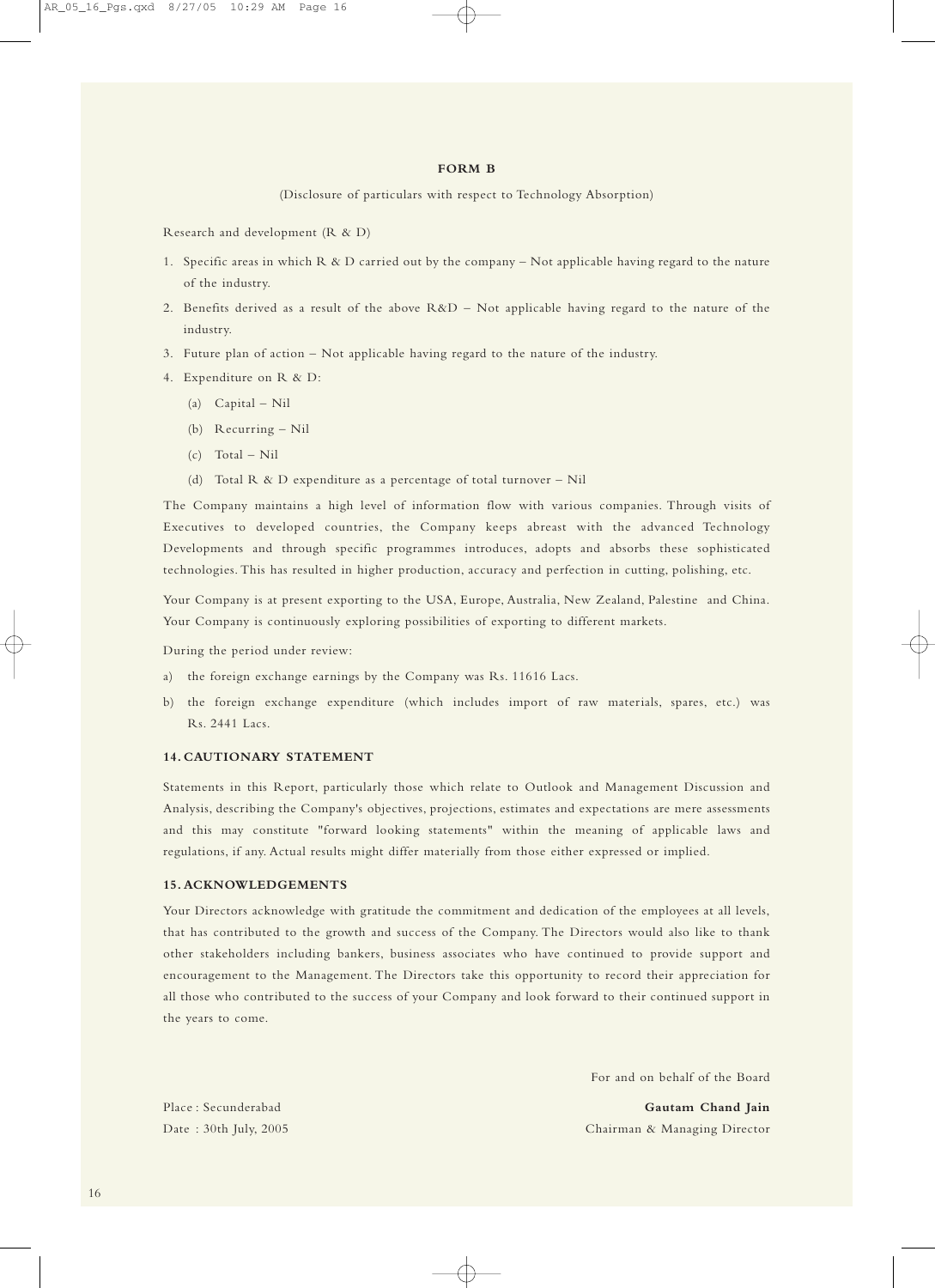### **CORPORATE GOVERNANCE REPORT FOR THE YEAR 2004-05**

......•......

### **A) MANDATORY REQUIREMENTS**

### **COMPANY'S PHILOSOPHY ON THE CODE OF CORPORATE GOVERNANCE**

Pokarna typically defines Corporate Governance as the system that allocates duties and authority among the company's Board of Directors. The end result of Good Corporate Governance is intended to be a well run, efficient company that identifies and deals with its problems in a timely manner, creates value for its Shareowners', and meets its legal and ethical responsibilities.

At Pokarna, our commitment to strong, responsible corporate governance begins with our Board of Directors. Each Board member is vitally concerned that we preserve the integrity that has characterized our company.

It's no surprise that we at Pokarna take the issue of corporate governance very seriously - from the boardroom to the manufacturing floor. Integrity has always been one of our values; it is the foundation of our reputation and one of our most precious assets. We govern ourselves with a rigorous system of checks and balances to ensure utmost compliance to fair and honest business practices. This ensures that our integrity is never compromised.

At Pokarna it is believed that the integrity of any company must come from a leadership committed to behavior that is honest, decent and fair and from directors and employees who share that commitment and bring it to life at all levels of the organization. At Pokarna Limited, that's exactly what we do.

### **BOARD OF DIRECTORS**

### **Composition, Meetings of the Board and Attendance:**

As on 31st March 2005, Pokarna Limited had 9 Directors on its Board, of whom 6 are Non Executive Directors. The Company has 5 Independent Non Executive Directors. Mr. Gautam Chand Jain, One of the promoters of the Company is an Executive Chairman & Managing Director of the Company. Pokarna therefore, meets the criterion of at least One half of the Board consisting of Independent Directors. It is believed that the Composition of the Board is balanced, consisting of Qualified Executive and Independent / Non Executive Directors. All the Directors of the Company have rich and varied experience in the areas of Finance, Law, Business, Industry, etc.

The names and categories of the Directors on the Board, as also the number of Directorships and Committee Memberships held by them in other Companies are given below: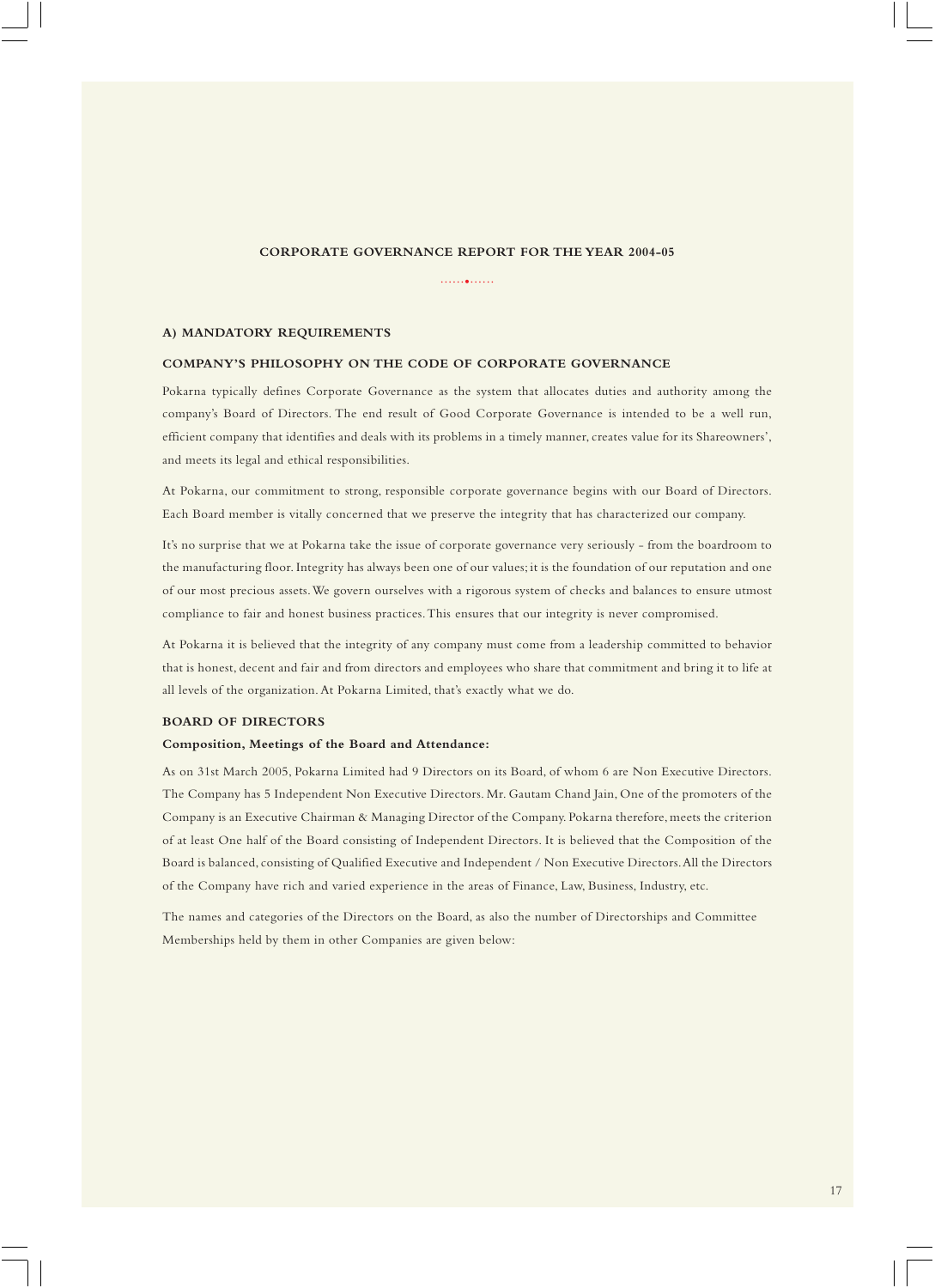| Director                   | Category of<br>Director            | No. of<br>Directorships | No. of Memberships<br>Chairmanships of<br>other Board Committee |
|----------------------------|------------------------------------|-------------------------|-----------------------------------------------------------------|
| Mr. Gautam Chand Jain      | Executive &<br>Non Independent     | $\overline{4}$          |                                                                 |
| Mr. Rahul Jain             | Executive &<br>Non Independent     | $\mathbf{1}$            |                                                                 |
| Mr. Siddharth Jain         | Executive &<br>Non Independent     | $\mathbf{1}$            |                                                                 |
| Mr. Prakash Chand Jain     | Non Executive &<br>Non Independent | 4                       |                                                                 |
| Mr. M Yugandhar            | Non Executive &<br>Independent     | 12                      |                                                                 |
| Mr. TV Chowdary            | Non Executive &<br>Independent     | 4                       | $\overline{4}$                                                  |
| Mr. Vinayak Rao Juvvadi    | Non Executive &<br>Independent     | $\overline{2}$          |                                                                 |
| Mr. Mahender Chand Chordia | Non Executive &<br>Independent     | $\overline{2}$          |                                                                 |
| Mr. Dhanjibhai Sawla       | Non Executive<br>Independent       | $\overline{2}$          |                                                                 |

Mr. G Krishna Rao, Mr. BVS Prakash and Mr. A Ramachandra Rao resigned from the Board of Directors of the Company on 3rd May, 2004, 30th July, 2004 and 30th July, 2004 respectively.

None of the Director is a Member of more than Ten Board Level Committee of Public Companies, or is a Chairman of more than five such committees as required under the Clause 49 of the Listing Agreement. The same is also evidenced from the above table.

The Company Secretary in consultation with the Executive Chairman & Managing Director prepares detailed agenda for the Board Meetings. All the necessary papers along with the annexures, explanatory notes etc, if any, are circulated along with the agenda to all directors well in advance. The Board members are also free to recommend inclusion of any matter in the agenda for discussion.

There were six board meetings held during 2004-2005 on 3rd May, 2004, 19th June, 2004. 30th July, 2004, 30th October, 2004, 28th January, 2005 and 17th March, 2005. The intervening period between the board meetings was well within the maximum time gap of four months prescribed in Clause 49.

| <b>Directors</b>           | No. of Board Meetings attended | Attendance at last AGM |
|----------------------------|--------------------------------|------------------------|
| Mr. Gautam Chand Jain      | 6                              | Yes                    |
| Mr. Rahul Jain             | 4                              | Yes                    |
| Mr. Siddharth Jain         | 3                              | Yes                    |
| Mr. Prakash Chand Jain     | 5                              | Yes                    |
| Mr. M Yugandhar            | 6                              | Yes                    |
| Mr. TV Chowdary            | 4                              | Yes                    |
| Mr. Vinayak Rao Juvvadi    | 4                              | Yes                    |
| Mr. Mahender Chand Chordia | 6                              | Yes                    |
| Mr. Dhanjibhai Sawla       | 5                              | Yes                    |
| Mr. BVS Prakash*           | 3                              | $\rm No$               |
| Mr. A Ramchandra Rao*      | 3                              | N <sub>o</sub>         |

**Attendance of Directors at the Board Meetings and Annual General Meeting**

Mr. G Krishna Rao, Mr. BVS Prakash and Mr. A Ramachandra Rao resigned from the Board of Directors of the Company on 3rd May, 2004, 30th July, 2004 and 30th July, 2004 respectively.

The following information is generally provided to the Board of Directors:

- Annual operating plans and budgets and any update thereon
- Capital Budgets and any update thereon
- Quarterly unaudited financial results of the Company and its operating division's individual performances
- Minutes of the Meetings
- Show cause, demand notices and penalty notices which are materially important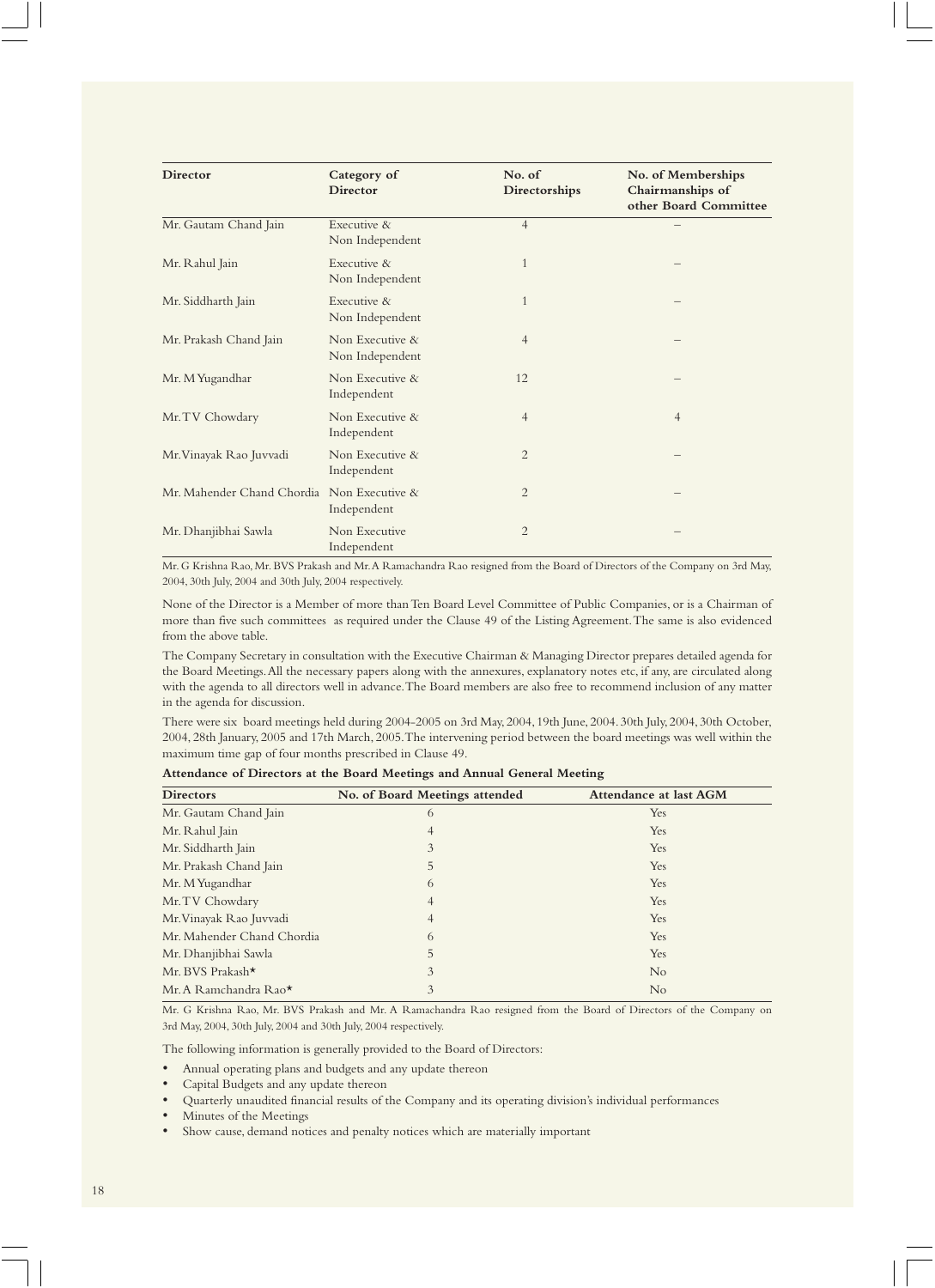The Board of Directors is routinely provided with all the information under the above heads, in addition to above, the minimum information as required under clause 49 of the Listing Agreement, wherever applicable and materially significant is also provided to the Board. These are submitted either as part of Agenda papers or are tabled in the course of the Board meeting.

None of the above referred Independent Directors have any material pecuniary relationship or transactions with the Company, its promoters or with the Management, which in the judgment of the Board would affect the independence or judgment of the Directors. The Company has also not entered into any materially significant transactions with the Promoters, Directors or their relatives or with the management etc. that may have potential conflict with the interest of the Company at large.

#### **Audit Committee**

Composition, Number of Meetings and Attendance:

The Audit Committee comprises of three directors who are non executive & independent. The Chairman of the Committee is Mr. Meka Yugandhar, who is Managing Director of Karvy Consultants Limited and Karvy Computershare Pvt. Ltd. and is a Fellow Member of the Institute of Chartered Accountants of India. The other Members of the Committee are Mr. T V Chowdury, Retired Director, Department of Mines and Geology, Andhra Pradesh, and Mr. Vinayak Rao Juvvadi, a Kellogg School Graduate.Paras Jain, Company Secretary and Compliance Officer of the Company acts as the Secretary of the Audit Committee.

During the year under review, four Audit Committee Meetings were held on 19th June, 2004, 29th July, 2004, 30th October, 2004 and 28th January, 2005.

It is the prerogative of the Audit Committee to invite Senior Executives, whom it considers appropriate to be present at the Meeting. In all the Audit Committee Meetings, Senior Executives of the Company were invited. Statutory Auditors are also invited for the said Meetings as and when required.

Attendance of Members at the Audit Committee Meetings is given hereunder.

| Name                    | Position | Category                                  | Attendance |
|-------------------------|----------|-------------------------------------------|------------|
| Mr. M Yugandhar         | Chairman | Non Executive Director<br>& Independent   | 4          |
| Mr.TV Chowdary          | Member   | Non Executive & Director<br>& Independent |            |
| Mr. Vinayak Rao Juvvadi | Member   | Non Executive & Director<br>& Independent | 3          |

At the Annual General Meeting held on 30th September, 2004, the Chairman of the Audit Committee, Mr. Meka Yugandhar was present.

### **Broad Terms of Reference**

The Audit Committee of the Company, inter alia, provides reassurance to the Board on the existence of an effective Internal Control Environment that ensures:

- Efficiency and Effectiveness of operations.
- Safeguarding of assets and adequacy of provisions for all liabilities.
- Reliability of Financial and other management information and adequacy of disclosures.
- Compliance with all relevant statues.

The role of the Committee includes the following:

- a) Overseeing the company's financial reporting process and the disclosure of its financial information to ensure that the financial statement is correct, sufficient and credible.
- b) Recommending the appointment and removal of external auditor, fixation of audit fee and also approval for payment for any other services.
- c) Reviewing with management the annual financial statements before submission to the board, focusing primarily on:
	- Any changes in accounting policies and practices.
	- Major accounting entries based on exercise of judgement by management.
	- Qualifications in draft audit report.
	- Significant adjustments arising out of audit.
	- The going concern assumption.
	- Compliance with accounting standards.
	- Compliance with stock exchange and legal requirements concerning financial statements.
	- Any related party transactions i.e. transactions of the company of material nature, with promoters or the management their subsidiaries or relatives etc. that may have potential conflict with the interests of company at large.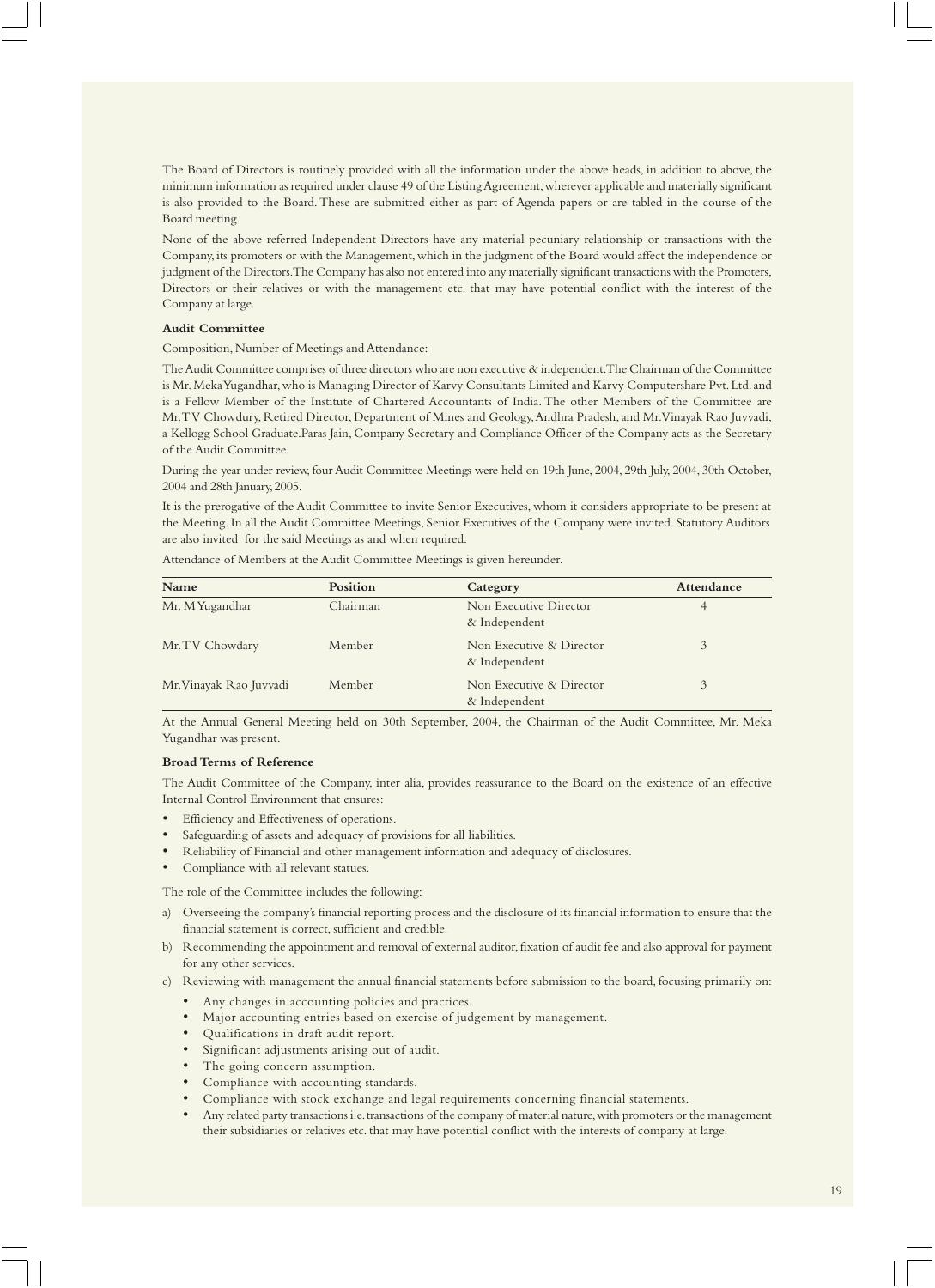- d) Reviewing with the management, external and internal auditors, the adequacy of internal control systems.
- e) Reviewing the adequacy of internal audit function, including the structure of the internal audit department, staffing and seniority of the official heading the department, reporting structure coverage and frequency of internal audit.
- f) Discussion with internal auditors on any significant findings and follow up there on.
- g) Reviewing the findings of any internal investigations by the internal auditors into matters where there is suspected fraud or irregularity or a failure of internal control systems of a material nature and reporting the matter to the Board.
- h) Discussion with external auditors before the audit commences nature and scope of audit as well as have post-audit discussion to ascertain any area of concern.
- i) Reviewing the company's financial and risk management policies.
- j) To look into the reasons for substantial defaults in the payment to the depositors, debenture holders, shareholders (in case of non payment of declared dividends) and creditors.
- k) Considering such topics as may be required by the Board.
- l) Reviewing any other areas which may be specified as role of the Audit Committee under specified as role of the Audit Committee under specific amendments, if any, from time to time, to the Listing Agreement, Companies Act and other Statutes.

#### **Remuneration Committee**

Composition, Number of Meetings and Attendance:

The Remuneration Committee comprises of three Non Executive Directors viz., Mr. T V Chowdury, Chairman, Mr. Meka Yugandhar, Member and Mr. Prakash Chand Jain, Member. Mr. Rahul Jain on being appointed as Executive Director of the Company has relinquished the position of the member of this committee during the year under review.

The Remuneration Committee met once during the year on 29th July, 2004 wherein all Members of the Remuneration Committee were present.

At the Annual General Meeting held on 30th September, 2004, the Chairman of the Remuneration Committee, was present. Brief description of terms of reference and remuneration policy:

The Remuneration committee is vested with all the necessary powers and authority to ensure appropriate disclosure on the remunerations of the Directors and to deal with all elements of the remuneration package of Directors. The Remuneration Committee recommends to the Board, the Compensation of the Directors of the Company keeping in view Company's financial status, past performance, past remuneration and future growth potential.

The Independent and Non Executive Directors are paid sitting fees for attending Board Meeting. In terms of the Shareholders' approval obtained at the Annual General Meeting on 17th September 2001, Commission not exceeding 1% per annum of the profits of the Company can be paid to the Non Executive Directors of the Company. For the year 2004-2005 Rs. 9,00,000 (Nine Lakhs) has been provided as Commission to Non Executive Directors.

The Details of the remuneration paid/payble to all the directors during the year 2004-2005.

|                            |                          |              |                                 |                     |                   | Rs. in Lakhs |
|----------------------------|--------------------------|--------------|---------------------------------|---------------------|-------------------|--------------|
| Name                       | Salary                   | Provident    | Commission                      | <b>Sitting fees</b> | Perquisites       | Total        |
|                            |                          | Fund         |                                 |                     | <b>Incentives</b> |              |
|                            |                          | Contribution |                                 |                     |                   |              |
| Mr. Gautam Chand Jain      | 36.00                    | 0.09         |                                 |                     | 3.27              | 39.36        |
| Mr. Rahul Jain             | 6.00                     | 0.06         |                                 | 0.02                | 3.12              | 9.20         |
| Mr. Siddharth Jain         | 6.80                     | 0.09         |                                 |                     |                   | 6.89         |
| Mr. Prakash Chand Jain     |                          |              | 1.50                            | 0.08                |                   | 1.58         |
| Mr. Meka Yugandhar         |                          |              | 1.50                            | 0.08                |                   | 1.58         |
| Mr. TV Chowdury            |                          |              | 1.50                            | 0.06                |                   | 1.56         |
| Mr. Vinayak Rao Juvvadi    |                          |              | 1.50                            | 0.06                |                   | 1.56         |
| Mr. Mahender Chand Chordia | $\overline{\phantom{0}}$ |              | 1.50                            | 0.08                |                   | 1.58         |
| Mr. Dhanjibhai Salwa       |                          |              | 1.50                            | 0.08                |                   | 1.58         |
| Mr. G Krishna Rao*         | 3.00                     | 0.01         | $\hspace{0.1mm}-\hspace{0.1mm}$ |                     | 1.24              | 4.25         |
| Mr. A Ramachandra Rao*     | 12.00                    | 0.03         |                                 |                     | 0.31              | 12.34        |
| Mr. BVS Prakash*           | 12.00                    | 0.03         |                                 |                     | 0.33              | 12.36        |

\*Mr. G Krishna Rao , Mr. BVS Prakash and Mr. A Ramachandra Rao resigned from the Board of Directors of the Company on 3rd May, 2004, 30th July, 2004 and 30th July, 2004 respectively.

Presently, the Company does not have a scheme for grant of Stock Options either to the Executive Directors or Employees.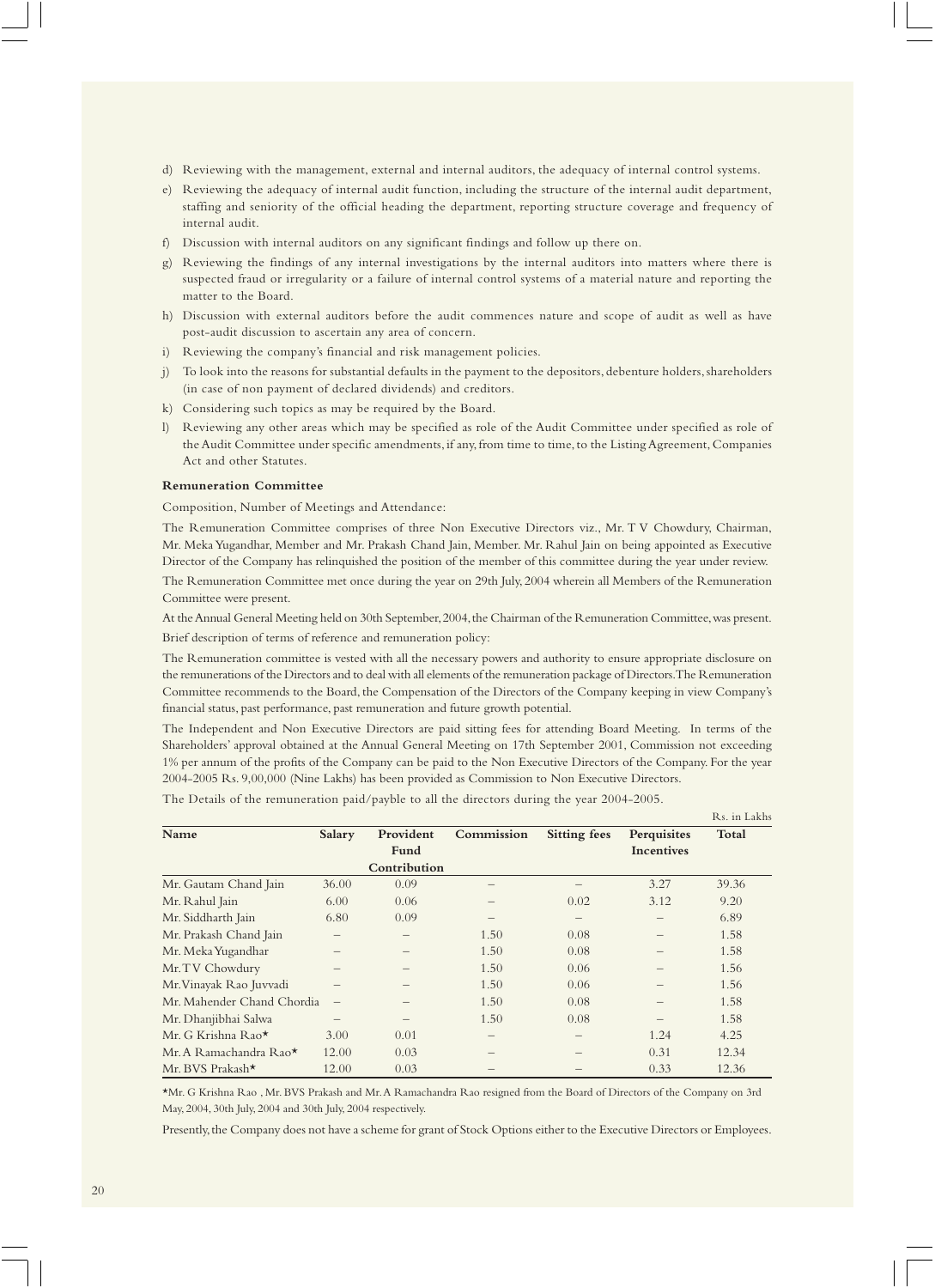The Agreement (Members approval) with the Executive Chairman and Managing Director and Executive Directors is for a Period of Five Years. Either party to the agreement is entitled to terminate the agreement by giving not less than Three Months Notice in writing to the Other Party.

There is no separate provision for payment of severance fees under the resolution governing the appointment of Executive Chairman Managing Director and Executive Directors. The Statutory provisions however will apply.

#### **Shareholders' Grievance Committee**

The investors Grievance Committee of the Company under the nomenclature 'Shareholders Grievance Committee' oversees redressal of Shareowners grievances, etc.

The Shareholders Grievance Committee comprises three directors. Mr. T V Chowdary is Chairman of the Committee and Mr. M Yugandhar and Mr. Rahul Jain are the other Members. Mr. Paras Jain is the Company Secretary and Compliance Officer.

During the year, 20 Complaints regarding non-receipt of shares sent for transfer, non-receipt of balance sheet and non-receipt of the dividend warrant were received from the shareowners' all which have been resolved. The Company had no transfer pending at the close of the financial year.

#### **General Body Meetings**

The Location and time of last three Annual General Meetings are as follows:

### **1. Date of Meeting**

31.08.2002

Location, time and types of Resolutions

11th Annual General Meeting at Hotel Grand Kakatiya, Sheraton Towers, Begumpet, Hyderabad at 10: 30 am

There were Eleven resolutions (Six Special resolution)

#### Voting

All the resolutions were put to vote by show of hands and all the resolutions were carried unanimously.

# **2. Date of Meeting**

27.09.2003

Location, time and types of Resolutions

12th Annual General Meeting at Hotel Grand Kakatiya, Sheraton Towers, Begumpet Road, Hyderabad at 10:00 am There were Seventeen resolutions (Three Special resolution)

Voting

All the resolutions were put to vote by show of hands and all the resolutions were carried unanimously.

#### **3. Date of Meeting**

30.09.2004

Location, time and types of Resolutions

13th Annual General Meeting at Hotel Grand Kakatiya, Sheraton Towers, Begumpet Road, Hyderabad at 10:00 am Voting

No special resolutions were passed in the last Annual General Meeting and neither by show of hands nor by postal ballot.

No Special Resolution is proposed to be conducted through postal ballot at the 14th Annual General Meeting.

#### **Disclosures**

Materially significant related party transactions:

During the year 2004-2005 under review, there were no materially significant related party transactions with its Promoters, Directors or the Management, their subsidiaries or relatives etc. that had a potential conflict with the interest of the company at large.

### Compliances by the Company:

During last three years, no penalties, strictures have been imposed on the company by Stock Exchange or SEBI or any statutory authority, on any matter related to capital markets, during the last three years. However please note that the Company has given its consent to the SEBI for payment of a penalty under Section 15A of the SEBI Act under Settlement by Consent Order scheme for alleged violation of SEBI (Substantial Acquisition of Shares and Takeovers Regulations, 1997). Further the SEBI has not passed any order on the said Settlement by Consent Order scheme as yet.

#### **Code of Conduct for Prevention of Insider Trading**

In compliance with the SEBI (Prevention of Insider Trading) Regulations, 1992, the Company has framed a code of conduct for prevention of Insider trading by Company insiders.We further more affirm that no personnel was denied access to the Audit Committee.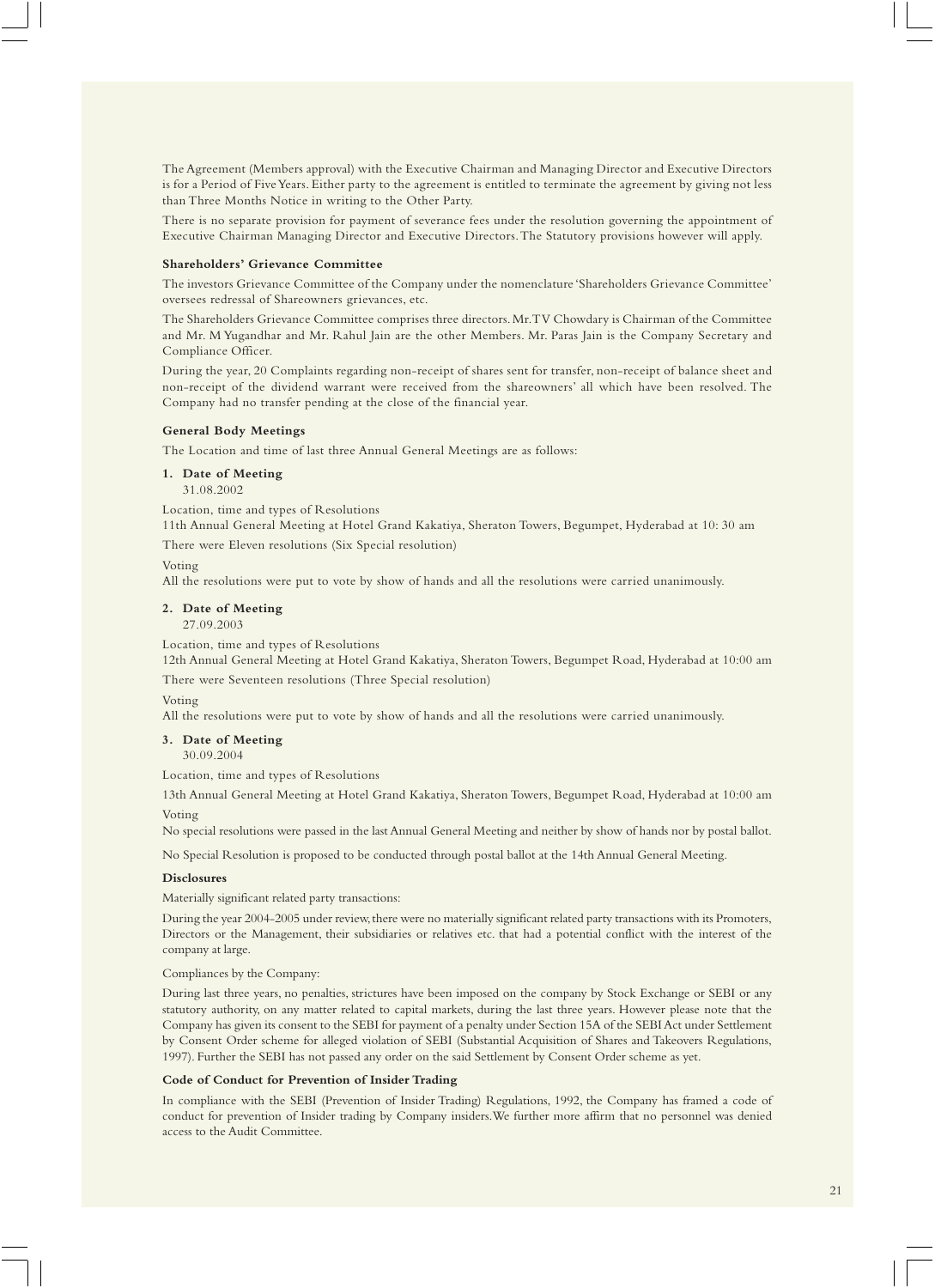## **VIII. Means of Communication**

| Half- yearly / Quarterly Financial results-sent<br>to each Shareholders residence.         | $\overline{N}$ <sup>o</sup>                                                             |
|--------------------------------------------------------------------------------------------|-----------------------------------------------------------------------------------------|
| In which newspaper Annual / Half-yearly /<br>Quarterly Financial results are published.    | Business Standard, Financial Express - English<br>Andhra Bhoomi, Andhra Jyothi - Telugu |
| Any website, where results or official news<br>are displayed.                              | www.pokarna.com                                                                         |
| The presentation made to the institutional<br>investors or analysts.                       | No presentation is made to analyst                                                      |
| Whether Management discussion &<br>Analysis Report is part of the<br>Annual Report or not. | Yes.                                                                                    |

## **General Shareholder Information**

| Annual General Meeting                       |                                                                                                                                                                                                                                                                                                                                   |
|----------------------------------------------|-----------------------------------------------------------------------------------------------------------------------------------------------------------------------------------------------------------------------------------------------------------------------------------------------------------------------------------|
| Day, Date and Time                           | Monday, the 26th Day of September, 2005 at 10:00 AM.                                                                                                                                                                                                                                                                              |
| Venue                                        | 105, First Floor, Surya Towers, S P Road, Secunderabad - 3.                                                                                                                                                                                                                                                                       |
| Financial Year                               | 1st April 2004-31st March, 2005.                                                                                                                                                                                                                                                                                                  |
| Book Closure date                            | 20th September, 2005 to 26th September, 2005.                                                                                                                                                                                                                                                                                     |
| Dividend Payment Date                        | After 26th September, 2005.                                                                                                                                                                                                                                                                                                       |
| Financial Calendar for the<br>year 2005-2006 | Financial Reporting for the quarter ended June 2005- by end of July, 2005.<br>Financial Reporting for the quarter ended September 2005-by end of October, 2005.<br>Financial Reporting for the quarter ended December 2005-by end of January, 2006.<br>Financial Reporting for the quarter ended March 2006-by end of June, 2006. |

| Listing                                 |                                    |  |  |
|-----------------------------------------|------------------------------------|--|--|
| Name of the Stock Exchange              | <b>Stock Code</b>                  |  |  |
| The Stock Exchange, Mumbai              | 532486                             |  |  |
| The Hyderabad Stock Exchange, Hyderabad | <b>INE637C01017- ISIN</b>          |  |  |
| The Madras Stock Exchange, Chennai      | Delisted w.e.f. 19th October, 2004 |  |  |

### **Market Price Data:**

| Month           | High | Low |
|-----------------|------|-----|
| April, 2004     | 80   | 75  |
| May, 2004       | 76   | 62  |
| June, 2004      | 62   | 52  |
| July, 2004      | 61   | 45  |
| August, 2004    | 67   | 54  |
| September, 2004 | 95   | 68  |
| October, 2004   | 97   | 79  |
| November, 2004  | 140  | 96  |
| December, 2004  | 134  | 114 |
| January, 2005   | 121  | 98  |
| February, 2005  | 135  | 114 |
| March, 2005     | 175  | 132 |

Source: The Stock Exchange, Mumbai.

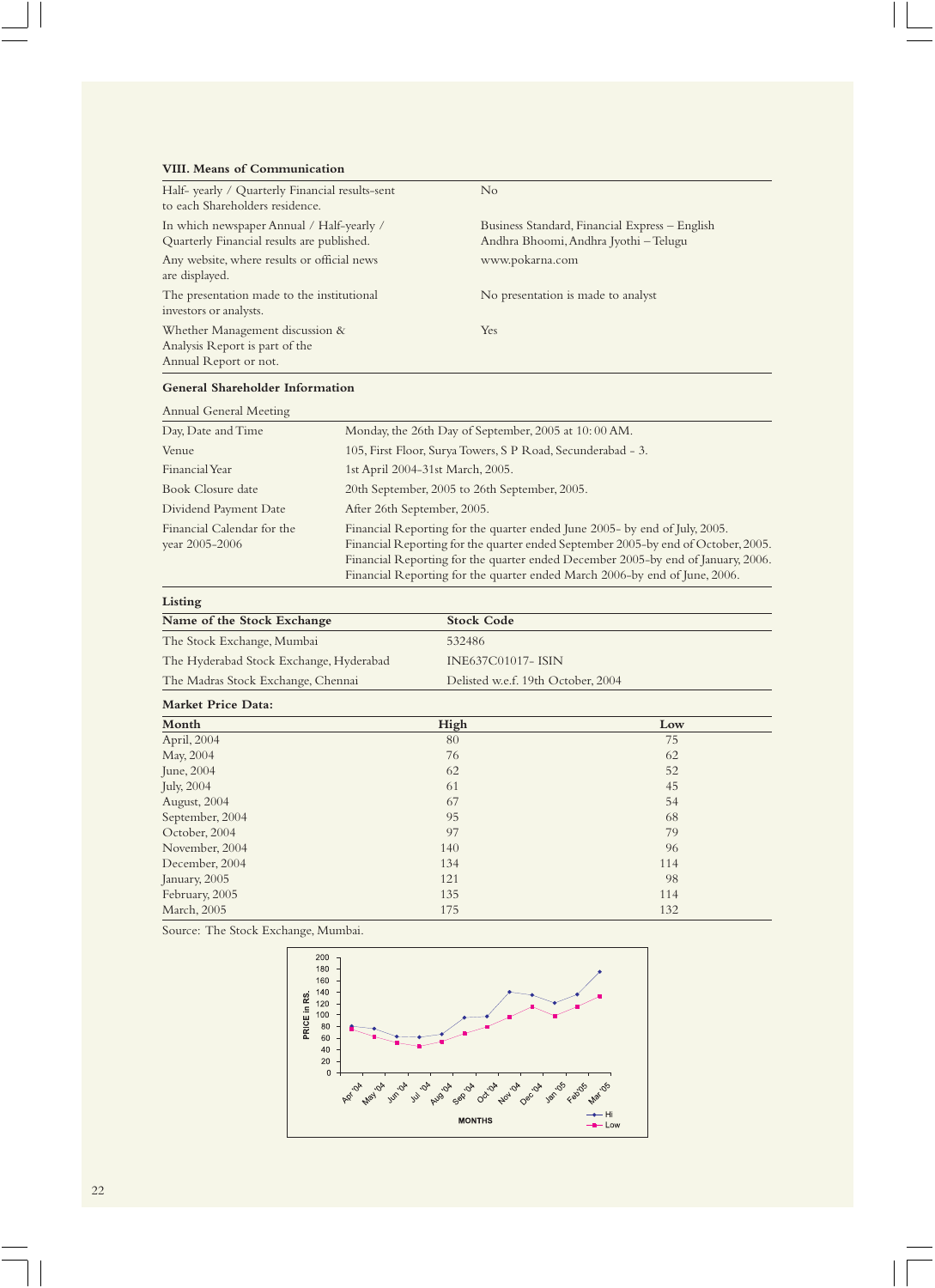#### **Share Transfer System**

Karvy Computershare Pvt. Ltd. is the Registrar & Share Transfer Agent of the Company and its office is located at 21, Avenue 4, Street No. 1, Banjara Hills, Hyderabad. Contact Person: Mr. Jayaraman / Mrs. Varalakshmi / Ms. Subha.

All Correspondence in regard to Share Transfer should be addressed to the Registrar and Share Transfer Agents. Any correspondence with regard to Dividend, etc., to be addressed to the Company.

Following is the procedure for transfer of physical share certificates:

- Entry of share certificates in the computer on receipt thereof in the office.
- Scrutiny of transfer deeds.
- Tallying of transfer's signature with the specimen signature available with the Registrar and Share Transfer Agent.
- Data entry of transfer deeds.
- Preparation of objection memos and notices in respect of un-transferred shares.
- Generation of check list for valid and invalid transfer deeds.
- Correction of data in the computer system on the basis of changes marked in the check list.
- Recording of transfer of shares in the computer system.
- Taking of approval from the Company by the Registrar and Share Transfer Agent.
- Endorsement and signatures on the reverse side of the share certificates.
- Generation of covering letters for the transferred share certificates and dispatch of transferred share certificates, objection memos and notices by registered post.

Following is the procedure for dematerialisation of shares –

- Entry of the share certificates and the dematerialisation request form in the computer.
- Scrutiny of the share certificates and the dematerialisation request form in the computer.
- Tallying of signature of the shareholder on the dematerialisation request form with the specimen signature available with the Registrar and Share Transfer Agent.
- Data entry of transfer deeds.
- Generation of check list.
- Change of shares from physical to demat mode.

Send confirmation to NSDL or CDSL, as the case may be.

Shareholding Pattern as at 31st March, 2005.

| Category                             | No. of shares held | % of total shareholding |
|--------------------------------------|--------------------|-------------------------|
| Promoters                            | 37, 36, 255        | 60.25                   |
| Private Bodies Corporate             | 3,90,637           | 6.30                    |
| Resident Individuals, HUF and others | 20, 38, 726        | 32.89                   |
| NRI's                                | 16,426             | 0.26                    |
| <b>Clearing Members</b>              | 18.756             | 0.30                    |
| Total                                | 62,00,800          | 100%                    |

Distribution of Shareholding as on 31st March, 2005.

| No. of Equity Shares held as at 31.03.2005 | No. of shareholders as at 31.03.2005 |
|--------------------------------------------|--------------------------------------|
| Upto $5,000$                               | 1547                                 |
| 5,001 to 10,000                            | 39                                   |
| $10,001$ to $20,000$                       | 25                                   |
| 20,001 to 30,000                           | 14                                   |
| 30,001 to 40,000                           | 6                                    |
| $40,001$ to $50,000$                       | $\mathcal{D}_{\mathcal{L}}$          |
| 50,001 to 100,000                          | 15                                   |
| 100,001 $\&$ above                         | 6                                    |
| Total                                      | 1654                                 |

#### **Dematerialisation of shares and Liquidity:**

The Shares of the Company are compulsorily traded in dematerialized form and are available for trading under both the Depository Systems in India – NSDL and CDSL. As on 31st March 2005, a Total of 58, 35,061 Ordinary shares of the Company, which forms 94.10 % of the Share Capital of the Company stands dematerialized.

Trading in shares of Pokarna Limited is permitted only in dematerialized form.

#### **Statutory Compliance:**

During the year the Company has complied with all the applicable provisions, filed all returns, forms and furnished all the relevant particulars as required under the Companies Act, 1956 and allied legislations, the Securities Exchange Board of India's (SEBI) Regulations and the Listing Agreements.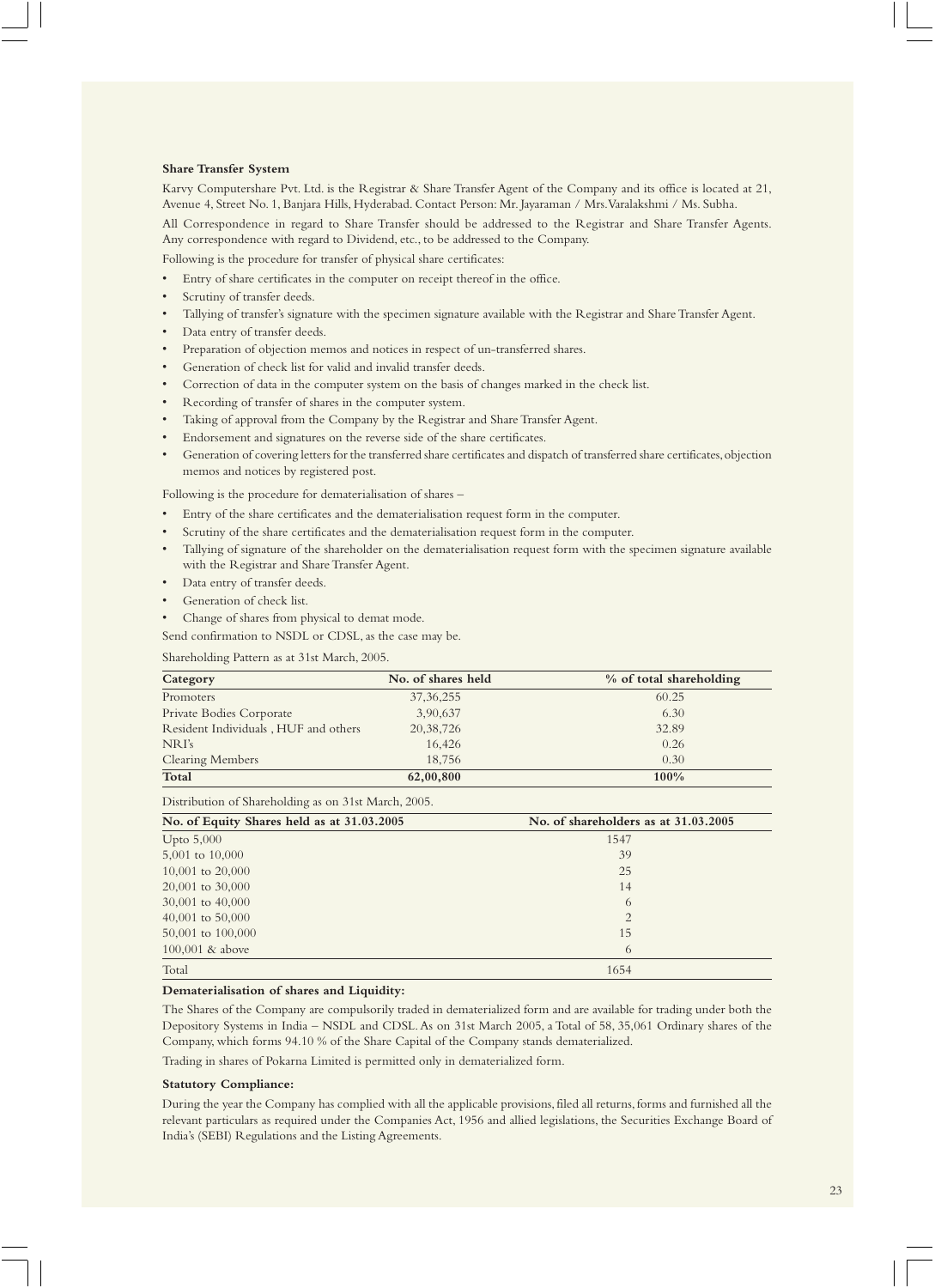### **Outstanding GDR's / ADR's / Warrants or any convertible instruments, conversion date and likely impact on Equity.**

Not Applicable as the Company has not issued any of the above instruments.

#### **Location of the Quarries and Factories of the Company**

#### **Quarries**

Survey No. 980/3 & 5 Survey No. 980/2 Survey No. 988/1<br>
R L Puram R L Puram R L Puram R L Puram R L Puram R L Puram R L Puram R L Puram R L Puram R L Puram R L Puram R L Puram R L Puram R L Puram R L Puram R L Puram R L Pu Chimakurthy-523226 Chimakurthy-523226 Chimakurthy-523226 Andhra Pradesh Andhra Pradesh Andhra Pradesh

R L Puram

Survey No. 115/3 Survey No. 906 Survey No. 103 Survey No. 52<br>
R L Puram Madikonda Village Konidena Village Tekkali Village Chimakurthy-523226 Kazipet Andhra Pradesh Andhra Pradesh Andhra Pradesh Andhra Pradesh

R L Puram Madikonda Village Konidena Village Tekkali Village

#### **Manufacturing Plants**

Survey No. 123 Survey No. 563, 568 & 574 Survey No. 33,39,50,51,55,68&69 Toopranpet Village Aliabad Village Apparels Export Park Choutuppal Mandal Shameerpet Mandal Gundlapochampally Village Nalgonda District R R Dist Medchal Mandal Andhra Pradesh Andhra Pradesh R R District, Andhra Pradesh

#### **Address for Correspondence**

- i. Karvy Computershare Private Limited is the Registrar & Share Transfer Agent of the Company and its office is located at 21, Avenue 4, Street No. 1, Banjara Hills, Hyderabad. Contact Person: Mr. Jayaraman / Mrs. Varalakshmi / Ms. Subha.
- ii. For any other information, the shareholders may contact: Paras Jain, Company Secretary & Compliance Officer at the Registered Office of the Company at: First Floor, 105, Surya Towers, Sardar Patel Road, Secunderbad-500 003 at the following numbers:

Phone Numbers : 040 2789 7722, 040 2789 6361, 040 5526 6777 Fax Number : 040 2789 2121 e-mail address : shares@pokarna.com

#### **B) NON MANDATORY REQUIREMENTS**

#### **Chairman of the Board**

The Company has an Executive Chairman and hence the requirement pertaining to reimbursement of expenses to a Non Executive Chairman does not arise.

### **Remuneration Committee**

This is given elsewhere in the Annual Report. Kindly refer the appropriate section for information under this head.

#### **Shareholders Right**

As the Company's financial results are published in the English and Telugu Newspaper having a wide circulation all over India same are not sent to shareholders of the Company, individually. The Company's quarterly /half yearly and annual results are posted on the website of the Company and also onto SEBI's website under EDIFAR.

#### **Audit Qualifications**

None.

#### **Training of Board Members**

The necessary training will be provided to the Board members as and when required.

### **Mechanism for evaluation Non-Executive Board Members**

The Board does not feel the necessity of evaluating the performance of its Non-Executive Board Members.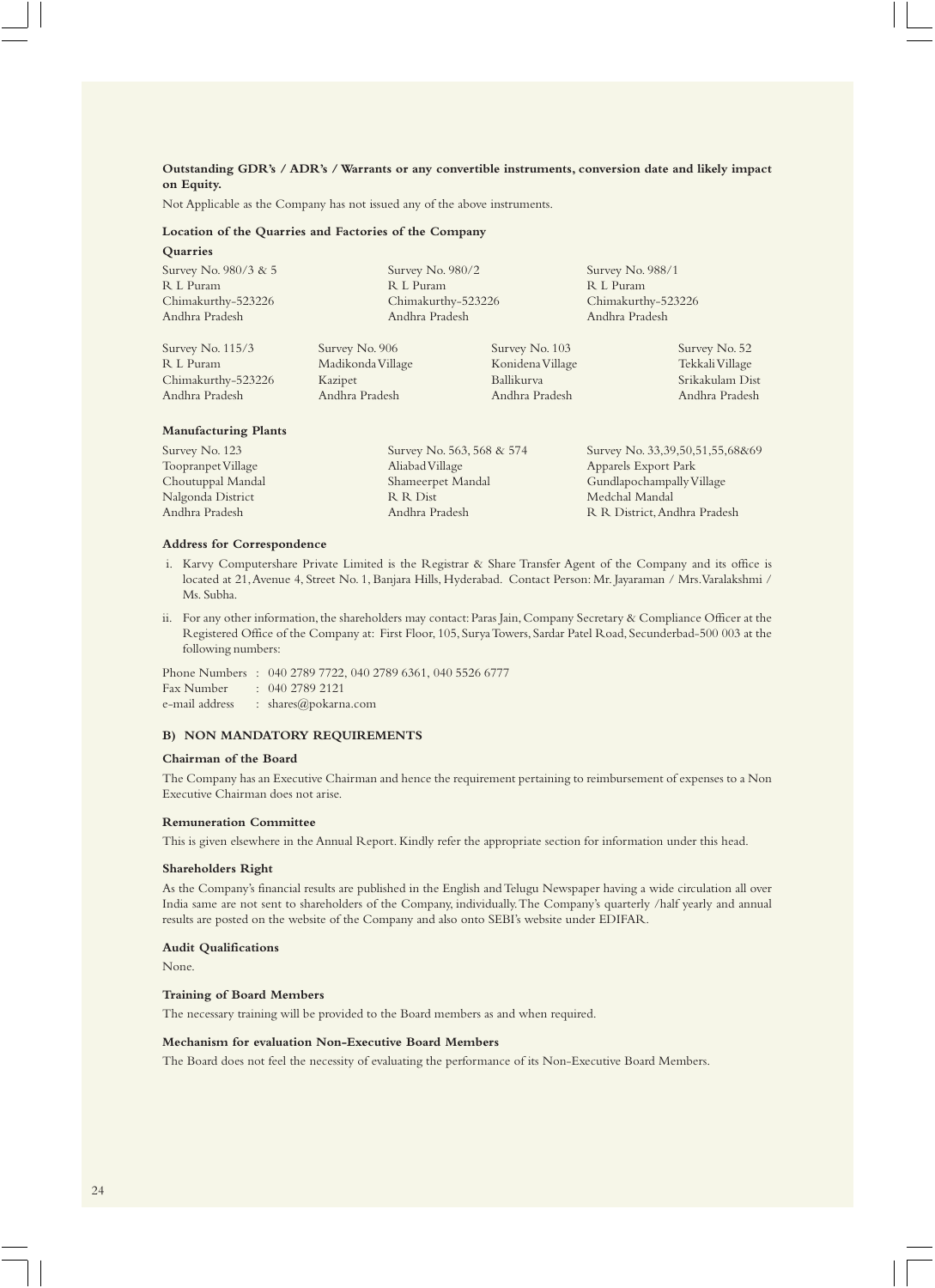## **AUDITOR'S REPORT ON COMPLIANCE OF CONDITIONS OF CORPORATE GOVERNANCE**

......•......

To

The Shareholders' of Pokarna Limited.

We have examined the compliance of conditions of corporate governance by Pokarna Limited, for the year ended on 31st March, 2005 as stipulated in clause 49 of the Listing Agreement of the said Company with stock exchanges.

The compliance of conditions of Corporate Governance is the responsibility of the management. Our examination was limited to procedures and implementation thereof, adopted by the Company for ensuring the compliance of the conditions of corporate governance. It is neither an audit nor an expression of opinion on the financial statements of the Company.

In our opinion and to the best of our information and according to the explanations given to us, we certify that the Company has complied in all material respects with the conditions of corporate governance as stipulated in the abovementioned Listing Agreement.

We state that no investor grievances are pending for a period exceeding one month against the Company as per the records maintained by the Shareholders Grievance Committee.

We further state that such compliance is neither an assurance as to the future viability of the Company nor the efficiency or effectiveness with which the management has conducted the affairs of the Company.

> For **S. Daga & Co.,** Chartered Accountants

Place : Hyderabad **(Shantilal Daga)** Date : 30th July, 2005 Partner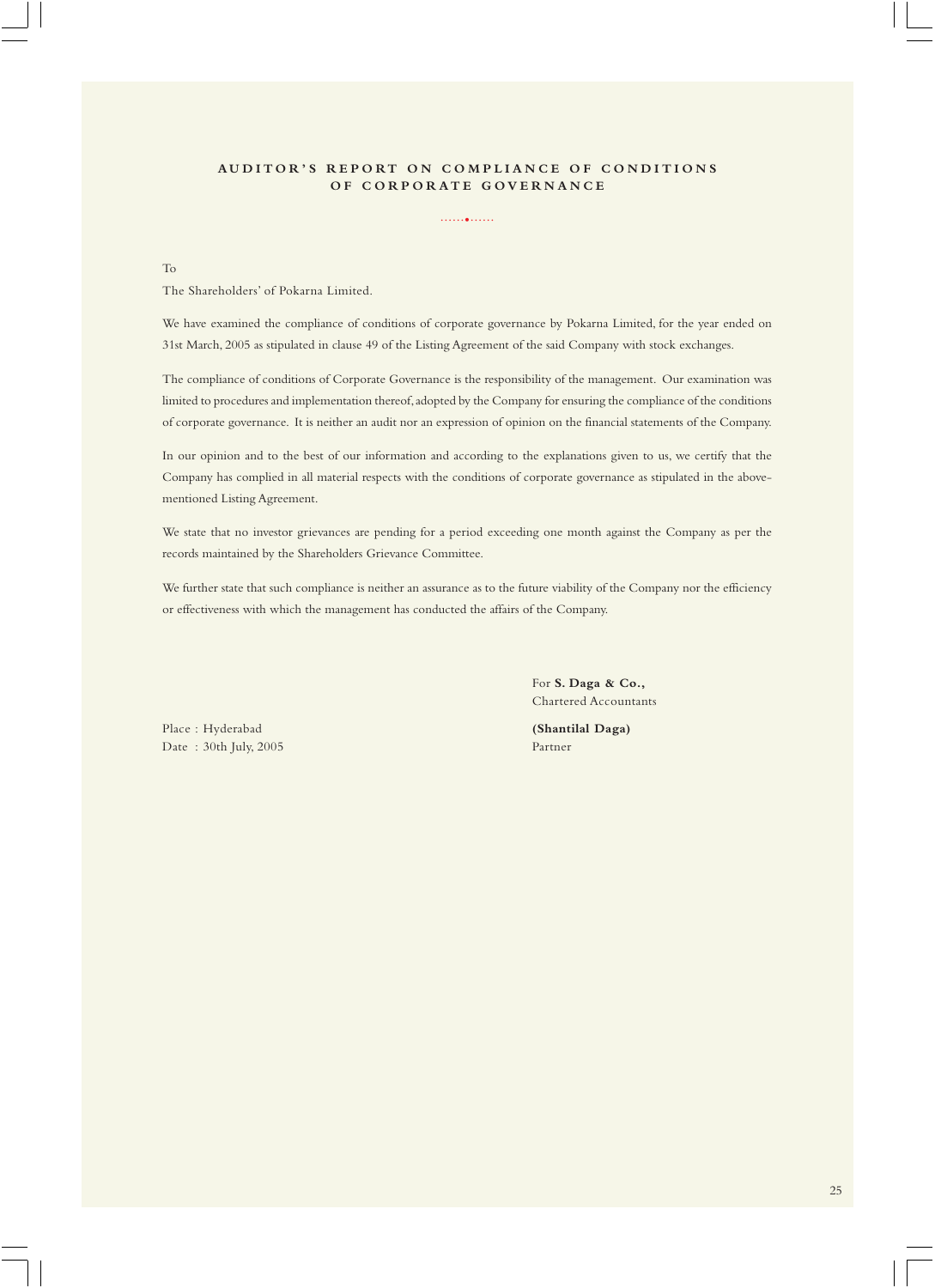# **YOUR COMPANY'S GROWTH**

**Turnover**







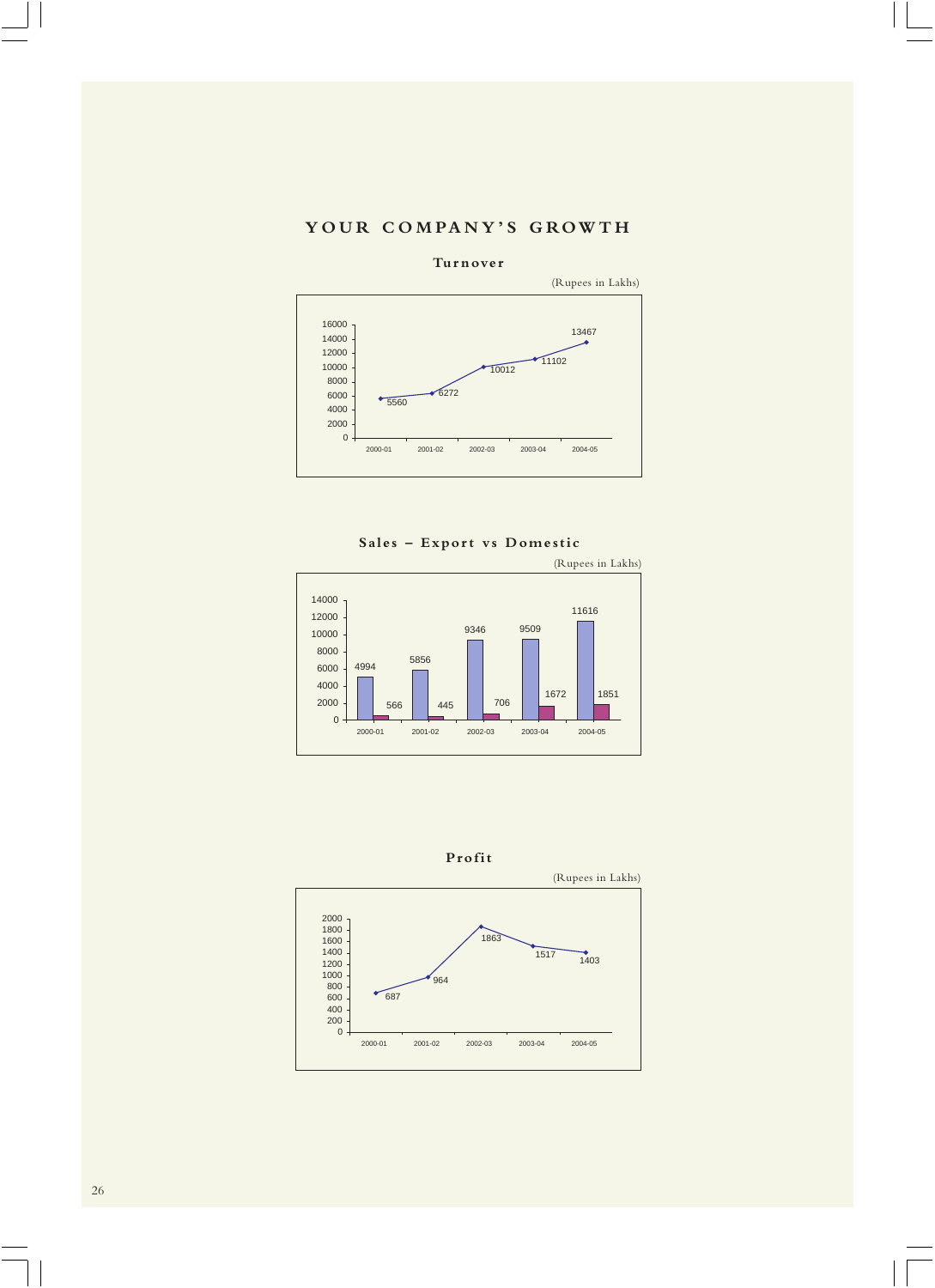







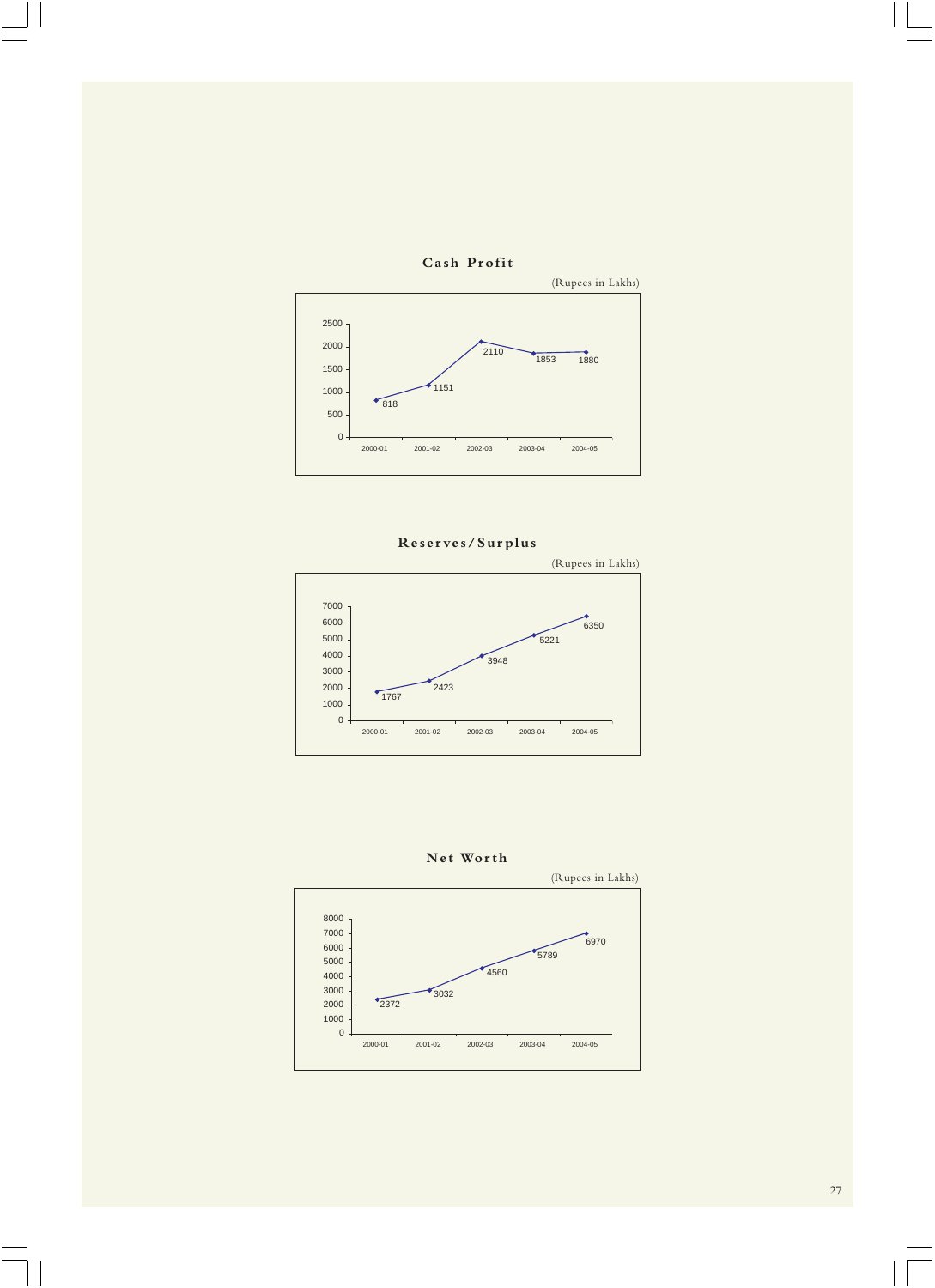











# **Distribution of Revenue**

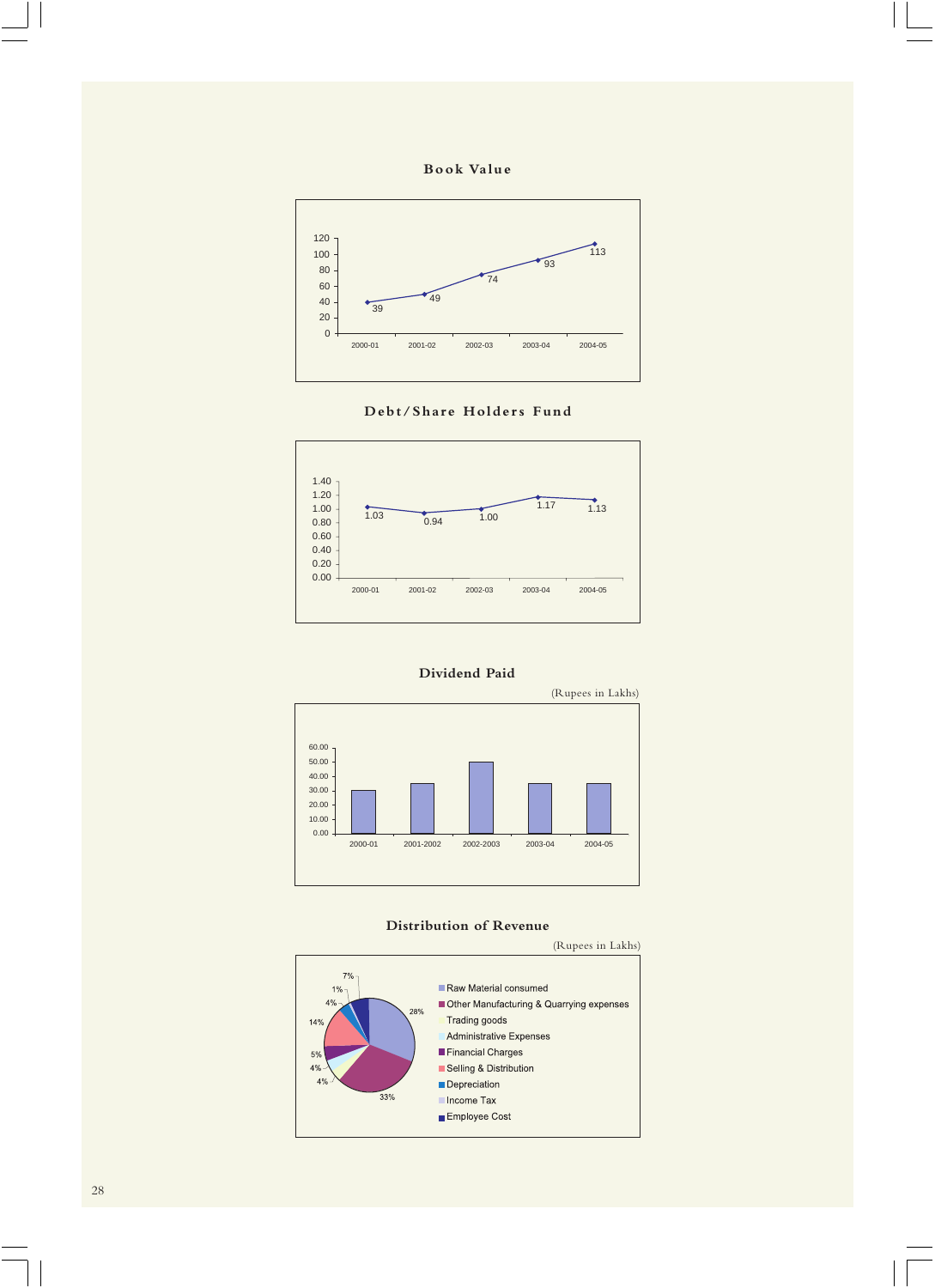## **AU D I T O R S ' R E P O RT**

......•......

To

The Members, Pokarna Limited.

- 1. We have audited the attached balance sheet of POKARNA LIMITED, as at 31st March 2005, the profit and loss account and also the cash flow statement for the year ended on that date annexed thereto. These financial statements are the responsibility of the company's management. Our responsibility is to express an opinion on these financial statements based on our audit.
- 2. We conducted our audit in accordance with the auditing standards generally accepted in India. Those Standards require that we plan and perform the audit to obtain reasonable assurance about whether the financial statements are free of material misstatement. An audit includes, examining on a test basis, evidence supporting the amounts and disclosures in the financial statements. An audit also includes assessing the accounting principles used and significant estimates made by management, as well as evaluating the overall financial statement presentation. We believe that our audit provides a reasonable basis for our opinion.
- 3. As required by the Companies (Auditor's Report) Order, 2003 issued by the Central Government of India in terms of sub-section (4A) of section 227 of the Companies Act, 1956, and on the basis of such checks as considered appropriate and according to the information and explanations given to us, we set out in the Annexure a statement on the matters specified in paragraphs 4 and 5 of the said Order.
- 4. Further to our comments in the Annexure referred to in paragraph 3 above, we report that:
	- i) we have obtained all the information and explanations, which to the best of our knowledge and belief were necessary for the purposes of our audit;
	- ii) in our opinion, proper books of account as required by law have been kept by the company so far as appears from our examination for those books;
	- iii) the Balance Sheet, Profit and Loss Account and Cash Flow Statement dealt with by this report are in agreement with the books of account;
	- iv) in our opinion, the Balance Sheet, Profit and Loss Account and Cash Flow Statement dealt with by this report have been prepared in compliance with the applicable accounting standards referred to in sub-section (3C) of section 211 of the Companies Act, 1956;
	- v) on the basis of written representations received from the directors, as on 31st March 2005 and taken on record by the Board of Directors of the Company, none of the directors is disqualified as on 31st March 2005 from being appointed as a director in terms of clause (g) of sub-section (1) of section 274 of the Companies Act, 1956;
	- vi) in our opinion and to the best of our information and according to the explanations given to us, the said accounts together with the notes thereon and attached thereto give in the prescribed manner the information required by the Companies Act, 1956, and give a true and fair view in conformity with the accounting principles generally accepted in India:
		- a) in the case of the Balance Sheet of the State of affairs of the Company as at 31st March 2005;
		- b) in the case of the Profit and Loss Account, of the Profit for the year ended on that date; and
		- c) in the case of the cash flow statement, of the cash flows for the year ended on that date.

For **S. Daga & Co.,** Chartered Accountants

Place : Hyderabad **(Shantilal Daga)** Date : 30th June, 2005 Partner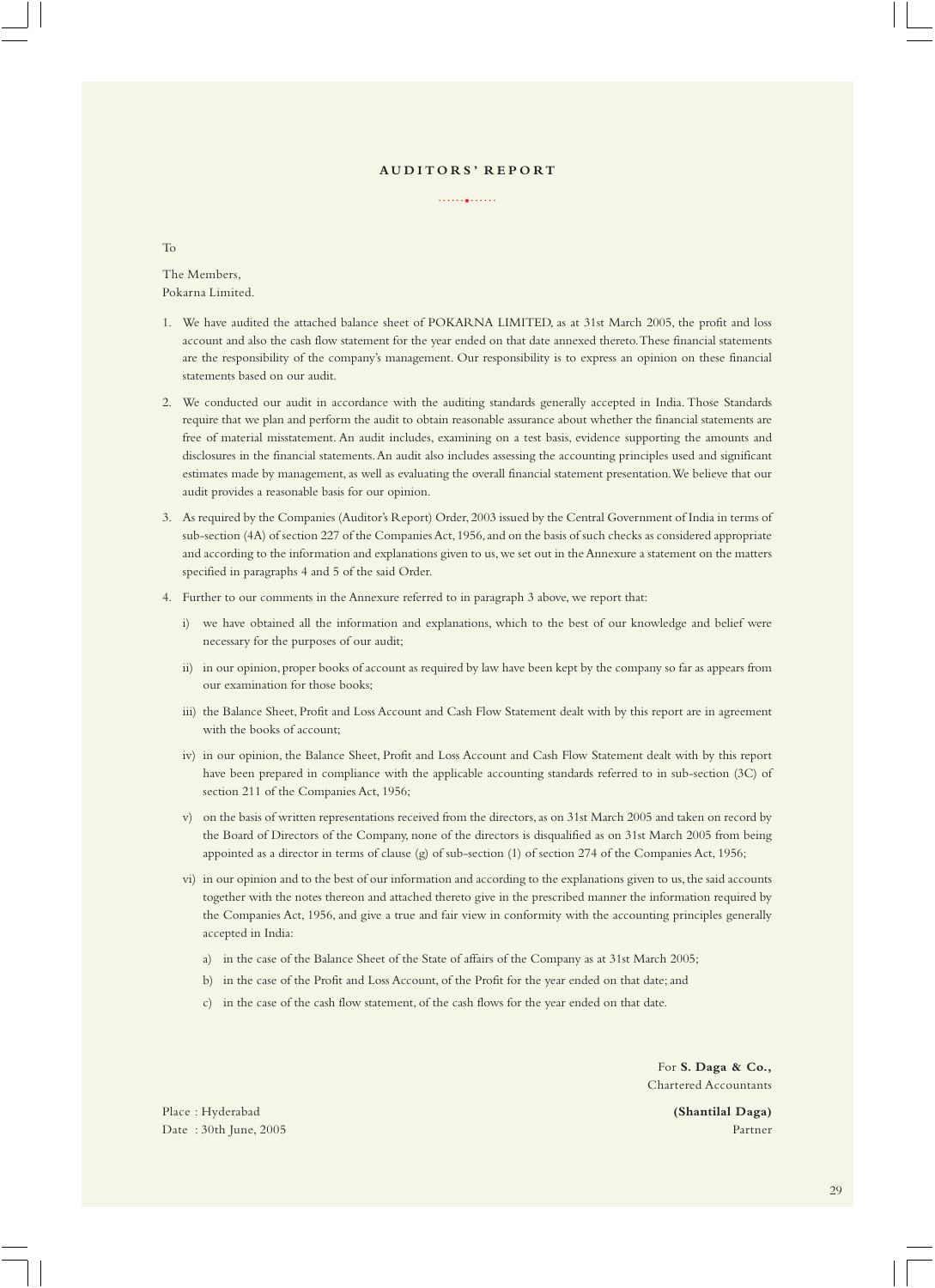A glimpse of the launch campaign for Stanza shirts





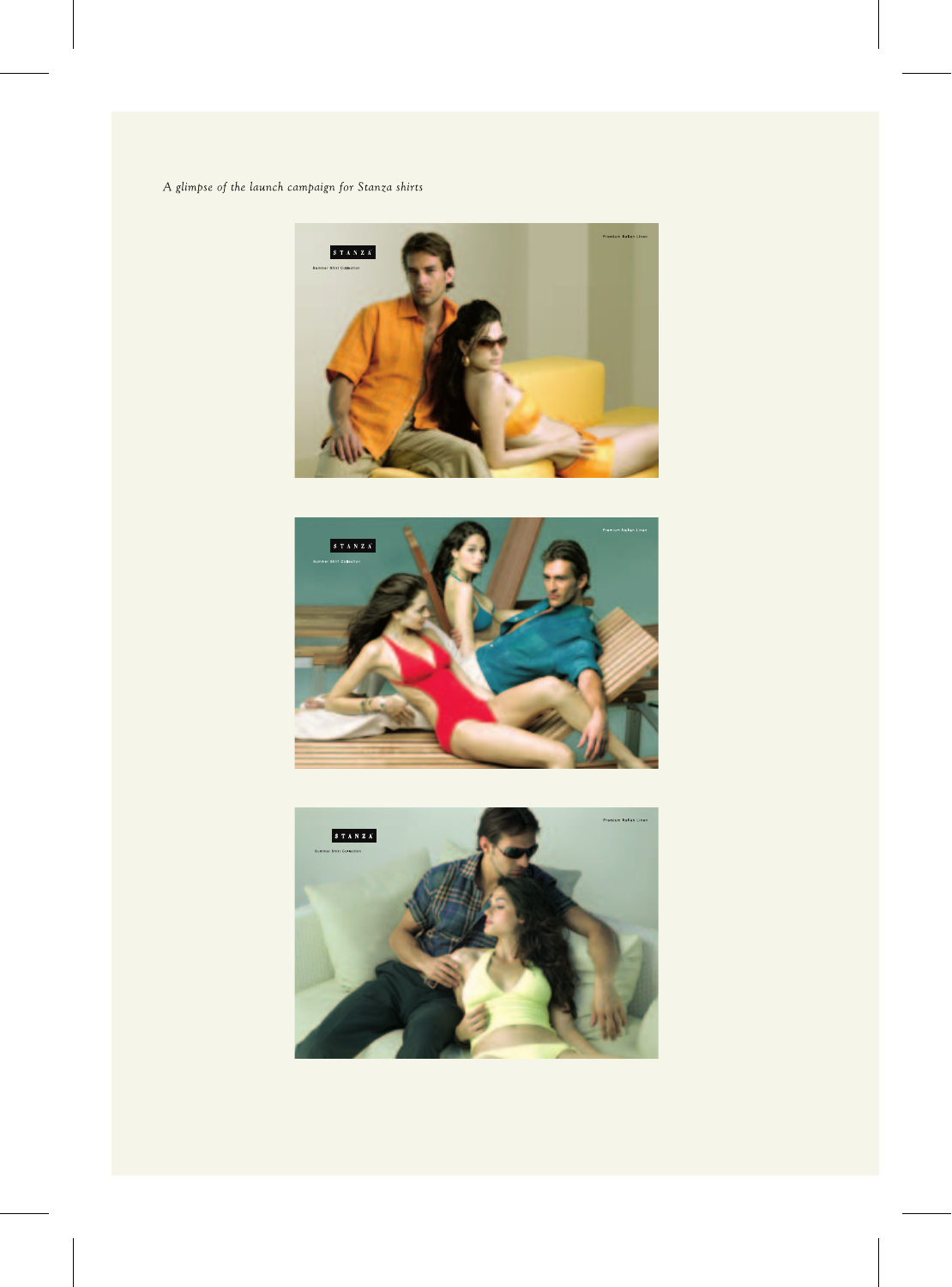



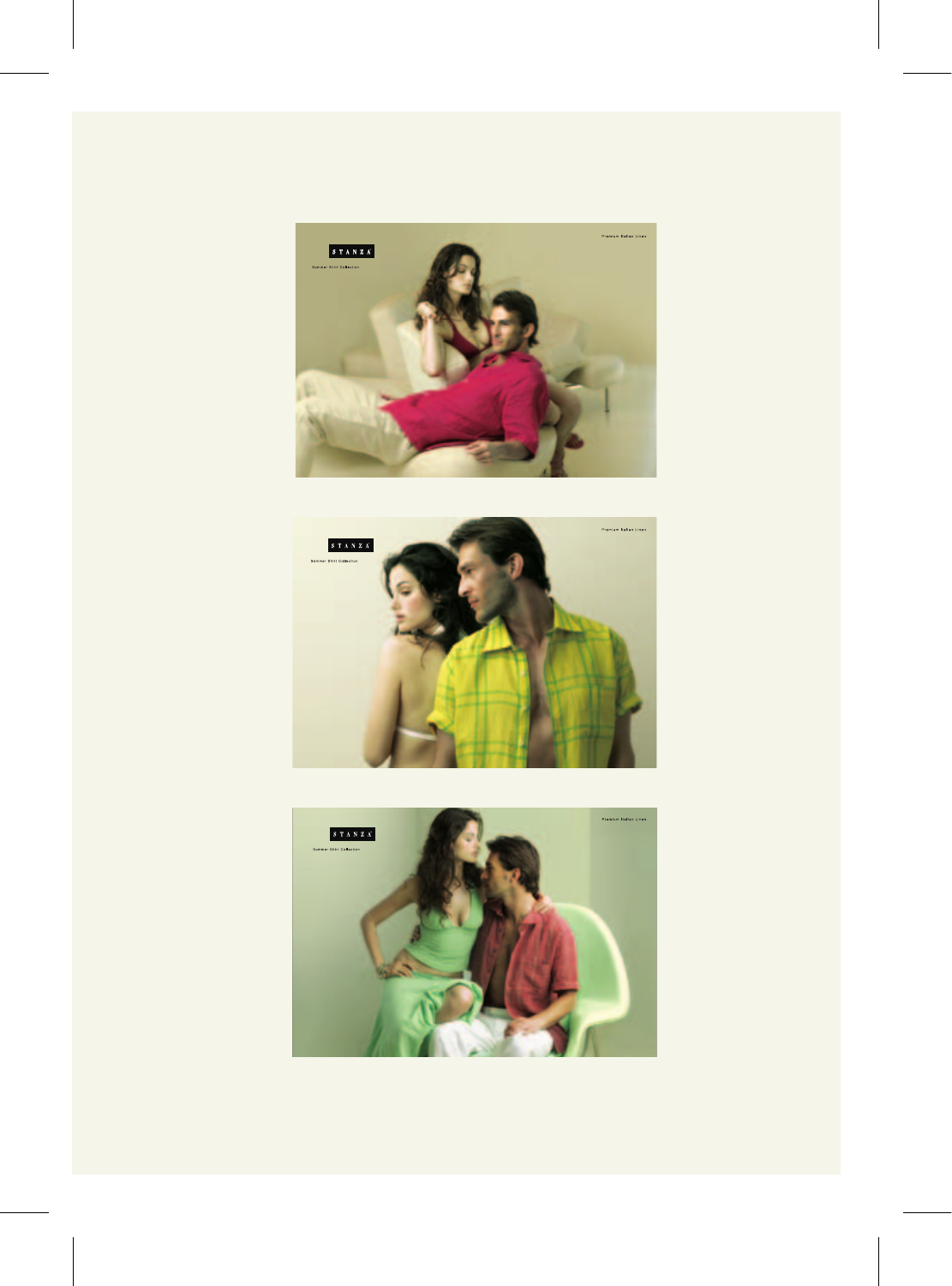# **ANNEXURE TO THE AUDITORS' REPORT Annexure referred to in Paragraph 3 of the Report of the Auditors**

......•......

- 1. (a) The company has maintained proper records to show full particulars including quantitative details and situation of fixed assets.
	- (b) All the assets have not been physically verified by the management during the year but there is a regular program of verification which, in our opinion, is reasonable having regard to the size of the company and the nature of its assets. No material discrepancies were noticed on such verification.
	- (c ) In our opinion, and according to the information and explanations given to us, no substantial part of fixed assets has been disposed off by the company during the year.
- 2. (a) The inventory has been physically verified during the year by the management. In our opinion, the frequency of verification is reasonable.
	- (b) The procedures of physical verification of inventories followed by the management are reasonable and adequate in relation to the size of the company and nature of its business.
	- (c) The company is maintaining proper records of inventory. The discrepancies noticed on verification between the physical stocks and the book records were not material.
- 3. According to the information and explanations given to us, the Company has neither granted nor taken any loans, secured or unsecured, to/from companies, firms and other parties covered in the register maintained under Section 301 of the Companies Act, 1956. Accordingly paragraphs 4(iii)(b), (c), (d), (f) and (g) of the Order are not applicable.
- 4. In our opinion and according to the information and explanations given to us, there are adequate internal control procedures commensurate with the size of the company and the nature of its business with regard to purchase of inventory, fixed assets and with regard to the sale of goods and services. Further, on the basis of our examination of the books and records of the company, and according to the information and explanations given to us, we have neither come across nor have been informed of any continuing failure to correct major weaknesses in the aforesaid internal control procedures.
- 5. (a) According to the information and explanations given to us, we are of the opinion that the transactions that need to be entered into the register maintained under section 301 of the Companies Act, 1956 have been so entered.
	- (b) In our opinion and according to the information and explanations give to us, the transactions made in pursuance of contracts or arrangements entered in the register maintained under section 301 of the Companies Act, 1956 in respect of any party during the year, have been made at prices which are reasonable having regard to the prevailing market prices at the relevant time.
- 6. In our opinion and according to the information and explanations given to us, the company has not accepted any deposits from the public within the meaning of Section 58A, 58AA of the Companies Act, 1956 or any other relevant provisions of the Act and the rules made there under.
- 7. In our opinion, the company has to strengthen the internal audit system commensurate with its size and nature of its business.
- 8. According to the information and explanations given to us, the Central Government has not prescribed the maintenance of cost records under clause (d) of sub-section (1) of section 209 of the Companies Act, 1956 in respect of goods traded by the company.
- 9. (a) According to the information and explanations given to us, and on the basis of our examination of the books of account, the company has been regular in depositing with appropriate authorities undisputed statutory dues including provident fund, employees state insurance, income-tax, wealth tax, service tax, sales-tax, customs duty, investor education and protection fund and any other material statutory dues applicable to it.
	- (b) According to the information and explanations given to us, no undisputed amounts payable in respect of income tax, wealth tax, service tax, sales tax, customs duty, excise duty and cess were in arrears, as at 31st March 2005 for a period of more than six months from the date they became payable.
	- (c ) According to the information and explanations given to us, the following are the details of disputed statutory dues as at the year end: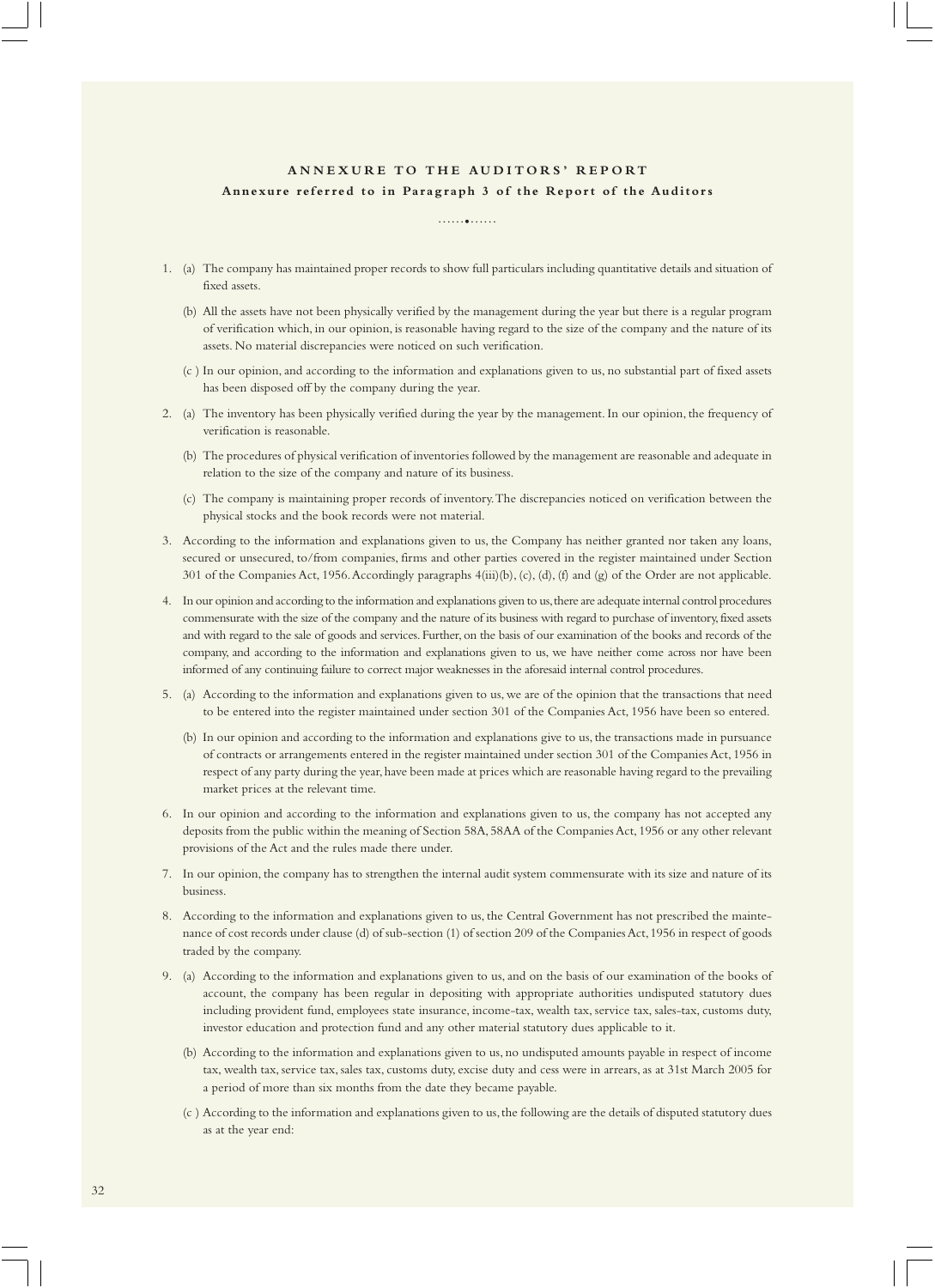| $S1$ . No. | Name of the<br>Statute            | Nature of Dues | Amount<br>(Rs. in lakhs) | Period to which the<br>amount relates | Forum where<br>dispute is pending                                  |
|------------|-----------------------------------|----------------|--------------------------|---------------------------------------|--------------------------------------------------------------------|
|            | C.S.T.                            | C.S.T.         | 4.57                     | $2001 - 02$                           | Appellate<br>Dy. Commissioner,<br>Panjagutta Division,<br>Nampally |
| 2.         | <b>APMMC</b><br><b>Rules</b> 1966 | Penalty        | 237.43                   | $2004 - 05$                           | Minister of Mines<br>and Geology                                   |

- 10. The company does not have any accumulated losses at the end of the financial year and has not incurred cash losses in the financial year and in the immediately preceding financial year.
- 11. In our opinion and according to the information and explanations given to us, the company has not defaulted in repayment of dues to any financial institution, bank. The company has not issued any debentures.
- 12. The company has not granted loans and advances on the basis of security by way of pledge of shares, debentures and other securities. Accordingly, clause 4(xii) of the order is not applicable.
- 13. The company is not a chitfund, nidhi, mutual benefit fund or a society. Accordingly, clause 4(xiii) of the order is not applicable.
- 14. According to the information and explanations given to us, the company is not dealing or trading in shares, securities, debentures and other investments. Accordingly, clause 4(xiv) of the order is not applicable.
- 15. According to the information and explanations to us, the company has not given any guarantee for loans taken by others from banks or financial institutions. Accordingly, clause 4(xv) of the order is not applicable.
- 16. In our opinion, the term loans have been applied for the purpose for which they were raised.
- 17. According to the information and explanations given to us and on an overall examination of the balance sheet of the company, we report that no funds raised on short-term basis have been used for long term investment. .
- 18. The company has not made any preferential allotment of shares to parties and companies covered in the register maintained under section 301 of the Act. Accordingly, clause 4(xviii) of the order is not applicable.
- 19. The company has not issued any debentures. Accordingly, clause 4(xix) of the order is not applicable.
- 20. The company has not raised any money by public issues during the year. Accordingly, clause 4(xx) of the order is not applicable.
- 21. During the course of our examination of the books and records of the company, carried out in accordance with the generally accepted auditing practices in India, and according to the information and explanations given to us, we have neither come across any instance of fraud on or by the company, noticed or reported during the year, nor have we been informed of such case by the management.

**For S. Daga & Co.,** Chartered Accountants

Place : Hyderabad **(Shantilal Daga)** Date : 30th June, 2005 Partner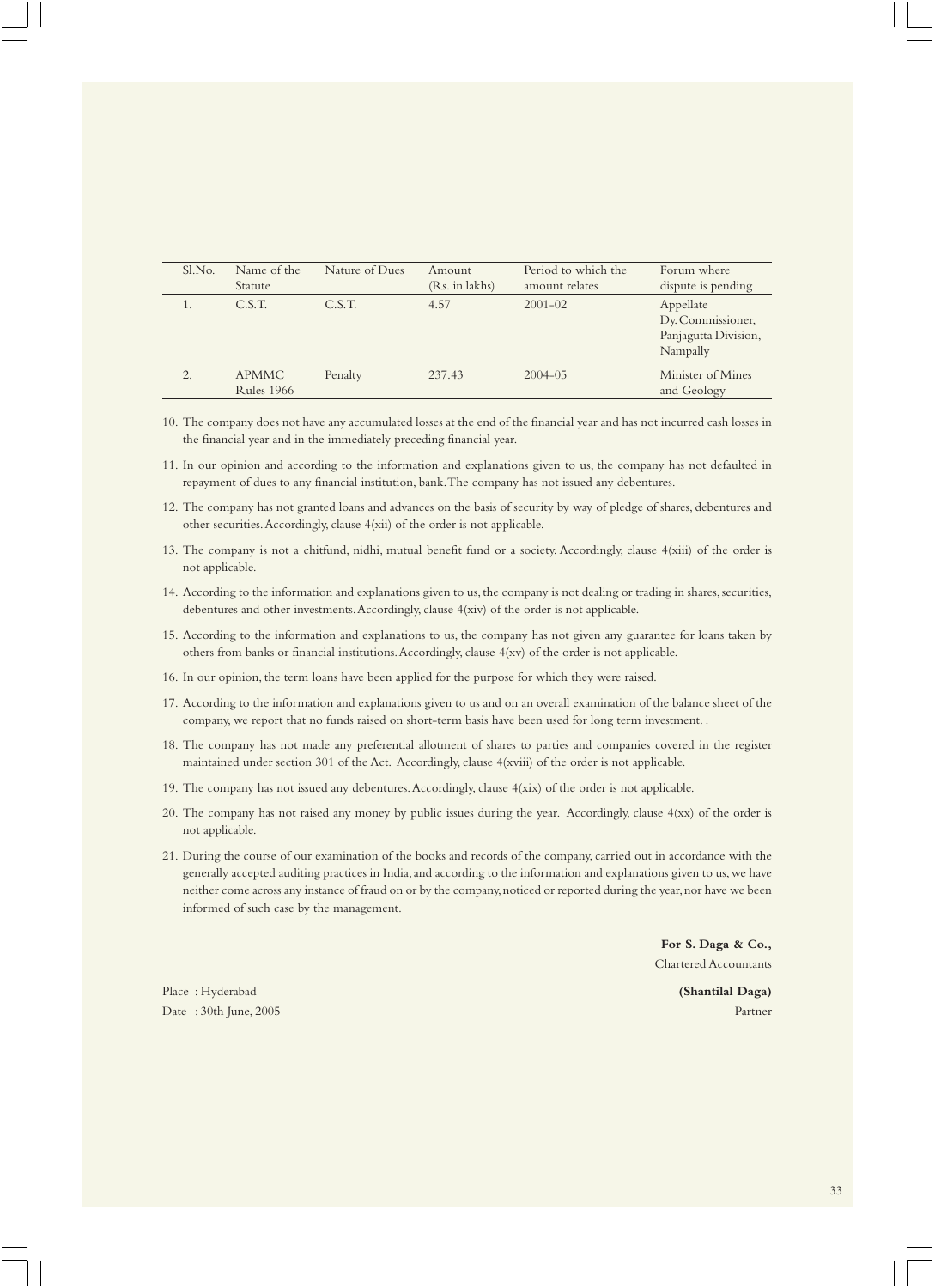# **POKARNA LIMITED BALANCE SHEET AS AT 31st MARCH, 2005**

|    |                                             |                |                 |                           |                 | Amount in Rupees          |
|----|---------------------------------------------|----------------|-----------------|---------------------------|-----------------|---------------------------|
|    |                                             | Schedule       |                 | As on<br>$31 - 03 - 2005$ |                 | As on<br>$31 - 03 - 2004$ |
| Ι. | <b>SOURCES OF FUNDS</b>                     |                |                 |                           |                 |                           |
| 1. | <b>Share Holders' Funds</b>                 |                |                 |                           |                 |                           |
|    | Share Capital<br>a.                         | 1              | 6,20,08,000     |                           | 6,20,08,000     |                           |
|    | b. Reserves & Surplus                       | $\overline{2}$ | 63,50,15,646    | 69,70,23,646              | 52, 20, 93, 911 | 58,41,01,911              |
| 2  | Loan Funds                                  |                |                 |                           |                 |                           |
|    | Secured Loans<br>$a_{-}$                    | 3              |                 | 79,00,65,789              |                 | 68, 54, 32, 840           |
|    | Deferred Tax Liabilities (Net)              | $\overline{4}$ |                 | 2,94,97,874               |                 | 1,72,98,506               |
|    | Total                                       |                |                 | 1,51,65,87,309            |                 | 1,28,68,33,257            |
|    | <b>II. APPLICATION OF FUNDS</b>             |                |                 |                           |                 |                           |
|    | 1. Fixed Assets                             | 5              |                 |                           |                 |                           |
|    | Gross Block<br>a.                           |                | 98,68,92,798    |                           | 83,95,35,670    |                           |
|    | b. Less: Depreciation                       |                | 17, 18, 01, 694 |                           | 12,72,29,422    |                           |
|    | Net Block<br>$\mathsf{C}$ .                 |                | 81,50,91,104    |                           | 71,23,06,248    |                           |
|    | d. Capital Work-in-Progress                 |                | 5,51,16,190     | 87,02,07,294              | 7,54,385        | 71,30,60,633              |
|    | 2. Investments                              | 6              |                 | 11,50,400                 |                 | 11,50,400                 |
| 3. | <b>Current Assets, Loans &amp; Advances</b> |                |                 |                           |                 |                           |
|    | Inventories<br>a.                           | 7              | 18,47,83,551    |                           | 8,66,88,746     |                           |
|    | Sundry Debtors<br>b.                        | 8              | 46,85,63,231    |                           | 50,07,81,923    |                           |
|    | Cash & Bank Balances<br>$c_{\cdot}$         | 9              | 5,74,69,912     |                           | 4,51,66,221     |                           |
|    | d. Loans & Advances                         | 10             | 8, 25, 78, 873  |                           | 7,06,90,757     |                           |
|    |                                             |                | 79, 33, 95, 567 |                           | 70, 33, 27, 647 |                           |
|    | Less: Current Liabilities & Provisions      |                |                 |                           |                 |                           |
|    | Current Liabilities<br>a <sub>z</sub>       | 11             | 11,71,64,160    |                           | 10,72,66,325    |                           |
|    | b. Provisions                               | 12             | 3,10,01,792     |                           | 2,86,75,297     |                           |
|    |                                             |                | 14,81,65,952    |                           | 13,59,41,622    |                           |
|    | Net Current Assets                          |                |                 | 64, 52, 29, 615           |                 | 56,73,86,025              |
|    | 4. Misc. Expenditure (To the extent         | 13             |                 |                           |                 | 52, 36, 199               |
|    | not written off or adjusted)                |                |                 |                           |                 |                           |
|    | Total                                       |                |                 | 1,51,65,87,309            |                 | 1,28,68,33,257            |
|    | <b>Significant Accounting Policies</b>      | 29             |                 |                           |                 |                           |

......•......

The Schedules referred to above form an integral part of the Balance Sheet.

Notes to Accounts 30

| For and on behalf of Board of Directors           |  |  |
|---------------------------------------------------|--|--|
| Gautam Chand Jain<br>Chairman & Managing Director |  |  |
| <b>Executive Director</b>                         |  |  |
| Executive Director                                |  |  |
| Director                                          |  |  |
| Vinayak Rao Juvvadi<br>Director                   |  |  |
| Director                                          |  |  |
| Prakash Chand Jain<br>Director                    |  |  |
| Director                                          |  |  |
| Mahender Chand Chordia Director                   |  |  |
| <b>CFO</b><br><b>M Viswanatha Reddy</b>           |  |  |
| $GM -$ Accounts                                   |  |  |
| Company Secretary                                 |  |  |
|                                                   |  |  |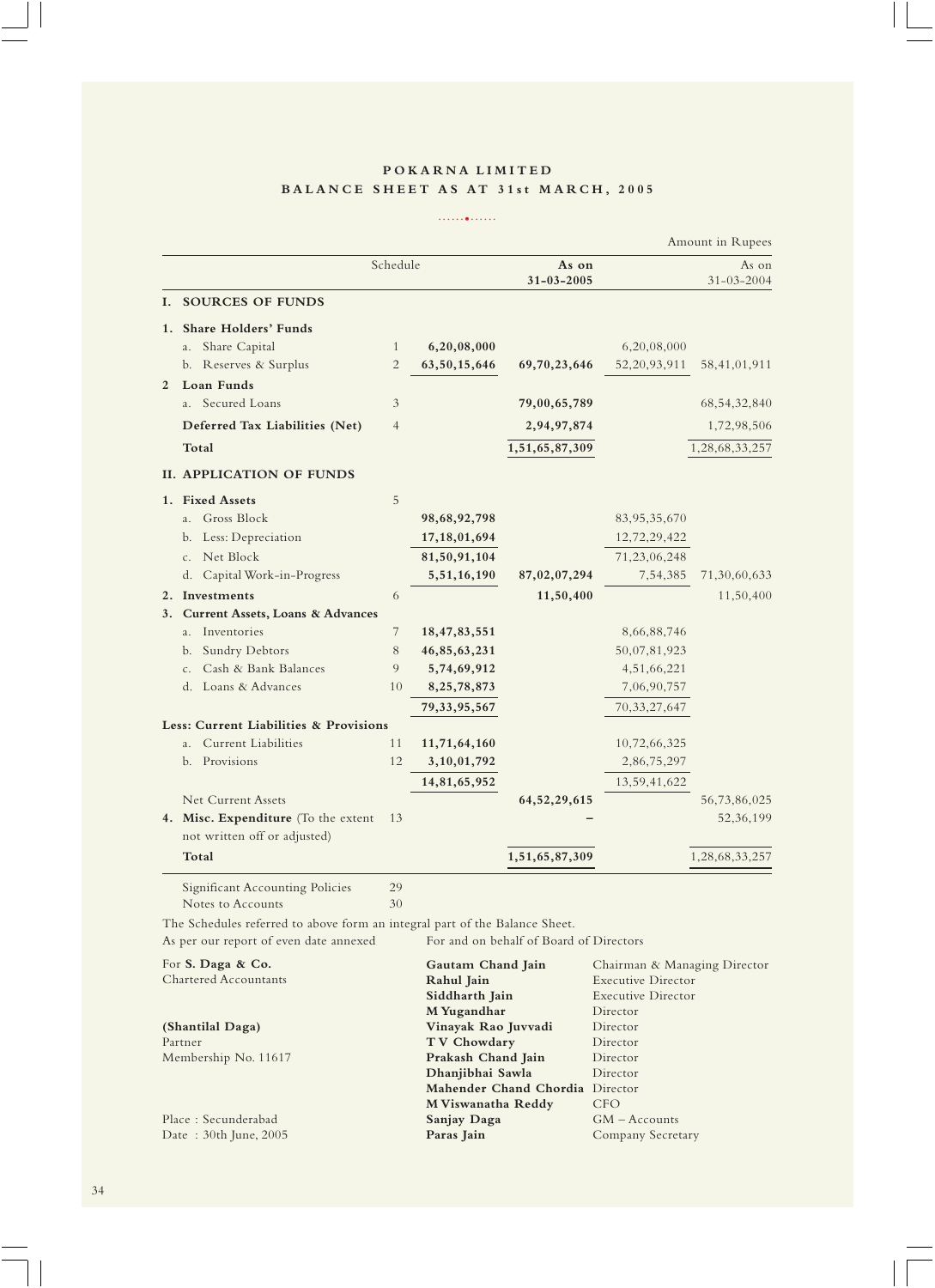# **POKARNA LIMITED PROFIT & LOSS ACCOUNT FOR THE YEAR ENDED 31st MARCH, 2005**

|                                               |          |                  | Amount in Rupees   |
|-----------------------------------------------|----------|------------------|--------------------|
|                                               | Schedule | Year Ended       | Year Ended         |
|                                               |          | $31 - 03 - 2005$ | $31 - 03 - 2004$   |
| <b>INCOME</b><br>Ι.                           |          |                  |                    |
| Sales<br>a <sub>z</sub>                       | 14       | 1,34,67,40,294   | 1,11,02,69,496     |
| Other Income<br>b.                            | 15       | 87,90,985        | 1,90,50,582        |
| Increase in Stock<br>C.                       | 16       | 4,97,99,677      | 60,91,467          |
| Total                                         |          | 1,40,53,30,956   | 1, 13, 54, 11, 545 |
| <b>II. EXPENDITURE</b>                        |          |                  |                    |
| Raw Material Consumed<br>a.                   | 17       | 38,88,10,461     | 22,99,22,498       |
| Manufacturing & Quarrying Expenses<br>b.      | 18       | 38, 84, 55, 125  | 36, 45, 15, 854    |
| Purchase of Trading Goods<br>$\mathsf{C}$     |          | 4,73,24,556      | 1,64,39,749        |
| Payments to and Provision for Employees<br>d. | 19       | 8,61,34,421      | 6, 57, 77, 243     |
| Administrative Expenses<br>e.                 | 20       | 4,96,29,813      | 3,01,77,012        |
| f.<br>Selling & Distribution Expenses         | 21       | 17,48,34,875     | 18,02,03,720       |
| Financial Charges<br>g.                       | 22       | 6,29,80,205      | 3,97,39,433        |
| Depreciation<br>h.                            | 5        | 4,76,55,992      | 3,36,18,922        |
| <b>Total</b>                                  |          | 1,24,58,25,448   | 96,03,94,431       |
| Profit Before Tax                             |          | 15,95,05,508     | 17,50,17,114       |
| Prior Period Expenses                         |          | 65,65,914        |                    |
| Less: Provision For Taxation                  | 23       | 1,26,66,071      | 2,32,81,171        |
| Net Profit After Tax                          |          | 14,02,73,523     | 15, 17, 35, 943    |
| Balance of Profit Brought Forward             |          | 45, 32, 16, 288  | 34, 12, 13, 816    |
| Amount Available For Appropriation            |          | 59, 34, 89, 811  | 49, 29, 49, 759    |
| Proposed Dividend                             |          | 2,17,02,800      | 2,17,02,800        |
| Dividend Tax                                  |          | 30,43,818        | 27,80,671          |
| Transfer to General Reserve                   |          | 1,45,00,000      | 1,52,50,000        |
| Balance Carried to Balance Sheet              |          | 55, 42, 43, 193  | 45, 32, 16, 288    |
|                                               |          | 59, 34, 89, 811  | 49,29,49,759       |
| Earning Per Shares - Basic & Diluted          |          | 22.62            | 24.47              |
| (Face value of Rs. 10 each)                   |          |                  |                    |

......•......

The Schedules referred to above form an integral part of the Profit & Loss Account.

As per our report of even date annexed For and on behalf of Board of Directors

Significant Accounting Policies 29<br>Notes to Accounts 30

Notes to Accounts

| Chairman & Managing Director    |
|---------------------------------|
| Executive Director              |
| Executive Director              |
| Director                        |
| Director                        |
| Director                        |
| Director                        |
| Director                        |
| Mahender Chand Chordia Director |
| <b>CFO</b>                      |
| $GM -$ Accounts                 |
| Company Secretary               |
|                                 |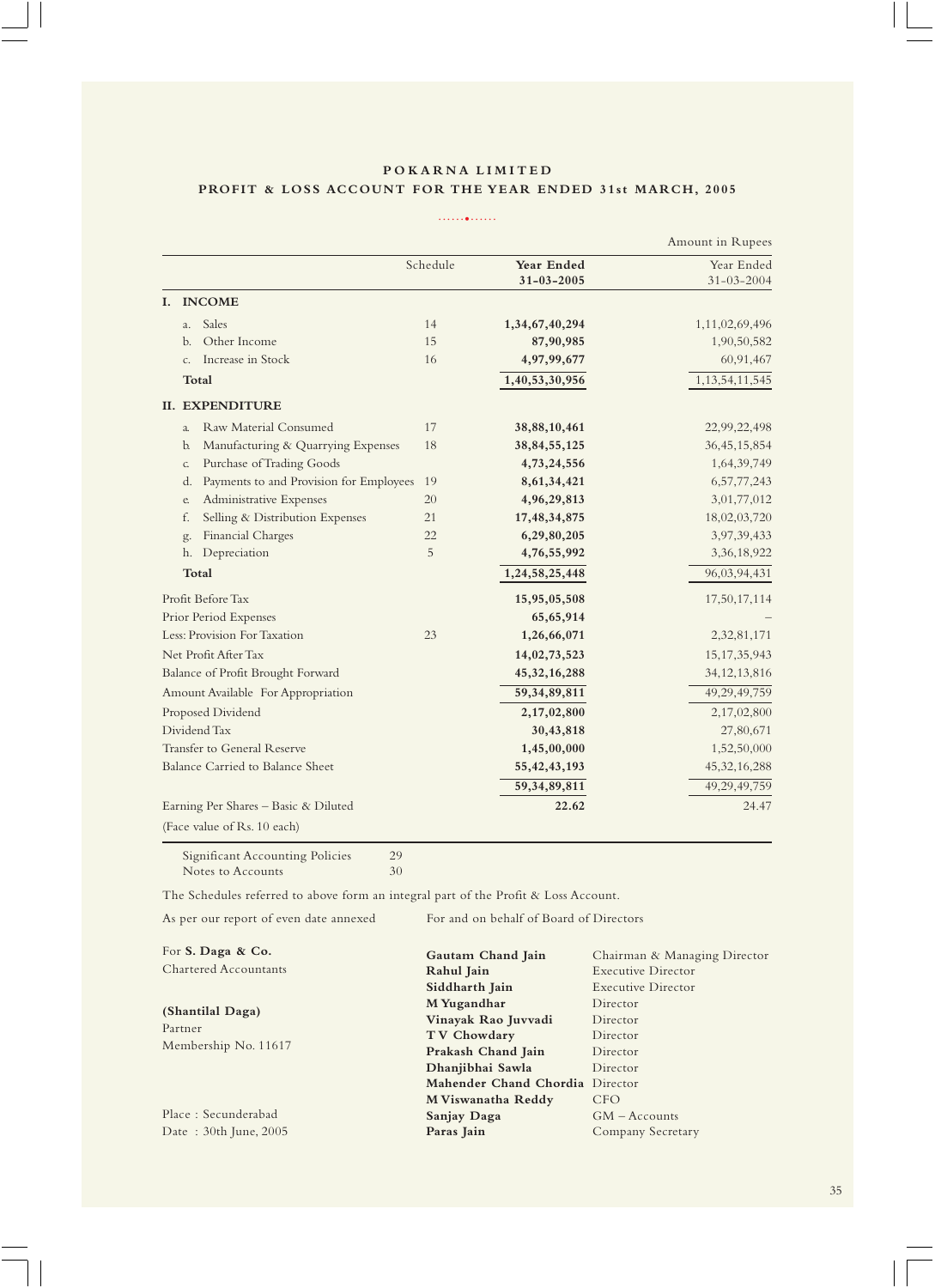# **POKARNA LIMITED**

## **CASH FLOW STATEMENT FOR THE YEAR ENDED MARCH 31, 2005**

|           | . <b>.</b>                                                     |          |                   | Amount in Rupees |
|-----------|----------------------------------------------------------------|----------|-------------------|------------------|
|           |                                                                |          | Year Ended        | Year Ended       |
|           |                                                                | Schedule | 31.03.2005        | 31.03.2004       |
| A         | <b>Cash Flow from Operating Activities</b>                     |          |                   |                  |
|           | Net Profit Before Tax                                          |          | 15,29,39,594      | 17,50,17,114     |
|           | Adjustment for -                                               |          |                   |                  |
|           | Add:Non cash item / items required to be disclosed separately: |          |                   |                  |
|           | Depreciation                                                   |          | 4,76,55,992       | 3, 36, 18, 922   |
|           | Interest Expense                                               |          | 6,29,80,205       | 3,97,39,433      |
|           | Miscellaneous expenditure written off                          |          | 52, 36, 199       | 3,59,428         |
|           | Profit/Loss on Sale of Asset                                   |          | 12,44,608         | 6,56,988         |
|           | Interest Income                                                |          | (20,61,502)       | (13,96,056)      |
|           | Dividend Income                                                |          | (2,51,650)        | (2, 94, 790)     |
|           | Provision for Doubtful Debts                                   |          | (23, 81, 003)     | 60,94,740        |
|           | Operating Profit before working capital changes                |          | 26, 53, 62, 443   | 25, 37, 95, 779  |
|           | Changes in working capital and other provisions:               |          |                   |                  |
|           | <b>Sundry Debtors</b>                                          |          | 3,45,99,695       | (7,26,50,599)    |
|           | Inventories                                                    |          | (9,80,94,805)     | 31,42,932        |
|           | Loans & Advances                                               | 24       | (98, 22, 500)     | (1,46,80,669)    |
|           | Current Liabilities & Provisions                               | 25       | 1,02,68,267       | 2,57,06,277      |
|           | Cash Generated from operations                                 |          | 20, 23, 13, 100   | 19,53,13,720     |
|           | Income Taxes paid during the year                              | 26       | (1, 13, 32, 319)  | (1,72,20,829)    |
|           | Net cash flow generated by operating Activities                |          | 19,09,80,781      | 17,80,92,891     |
| <b>B.</b> |                                                                |          |                   |                  |
|           | <b>Cash Flow from Investing Activities</b>                     |          |                   |                  |
|           | Fixed Assets and changes in capital work in progress           |          |                   |                  |
|           | Purchases                                                      | 27       | (16,09,00,414)    | (37,66,72,570)   |
|           | Capital work in progress                                       |          | (5,43,61,805)     | 4,60,83,916      |
|           | Sale                                                           |          | 4,90,502          | 2,14,901         |
|           | Interest Income                                                |          | 20,61,502         | 13,96,056        |
|           | Dividend Income                                                |          | 2,51,650          | 2,94,790         |
|           | Preoperative Expenses                                          |          |                   | (47, 99, 769)    |
|           | Net Cash used in investing Activities                          |          | (21, 24, 58, 565) | (33,34,82,676)   |
| C.        | <b>Cash Flow from Financing Activities</b>                     |          |                   |                  |
|           | Proceeds from issue of share capital                           |          |                   |                  |
|           | <b>Bank Borrowings</b>                                         |          | 10,46,32,949      | 22,89,10,877     |
|           | Dividends and Corporate dividend Tax                           | 28       | (1,39,90,555)     | (3, 49, 76, 387) |
|           | Interest paid                                                  |          | (6, 29, 80, 205)  | (3,97,39,433)    |
|           | Net Cash generated from financing Activities                   |          | 2,76,62,189       | 15,41,95,057     |
|           | Effect of exchange differences on translation of               |          |                   |                  |
|           | foreign currency cash and cash equivalents                     |          | 61, 19, 286       |                  |
|           | Net increase (decrease) in cash and cash Equivalents           |          | 1,23,03,691       | (11, 94, 728)    |
|           | Cash and Cash equivalents at the biginning of the year         |          | 4,51,66,221       | 4,63,60,949      |
|           | Cash and Cash equivalents as at the end of the year            |          | 5,74,69,912       | 4,51,66,221      |
|           | <b>Significant Accounting Policies</b>                         | 29       |                   |                  |

The Schedules referred above form an integral part of Cash Flow Statement.

For **S. Daga & Co.** Chartered Accountants **(Shantilal Daga)**

Partner Membership No. 11617

Place : Secunderabad Date : 30th June, 2005

Notes to Accounts 30

As per our report of even date annexed For and on behalf of Board of Directors

**Gautam Chand Jain** Chairman & Managing Director **Rahul Jain** Executive Director **Siddharth Jain** Executive Director **M Yugandhar** Director **Vinayak Rao Juvvadi** Director **T V Chowdary** Director **Prakash Chand Jain** Director **Dhanjibhai Sawla** Director **Mahender Chand Chordia** Director **M Viswanatha Reddy** CFO<br>**Sanjay Daga** GM – Accounts **Sanjay Daga** Paras Jain Company Secretary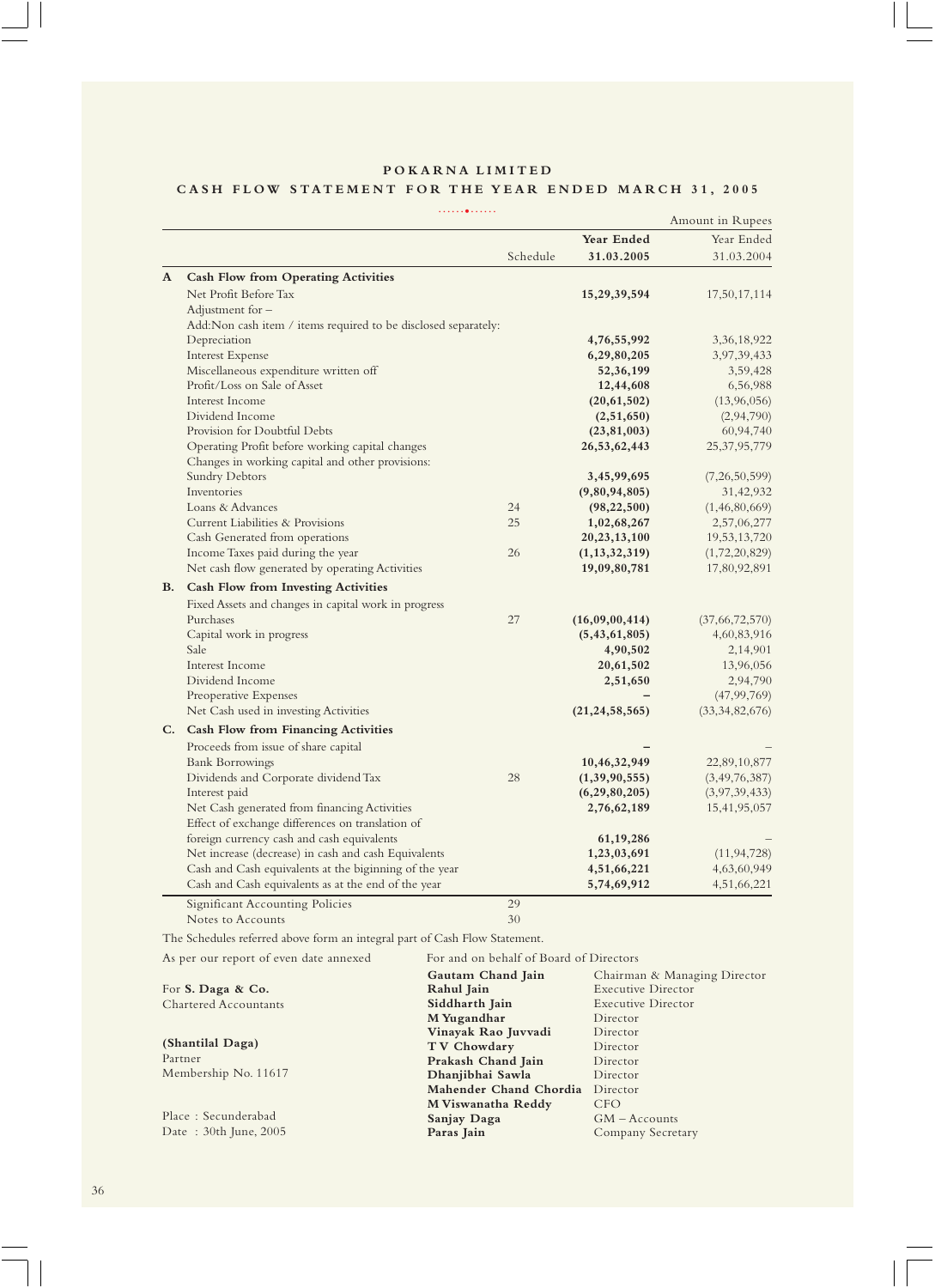# **SCHEDULES FORMING PART OF BALANCE SHEET AS AT**

#### ......•......

|                                                                            |             |                  | Amount in Rupees          |
|----------------------------------------------------------------------------|-------------|------------------|---------------------------|
|                                                                            |             | As on            | As on<br>$31 - 03 - 2004$ |
|                                                                            |             | $31 - 03 - 2005$ |                           |
| $Schedule - 1$                                                             |             |                  |                           |
| <b>Share Capital</b>                                                       |             |                  |                           |
| Authorised:<br>1,00,00,000 (1,00,00,000) Equity Shares                     |             |                  |                           |
| of Rs. 10/- each of par value                                              |             | 10,00,00,000     | 10,00,00,000              |
| Issued, Subscribed and paid up:                                            |             |                  |                           |
| 62,00,800 (62,00,800) Equity Shares of                                     |             | 6,20,08,000      | 6,20,08,000               |
| Rs. 10/- each fully paid up                                                |             |                  |                           |
| Total                                                                      |             | 6,20,08,000      |                           |
|                                                                            |             |                  | 6,20,08,000               |
| $Schedule - 2$                                                             |             |                  |                           |
| Reserves & Surplus                                                         |             |                  |                           |
| i. Capital Subsidy                                                         |             | 15,00,000        | 15,00,000                 |
| ii. Share Premium Account                                                  |             | 73,96,000        | 73,96,000                 |
| iii. General Reserve                                                       |             |                  |                           |
| Balance at the Beginning of the Year<br>Less: Transitional Impairment Loss | 5,99,81,623 |                  |                           |
| as at March 31, 2004                                                       | 26, 05, 170 |                  |                           |
| Add: Transfer - Profit and Loss Account                                    | 1,45,00,000 | 7, 18, 76, 453   | 5,99,81,623               |
| iv. Balance in Profit and Loss Account                                     |             | 55, 42, 43, 193  | 45, 32, 16, 288           |
| Total                                                                      |             | 63, 50, 15, 646  | 52, 20, 93, 911           |
| $Schedule - 3$                                                             |             |                  |                           |
| <b>Secured Loans</b>                                                       |             |                  |                           |
| Term Loans from Bank<br>$\mathbf{i}$ .                                     |             |                  |                           |
| Foreign Currency Loan                                                      |             | 10, 32, 15, 531  | 8,50,00,431               |
| Rupee Loan                                                                 |             | 20,98,53,576     | 15,42,04,026              |
| ii. Working Capital Loans from Bank                                        |             |                  |                           |
| Rupee Loan                                                                 |             | 46,83,98,104     | 43, 47, 36, 720           |
| iii. Hire Purchase Loans                                                   |             |                  |                           |
| a. From Banks<br>Rupee Loan                                                |             | 55, 37, 081      | 50,80,197                 |
| b. From Others                                                             |             |                  |                           |
| Rupee Loan                                                                 |             | 30,61,497        | 64, 11, 466               |
| Total                                                                      |             | 79,00,65,789     | 68, 54, 32, 840           |
| $Schedule - 4$                                                             |             |                  |                           |
| Deferred Tax Liabilities (Net)                                             |             |                  |                           |
| Deferred Tax Liabilities                                                   |             |                  |                           |
| - Depreciation                                                             |             | 2,99,50,536      | 1,72,98,506               |
| Deferred Tax Assets                                                        |             |                  |                           |
| - Retirement Benefit                                                       |             | 4,52,662         |                           |
| Total                                                                      |             | 2,94,97,874      | 1,72,98,506               |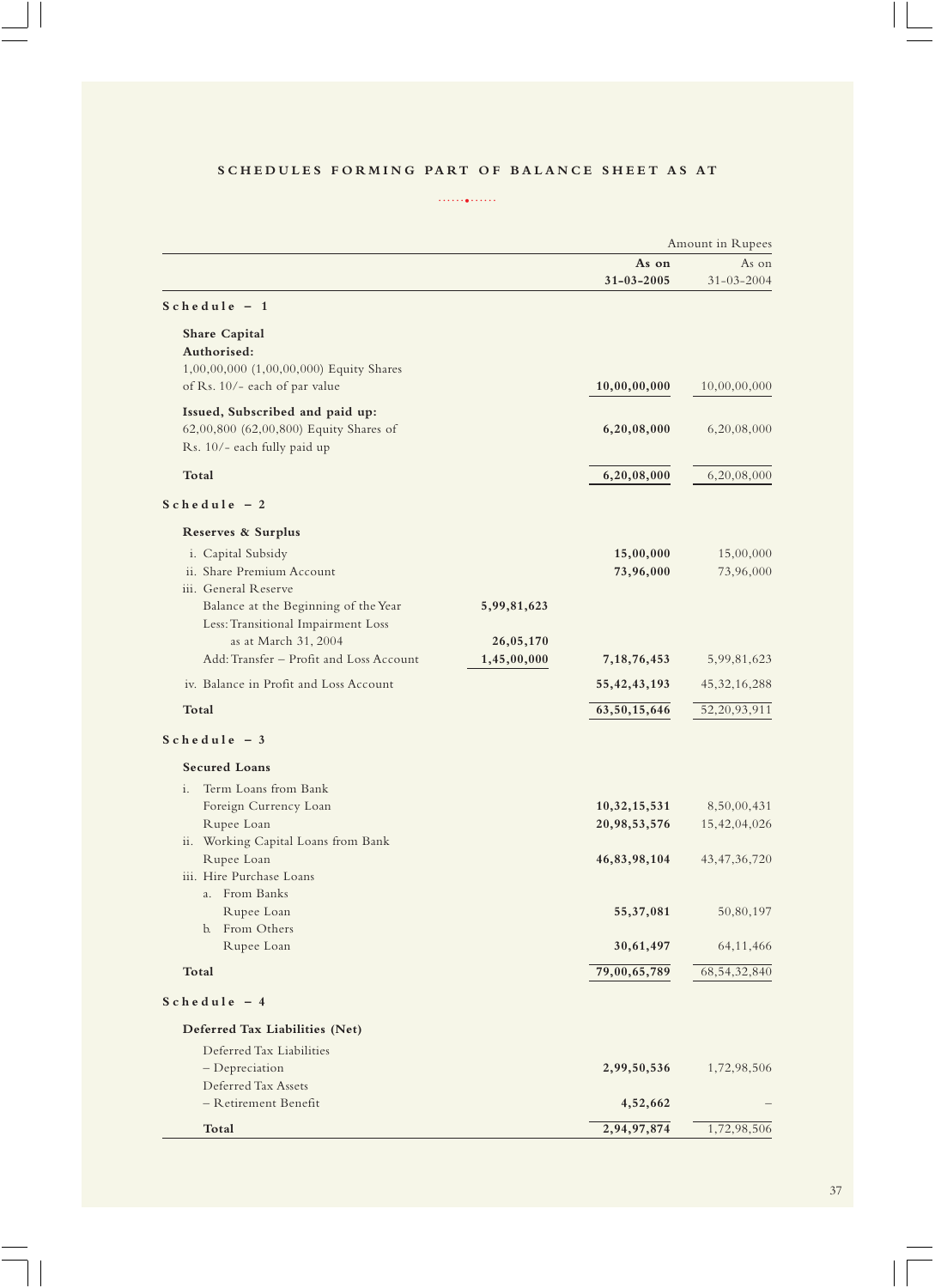| <b>Fixed Assets</b>                          |                                |                              |                                |                          |                                                     |                                |                          |                                    |                                                          | Amount in Rupees |
|----------------------------------------------|--------------------------------|------------------------------|--------------------------------|--------------------------|-----------------------------------------------------|--------------------------------|--------------------------|------------------------------------|----------------------------------------------------------|------------------|
|                                              |                                | Gross Block                  |                                |                          |                                                     | Depreciation                   |                          |                                    |                                                          | Net Block        |
| Description                                  | As on                          | Additions                    | Deduction*                     | As on                    | Upto                                                | For the                        | Deduction                | As on                              | As on                                                    | As on            |
|                                              |                                | $01-04-2004$ During the year | During the year                | $31 - 03 - 2005$         | $31 - 03 - 2004$                                    |                                | year During the year     | $31 - 03 - 2005$                   | 31-03-2005                                               | $31 - 03 - 2004$ |
| Land - Freehold                              | 1,18,33,691                    | 21,91,235                    | $\overline{\phantom{a}}$       | 1,40,24,926              |                                                     |                                |                          | I                                  | 1,40,24,926                                              | 1,18,33,691      |
| Buildings                                    | 26, 14, 257                    | 22,47,377                    | $\begin{array}{c} \end{array}$ | 48,61,634                | 700                                                 | 74,150                         |                          | 74,850                             | 47,86,784                                                | 26,13,557        |
| Quarry Buildings<br>Factory $\&$             | 13,35,10,407                   | 1,17,08,664                  |                                | $1,35,000$ 14,50,84,071  | 71,67,835                                           | 46,58,800                      | 27,202                   |                                    | $1,17,99,433$ 13,32,84,638                               | 12,63,42,572     |
| Plant & Machinery                            | 64,87,95,986                   | 9,22,34,610                  |                                | $87,35,459$ 73,22,95,137 | 10,96,21,678                                        | 3,87,95,607                    |                          | 9,64,169 14,74,53,116 58,48,42,021 |                                                          | 53,91,74,308     |
| Vehicles                                     | 2,92,28,297                    | 57,71,004                    | 22,11,959                      | 3,27,87,342              | 61,26,351                                           | 28,96,195                      | 4,76,066                 | 85,46,480                          | 2,42,40,862                                              | 2,31,01,946      |
| and Office Equipment<br>Furniture & Fixtures | 1,35,53,032                    | 84,67,639                    |                                | 24,60,868 1,95,59,803    | 43,12,858                                           | 12,31,240                      | 16,16,283                | 39,27,815                          | 1,56,31,988                                              | 92,40,174        |
| Trade Marks & Brand Names                    | $\begin{array}{c} \end{array}$ | 3,82,79,885                  | $\mid$                         | 3,82,79,885              | I                                                   | $\begin{array}{c} \end{array}$ | $\overline{\phantom{a}}$ | I                                  | 3,82,79,885                                              | $\mid$           |
| Total                                        |                                | $83,95,35,670$ 16,09,00,414  |                                |                          | $1,35,43,286$ 98,68,92,798 12,72,29,422 4,76,55,992 |                                |                          |                                    | $30,83,720$ $17,18,01,694$ $81,50,91,104$ $71,23,06,249$ |                  |
| Previous Year                                | 46, 43, 55, 355                | 37,66,72,570                 |                                | 14,92,255 83,95,35,670   | $9,42,30,767$ 3,36,18,922                           |                                |                          |                                    | $6,20,267$ $12,72,29,422$ $71,23,06,248$ $37,01,24,588$  |                  |
| * Includes assets impaired.                  |                                |                              |                                |                          |                                                     |                                |                          |                                    |                                                          |                  |

SCHEDULES FORMING PART OF BALANCE SHEET AS AT **SCHEDULES FORMING PART OF BALANCE SHEET AS AT**

**Schedule – 5**

 $Schedule - 5$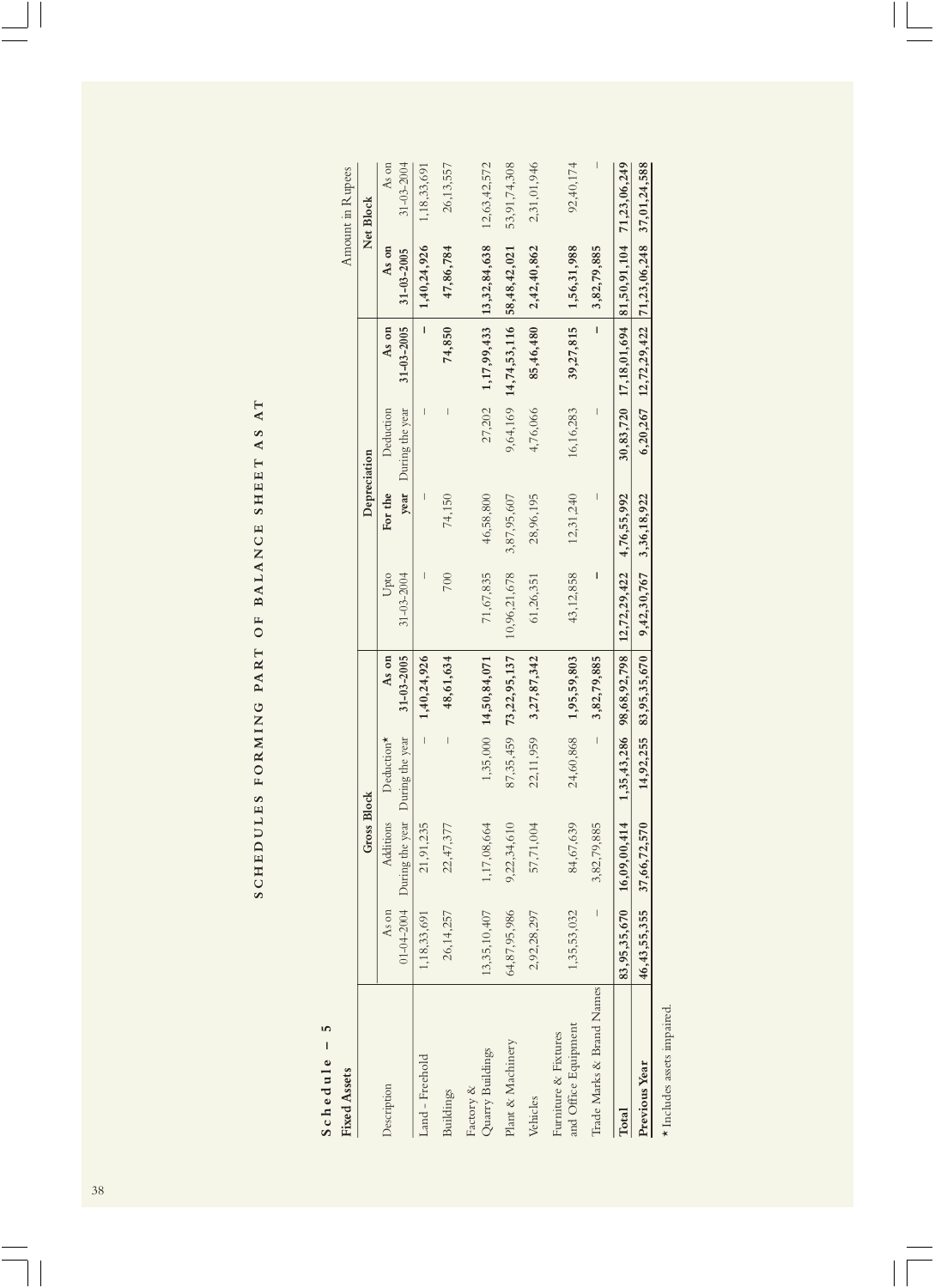|                                                                                       |                  | Amount in Rupees |
|---------------------------------------------------------------------------------------|------------------|------------------|
|                                                                                       | As on            | As on            |
|                                                                                       | $31 - 03 - 2005$ | $31 - 03 - 2004$ |
| $Schedule - 6$                                                                        |                  |                  |
| Investment                                                                            |                  |                  |
| Trade-Quoted fully paid-up at cost                                                    |                  |                  |
| 71900 (Previous Year - 71900) Equity Shares in<br>Union Bank of India of Rs.10/- each | 11,50,400        | 11,50,400        |
| Total                                                                                 | 11,50,400        | 11,50,400        |
| $S$ chedule - 7                                                                       |                  |                  |
| Inventories                                                                           |                  |                  |
| i. Consumables, Stores & Spares                                                       | 3,74,80,020      | 2, 13, 12, 421   |
| ii. Raw Material (Including Goods-in-Transit)                                         | 6,28,62,468      | 3,25,71,018      |
| iii. Raw Granite at Quarries                                                          | 1,62,84,137      | 45,22,318        |
| iv. Work-In-Process                                                                   | 1,00,32,668      | 91,00,513        |
| v. Finished Goods                                                                     | 5, 61, 83, 378   | 1,91,47,536      |
| vi. Packing Material                                                                  | 19,40,880        | 34,940           |
| Total                                                                                 | 18,47,83,551     | 8,66,88,746      |
| $Schedule - 8$                                                                        |                  |                  |
| <b>Sundry Debtors (Unsecured)</b>                                                     |                  |                  |
| i. Debts outstanding for a period exceeding six Months                                |                  |                  |
| Considered Good                                                                       | 3,94,64,742      | 5,74,76,226      |
| Considered Doubtful                                                                   | 57,84,290        | 81,65,293        |
| ii. Other Debts                                                                       |                  |                  |
| Considered Good                                                                       | 42,90,98,489     | 44, 33, 05, 697  |
|                                                                                       | 47, 43, 47, 521  | 50,89,47,216     |
| Less: Provision for Doubtful Debts                                                    | 57,84,290        | 81,65,293        |
| <b>Total</b>                                                                          | 46,85,63,231     | 50,07,81,923     |
| $Schedule - 9$                                                                        |                  |                  |
| <b>Cash &amp; Bank Balances</b>                                                       |                  |                  |
| i. Cash on Hand                                                                       | 18, 16, 187      | 6,65,560         |
| ii. Balances with Scheduled Banks                                                     |                  |                  |
| In Current Accounts                                                                   | 21,50,121        | 97, 19, 547      |
| In Current Accounts in Foreign Currency                                               | 1,89,69,426      | 74,76,550        |
| In Deposit Accounts                                                                   | 3,37,90,701      | 2,64,81,408      |
| In Unclaimed Dividend Accounts                                                        | 7,43,477         | 8, 23, 156       |
| <b>Total</b>                                                                          | 5,74,69,912      | 4,51,66,221      |

# **SCHEDULES FORMING PART OF BALANCE SHEET AS AT**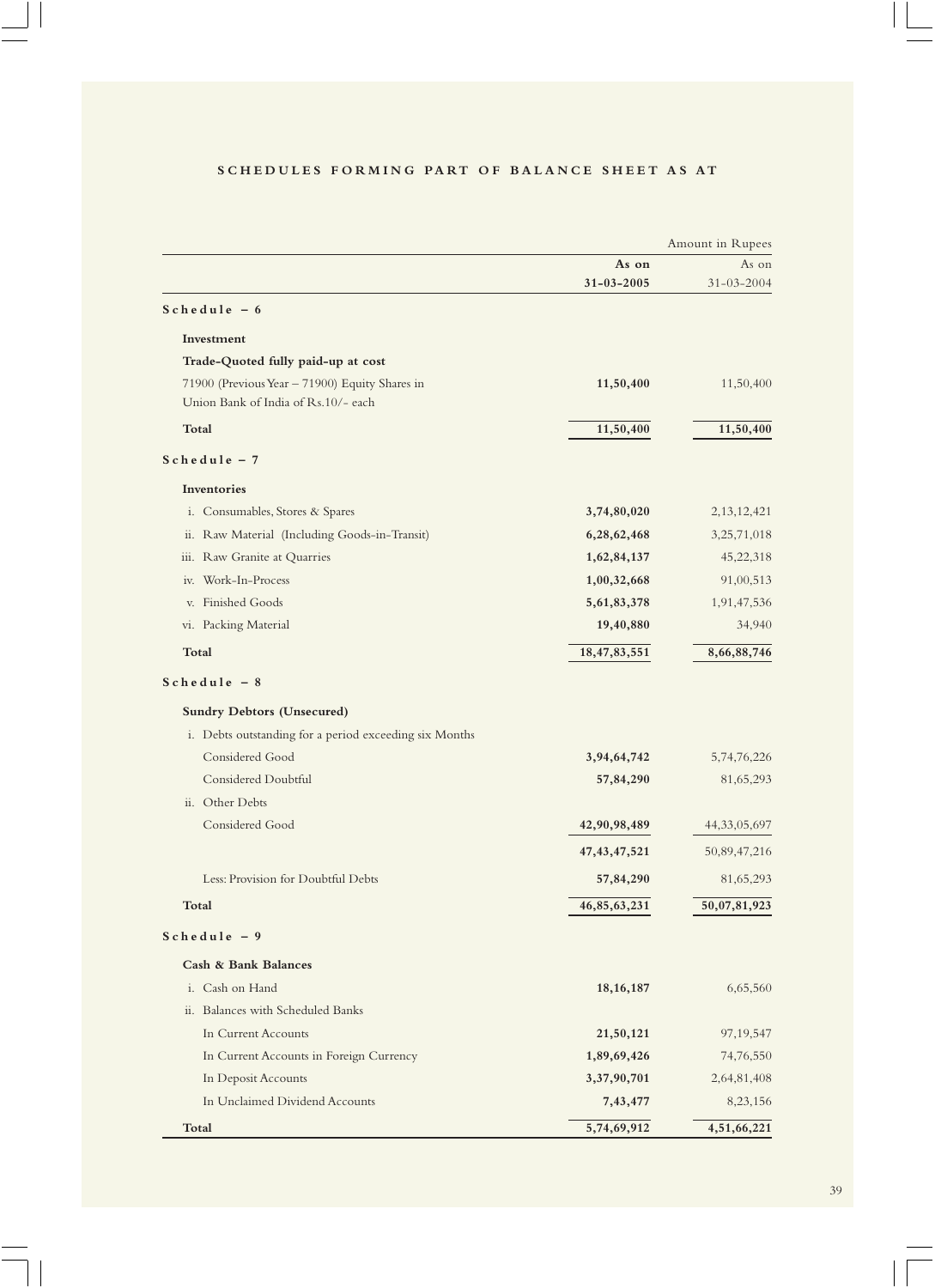|                                                                           |           |                | Amount in Rupees |
|---------------------------------------------------------------------------|-----------|----------------|------------------|
|                                                                           |           | As on          | As on            |
|                                                                           |           | 31-03-2005     | $31 - 03 - 2004$ |
| $Schedule - 10$                                                           |           |                |                  |
| Loans & Advances                                                          |           |                |                  |
| (Unsecured, considered good unless otherwise stated)                      |           |                |                  |
| i. Advances recoverable in cash or in kind or<br>for value to be received |           | 2,96,18,226    | 3,00,77,217      |
| ii. Advance for Raw Material                                              |           | 2,62,34,235    | 2,08,30,135      |
| iii. Prepaid Expenses                                                     |           | 18,86,486      | 17, 18, 183      |
| iv. Advance Income Tax                                                    |           | 68,41,067      | 47,75,451        |
| v. Electricity and Other Deposits                                         |           | 1,18,82,446    | 1,01,89,534      |
| vi. Balances with Customs & Excise Authorities                            |           | 2,48,313       | 15,78,357        |
| vii. Cenvat Credit Receivable                                             |           | 58,68,100      | 15,21,880        |
| <b>Total</b>                                                              |           | 8, 25, 78, 873 | 7,06,90,757      |
| $Schedule - 11$                                                           |           |                |                  |
| <b>Current Liabilities</b>                                                |           |                |                  |
| i. Sundry Creditors                                                       |           |                |                  |
| For Goods                                                                 |           |                |                  |
| - Dues to Small Scale Industrial undertakings                             |           | 25,44,666      | 12,56,203        |
| $-D$ ues to Others                                                        |           | 4, 36, 32, 742 | 4,66,49,094      |
| ii. For Other Liabilities                                                 |           | 4,29,57,139    | 4,61,98,303      |
| iii. For Capital Expenditure                                              |           | 2,29,13,306    | 95,24,655        |
| iv. Advances from Customers                                               |           | 43,72,830      | 28, 14, 914      |
| v. Unclaimed Dividend                                                     |           | 7,43,477       | 8,23,156         |
| Total                                                                     |           | 11,71,64,160   | 10,72,66,325     |
| $Schedule - 12$                                                           |           |                |                  |
| Provisions                                                                |           |                |                  |
| i. Proposed Dividend                                                      |           | 2,17,02,800    | 1,24,01,600      |
| ii. Dividend Tax                                                          |           | 30,43,818      | 15,88,955        |
| iii. Provision for Taxation                                               |           | 27,00,000      | 1,15,00,000      |
| iv. Provision for Gratuity                                                |           | 35, 55, 174    | 31,84,742        |
| Total                                                                     |           | 3, 10, 01, 792 | 2,86,75,297      |
| $Schedule - 13$                                                           |           |                |                  |
| Miscellaneous Expenditure<br>(To the extent not written off or adjusted)  |           |                |                  |
| i. Preliminary Expenses                                                   |           |                |                  |
| Balance at the Beginning of the Year                                      | 92,145    |                |                  |
| Less: Written off During the Year                                         | 92,145    |                | 92,145           |
| ii. Public Issue Expenses                                                 |           |                |                  |
| Balance at the Beginning of the Year                                      | 3,44,285  |                |                  |
| Less: Written off During the Year                                         | 3,44,285  |                | 3,44,285         |
| iii. Pre-operative Expenses<br>Balance at the Beginning of the Year       | 47,99,769 |                |                  |
| Less: Written off/Prior Period During the Year                            | 47,99,769 |                | 47,99,769        |
| Total                                                                     |           |                | 52, 36, 199      |

# **SCHEDULES FORMING PART OF BALANCE SHEET AS AT**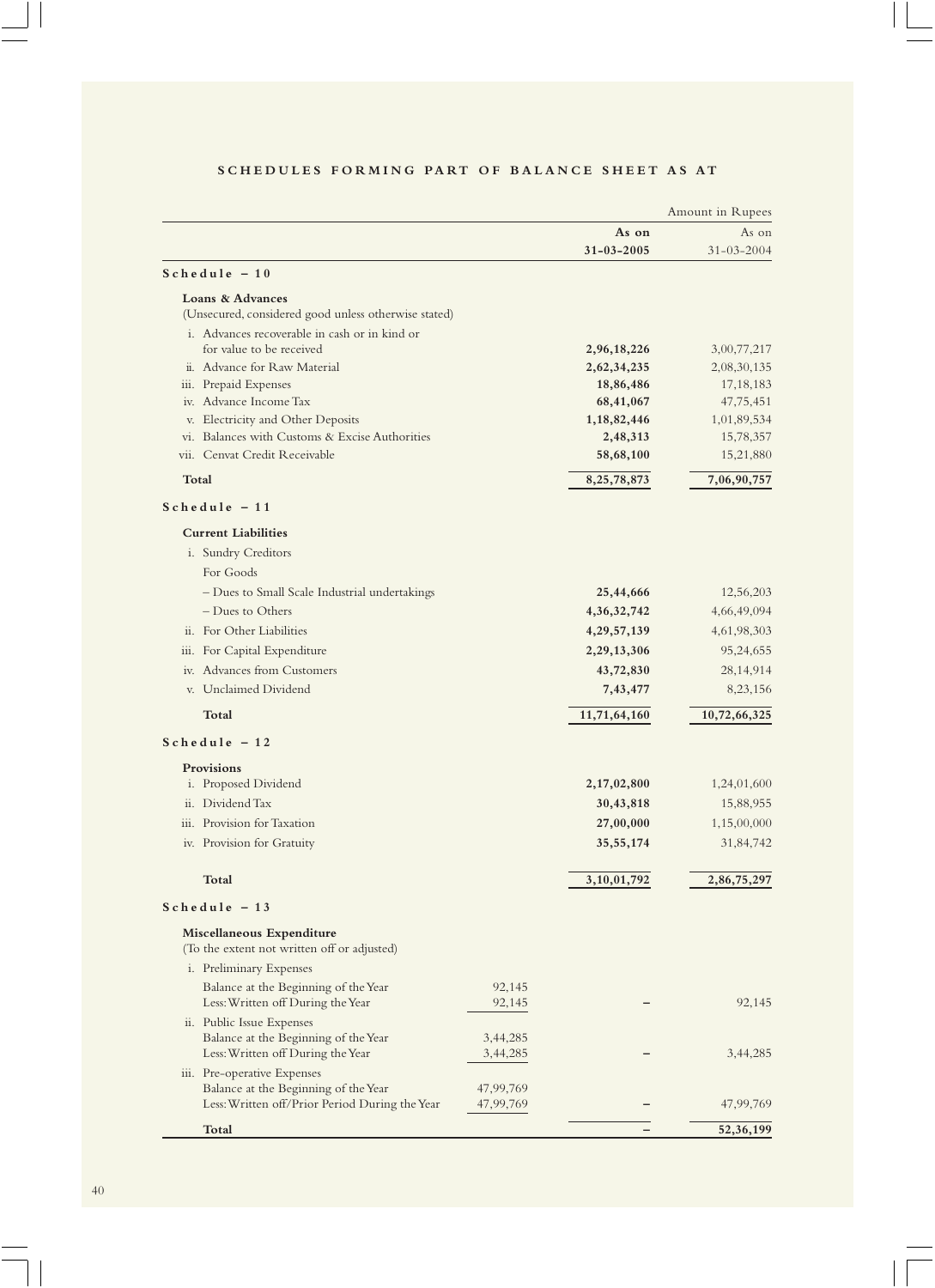|                                                | Amount in Rupees   |                  |
|------------------------------------------------|--------------------|------------------|
|                                                | Year ending        | Year ending      |
| $Schedule - 14$                                | 31-03-2005         | $31 - 03 - 2004$ |
|                                                |                    |                  |
| <b>Sales</b>                                   |                    |                  |
| Polished Granite                               | 1, 12, 64, 29, 315 | 87,79,76,985     |
| Raw Granite                                    | 18,77,02,933       | 23, 33, 97, 572  |
| Apparel                                        | 2,28,06,942        |                  |
| Fabric                                         | 1,35,96,348        | 2,01,955         |
| Scrap                                          | 22, 22, 917        | 7,31,928         |
|                                                | 1,35,27,58,455     | 1,11,23,08,440   |
| Less: Excise Duty                              | 64,04,100          | 77,70,606        |
| Add: Inter-division Transfer                   | 3,85,939           | 57, 31, 662      |
| <b>Total</b>                                   | 1,34,67,40,294     | 1,11,02,69,496   |
| $Schedule - 15$                                |                    |                  |
| Other Income                                   |                    |                  |
| <b>Interest Received</b>                       | 20,61,502          | 13,96,056        |
| Commission Received                            | 8,96,921           | 10,94,749        |
| Miscellaneous Receipts                         | 31,99,909          | 1,19,24,998      |
| Dividends                                      | 2,51,650           | 2,94,790         |
| Provision no Longer Required Written back      | 23,81,003          | 43,39,989        |
| <b>Total</b>                                   | 87,90,985          | 19,050,582       |
| $Schedule - 16$                                |                    |                  |
| <b>Increase In Stocks</b>                      |                    |                  |
| Opening Balance                                |                    |                  |
| Finished Goods                                 | 1,91,47,536        | 1,00,94,838      |
| Work-in-Process                                | 91,00,513          | 10,84,120        |
| Raw Granite                                    | 45,22,318          | 1,54,99,942      |
|                                                | 3,27,70,367        | 2,66,78,900      |
| Less: Reversal of Excise Duty on Opening Stock | 69,861             |                  |
|                                                | 3,27,00,506        | 2,66,78,900      |
| Less: Closing Stock                            |                    |                  |
| Finished Goods                                 | 5,61,83,378        | 1,91,47,536      |
| Work-in-Process                                | 1,00,32,668        | 91,00,513        |
| Raw Granite                                    | 1,62,84,137        | 45,22,318        |
|                                                | 8,25,00,183        | 3,27,70,367      |
| <b>Total</b>                                   | 4,97,99,677        | 60,91,467        |
| $Schedule - 17$                                |                    |                  |
| <b>Raw Material Consumed</b>                   |                    |                  |
| Opening Stock                                  | 3, 25, 71, 018     | 4,61,48,871      |
| Add: Purchases                                 | 41,91,01,911       | 21,63,44,645     |
|                                                | 45, 16, 72, 929    | 26, 24, 93, 516  |
| Less: Closing Stock                            | 6,28,62,468        | 3,25,71,018      |
| <b>Total</b>                                   | 38, 88, 10, 461    | 22,99,22,498     |

# **SCHEDULES FORMING PART OF PROFIT & LOSS ACCOUNT**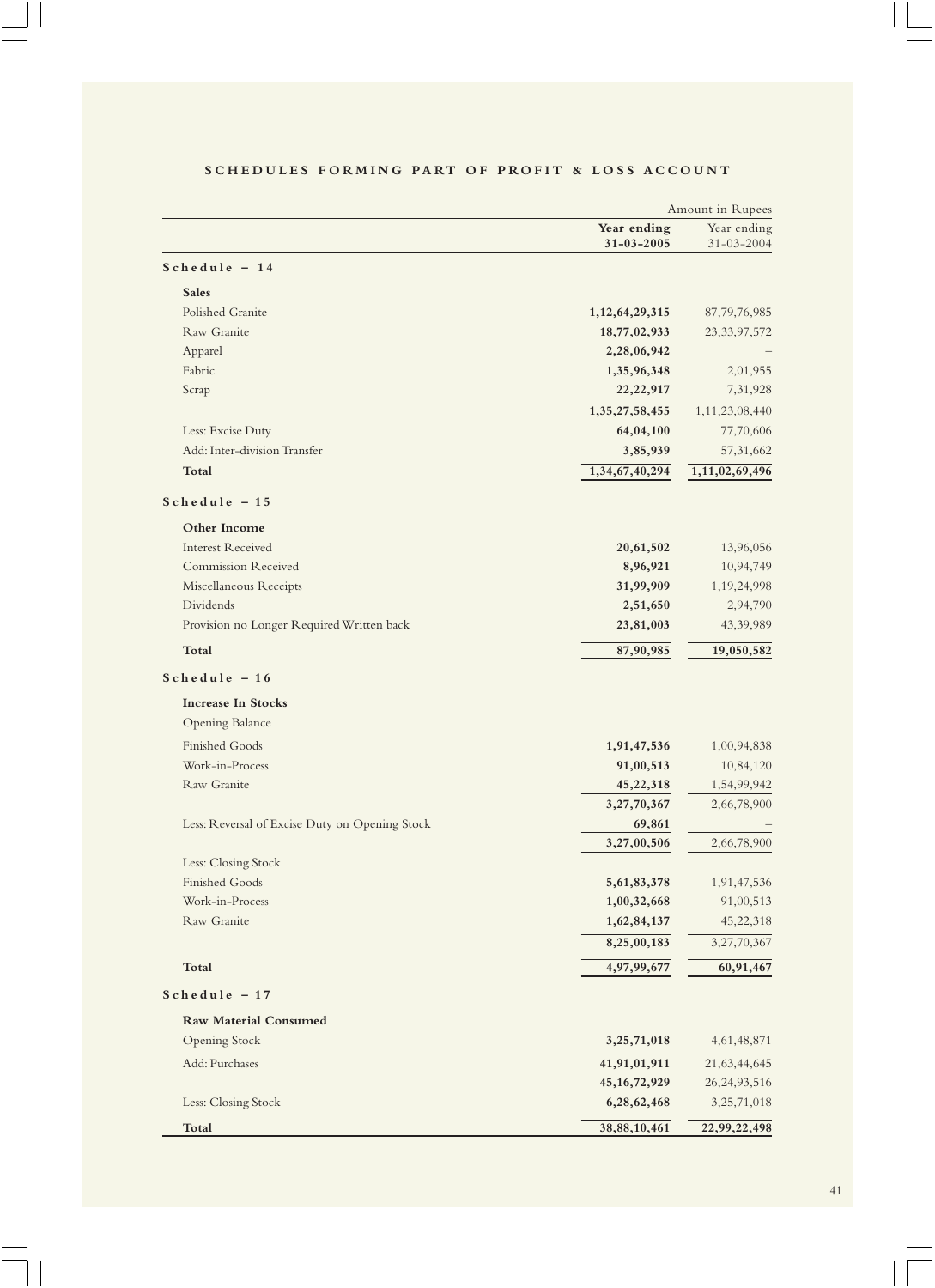|                                                 | Amount in Rupees |                  |
|-------------------------------------------------|------------------|------------------|
|                                                 | Year ending      | Year ending      |
|                                                 | $31 - 03 - 2005$ | $31 - 03 - 2004$ |
| $Schedule - 18$                                 |                  |                  |
| Manufacturing, Quarrying & Trading Expenses     |                  |                  |
| Consumption of Consumables, Stores & Spares     | 17,05,58,953     | 16,66,34,668     |
| Carriage Inwards                                | 9, 12, 52, 750   | 7,04,37,612      |
| Other Processing Expenses                       | 43,63,099        | 41,02,380        |
| Power & Fuel                                    | 8, 55, 15, 798   | 7, 35, 74, 850   |
| Repairs & Maintenance                           | 2, 10, 12, 718   | 2,46,50,285      |
| Cutter & Driller Charges                        | 96,05,974        | 1,87,69,944      |
| Royalty on Quarry Land                          | 61,45,833        | 63,46,115        |
| Total                                           | 38, 84, 55, 125  | 36, 45, 15, 854  |
|                                                 |                  |                  |
| $Schedule - 19$                                 |                  |                  |
| Payments to and Provision for Employees         |                  |                  |
| Salaries, Bonus & Other Allowances              | 7,01,19,561      | 5, 44, 36, 144   |
| Contribution to Provident and other Funds       | 52, 11, 886      | 26,52,648        |
| <b>Retirement Benefits</b>                      | 9,34,587         | 16,84,957        |
| Workmen & Staff Welfare Expenses                | 98,68,387        | 70,03,494        |
| Total                                           | 8,61,34,421      | 6, 57, 77, 243   |
| $Schedule - 20$                                 |                  |                  |
| <b>Administrative Expenses</b>                  |                  |                  |
| Rent, Rates, Taxes & Insurance                  | 72, 13, 842      | 41,68,730        |
| <b>Communication Charges</b>                    | 41,27,353        | 39,22,942        |
| Printing & Stationery                           | 25, 35, 772      | 17,49,452        |
| <b>Travelling Expenses</b>                      | 59,74,492        | 51,63,634        |
| <b>Electricity Charges</b>                      | 6,00,178         | 7,35,302         |
| Vehicle Maintenance                             | 63,77,049        | 56,07,406        |
| <b>Auditors Remuneration</b>                    | 3,30,600         | 1,68,500         |
| Advertisement                                   | 56,82,826        | 39,04,747        |
| Legal & Professional Charges                    | 70,84,503        | 6,98,733         |
| Commission to Non Executive Directors'          | 9,00,000         | 9,80,000         |
| Directors' Sitting Fees                         | 46,000           | 72,000           |
| Donations & Subscriptions                       | 24,91,032        | 7,93,218         |
| Public Issue & Preliminary Expenses Written off | 4,36,430         | 3,59,428         |
| Loss on Sale of Assets/Written off              | 12,44,608        | 6,56,988         |
| Advances Written off                            | 19,25,554        |                  |
| Miscellaneous Expenses                          | 26,59,574        | 11,95,932        |
| Total                                           | 4,96,29,813      | 3,01,77,012      |

# **SCHEDULES FORMING PART OF PROFIT & LOSS ACCOUNT**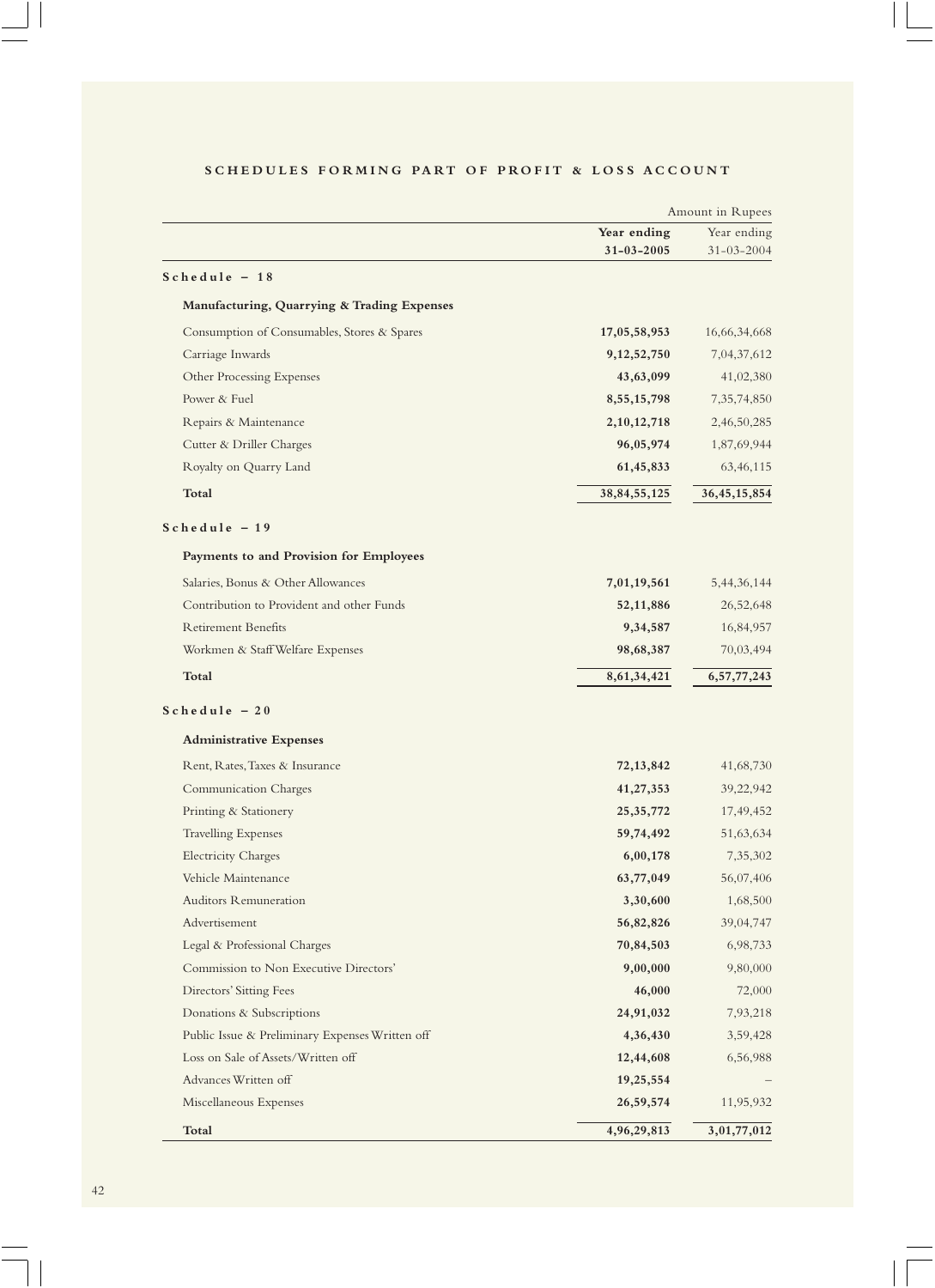|                                    | Amount in Rupees                |                                 |
|------------------------------------|---------------------------------|---------------------------------|
|                                    | Year ending<br>$31 - 03 - 2005$ | Year ending<br>$31 - 03 - 2004$ |
| $Schedule - 21$                    |                                 |                                 |
| Selling & Distribution Expenses    |                                 |                                 |
| Government Royalty & Dead Rent     | 3, 10, 75, 388                  | 2,41,34,033                     |
| Carriage Outwards                  | 7,68,86,959                     | 7,20,82,698                     |
| Insurance & ECGC Premium           | 88,01,617                       | 34,70,415                       |
| Commission, Discounts & Claims     | 92, 12, 519                     | 77,31,520                       |
| Foreign Travel                     | 88, 53, 703                     | 1,67,25,855                     |
| <b>Business Promotion Expenses</b> | 80,91,811                       | 1,95,19,773                     |
| Foreign Exchange Fluctuation       | 37,69,802                       | 1, 15, 14, 046                  |
| Packing Material                   | 2, 15, 58, 180                  | 1,53,28,625                     |
| Excise Duty-Others                 | 10,90,352                       | 69,861                          |
| Provision for Debtors              |                                 | 60,94,740                       |
| Sales Tax                          | 54,94,544                       | 35, 32, 154                     |
| Total                              | 17, 48, 34, 875                 | 18,02,03,720                    |
| $Schedule - 22$                    |                                 |                                 |
| <b>Finance Charges</b>             |                                 |                                 |
| Interest on Term Loans             | 2,31,63,521                     | 1,15,03,787                     |
| Interest on Working Capital Loans  | 1,14,09,000                     | 66,46,590                       |
| Interest on Hire Purchase Loans    | 11,44,327                       | 4,22,768                        |
| <b>Bill Discounting Charges</b>    | 2,03,25,339                     | 1,82,07,611                     |
| <b>Bank Charges</b>                | 69,38,018                       | 29,58,677                       |
| Total                              | 6,29,80,205                     | 3,97,39,433                     |
| $Schedule - 23$                    |                                 |                                 |
| <b>Provision for Tax</b>           |                                 |                                 |
| <b>Current Tax</b>                 | 27,00,000                       | 1,15,00,000                     |
| Deferred Tax                       | 1,21,99,368                     | 79,86,186                       |
| Prior Years Tax                    | $(-)22,33,297$                  | 37,94,985                       |
| Total                              | 1,26,66,071                     | 2,32,81,171                     |

# **SCHEDULES FORMING PART OF PROFIT & LOSS ACCOUNT**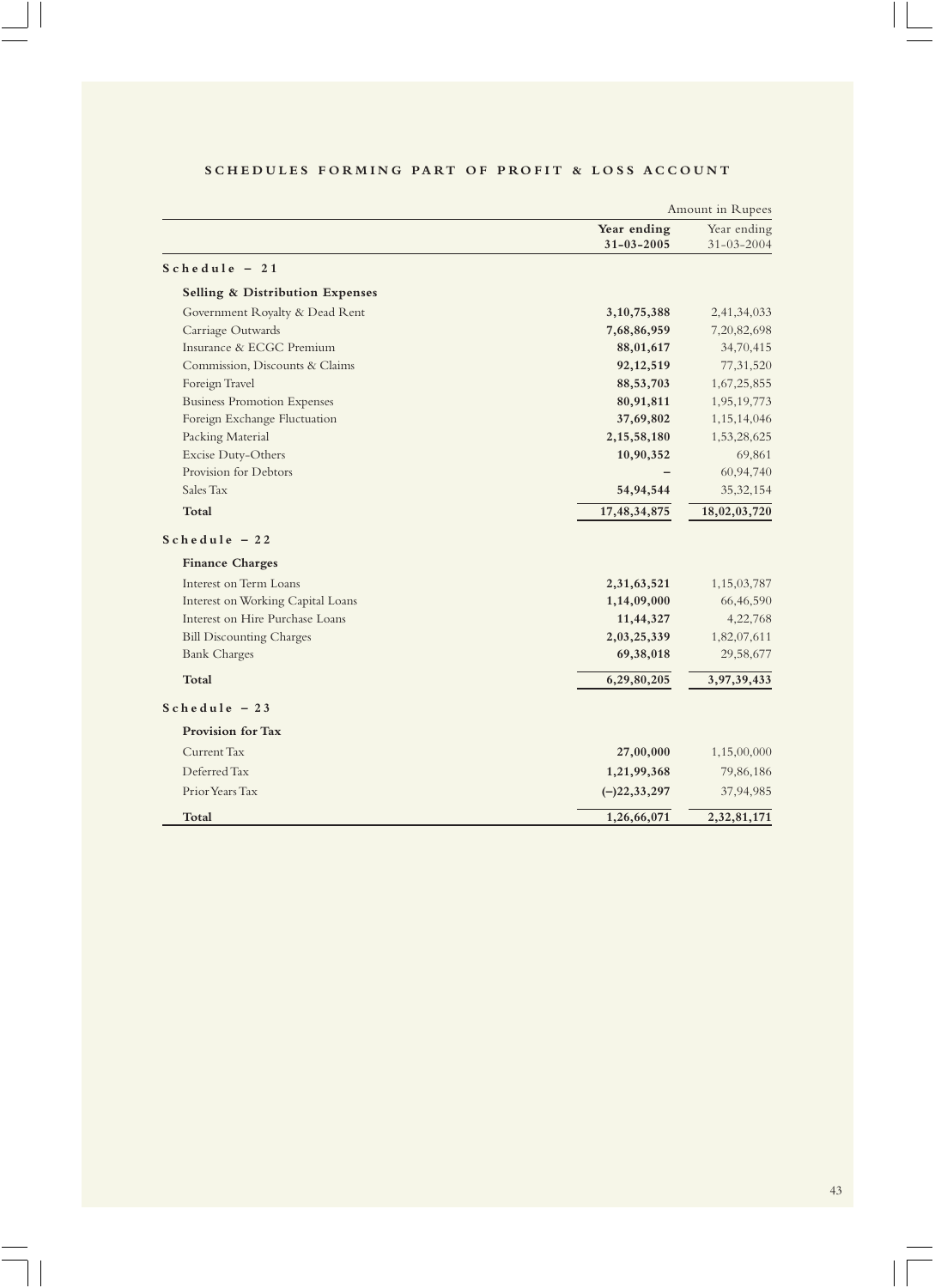|                                                                   | Amount in Rupees |                  |  |
|-------------------------------------------------------------------|------------------|------------------|--|
|                                                                   | Year Ended       | Year Ended       |  |
|                                                                   | $31 - 03 - 2005$ | $31 - 03 - 2004$ |  |
| $Schedule - 24$                                                   |                  |                  |  |
| <b>Change In Loans And Advances</b>                               |                  |                  |  |
| As per balance Sheet                                              | 8, 25, 78, 873   | 7,06,90,757      |  |
| Less: Advance income taxes separately considered                  | 68,41,067        | 47,75,451        |  |
| Less: Opening balance considered                                  | 6,59,15,306      | 5, 12, 34, 637   |  |
| Total                                                             | (98, 22, 500)    | (1,46,80,669)    |  |
| $S$ chedule - 25                                                  |                  |                  |  |
| <b>Change In Current Liabilities And Provisions</b>               |                  |                  |  |
| As per Balance Sheet                                              | 14,81,65,952     | 13,59,41,622     |  |
| Less: provisions separately considered in the cash flow statement |                  |                  |  |
| Income Tax                                                        | 27,00,000        | 1,15,00,000      |  |
| Dividends                                                         | 2,17,02,800      | 1,24,01,600      |  |
| Dividend Tax                                                      | 30,43,818        | 15,88,955        |  |
| Less: Opening balance considered                                  | 11,04,51,067     | 8, 47, 44, 790   |  |
| Total                                                             | 1,02,68,267      | 2,57,06,277      |  |
| $Schedule - 26$                                                   |                  |                  |  |
| <b>Income Tax Paid</b>                                            |                  |                  |  |
| Charge as per the Profit and Loss account                         | 1,26,66,071      | 2,32,81,171      |  |
| Less: Provision for Deferred tax                                  | 1,21,99,368      | 79,86,186        |  |
| Add: Increase in Advance Income Tax                               | 20,65,616        | (30,74,156)      |  |
| Add: Decrease in Income Tax provision                             | 88,00,000        | 50,00,000        |  |
| Total                                                             | 1,13,32,319      | 1,72,20,829      |  |
| $Schedule - 27$                                                   |                  |                  |  |
| Purchase Of Fixed Assets And Changes In Capital Work In Progress  |                  |                  |  |
| Purchases as per the Balance Sheet                                | 16,09,00,414     | 37,66,72,570     |  |
| Changes in Capital-work-in-progress                               |                  |                  |  |
| Opening Capital-work-in-progress                                  | 7,54,385         | 4,68,38,301      |  |
| Less: Closing Capital-work-in-progress                            | 5,51,16,190      | 7,54,385         |  |
| Total                                                             | (5,43,61,805)    | 4,60,83,916      |  |
| $Schedule - 28$                                                   |                  |                  |  |
| Dividend Paid                                                     |                  |                  |  |
| Opening Dividend with Tax                                         | 1,39,90,555      | 2,44,83,471      |  |
| Add: Provision during the year                                    | 2,47,46,618      | 2,44,83,471      |  |
| Less: Provision including Corporate Dividend Tax                  | 2,47,46,618      | 1,39,90,555      |  |
| <b>Total</b>                                                      | 1,39,90,555      | 3,49,76,387      |  |

# **SCHEDULES FORMING PART OF CASH FLOW STATEMENT**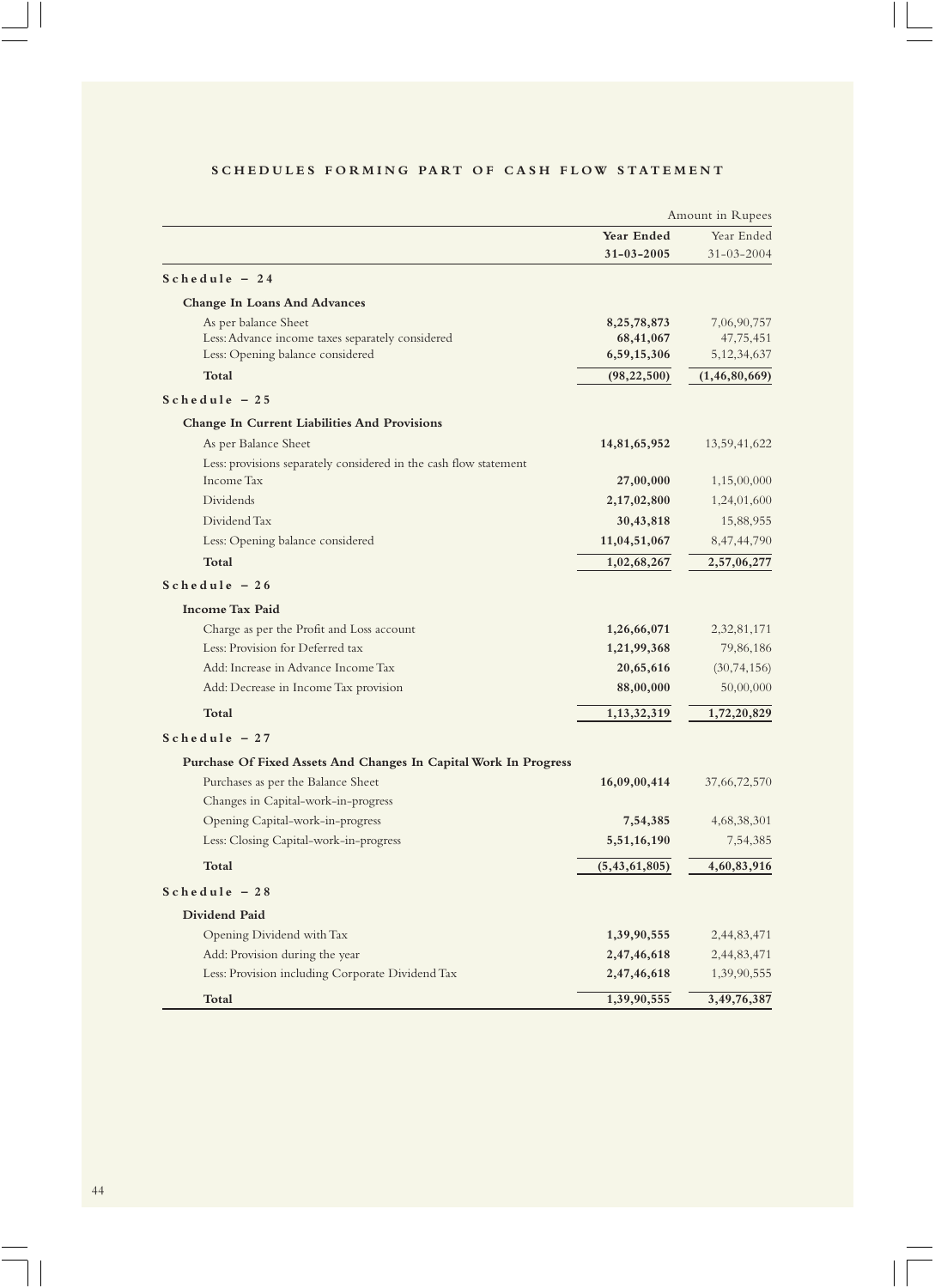......•......

#### **Schedule – 29**

#### **Significant Accounting Policies**

#### **A. Basis of Preparation of Financial Statements**

The accompanying financial statements are prepared in accordance with Indian Generally Accepted Accounting Principles (GAAP) under the historical cost convention on the accrual basis. GAAP comprises mandatory accounting standards issued by the Institute of Chartered Accountants of India (ICAI) and the provisions of the Companies Act, 1956. Accounting policies have been consistently applied except where a newly issued accounting standard is initially adopted or a revision to an existing accounting standard requires a change in the accounting policy hitherto in use.

#### **B. Use of Estimates**

The preparation of financial statements in conformity with GAAP requires Management to make estimates and assumptions that affect the reported balances of assets and liabilities and disclosures relating to contingent assets and liabilities as at the date of the financial statements and reported amounts of income and expenses during the period. Examples of such estimates include provisions for doubtful debts, future obligations under employee retirement benefit plans, income taxes and intangible assets.

Management periodically assesses using external and internal sources whether there is an indication that an asset may be impaired. Impairment occurs where the carrying value exceeds the present value of future cash flows expected to arise from the continuing use of the asset and its eventual disposal. The impairment loss to be expensed is determined as the excess of the carrying amount over the higher of the asset's net sales price or present value as determined above. Contingencies are recorded when it is probable that a liability will be incurred, and the amount can be reasonably estimated.

#### **C. Revenue Recognition**

- 1. Sales comprise value of sale of goods and are inclusive of sales returns, excise duty and sales tax, where applicable. Sales are recognized when the goods are appropriated either after inspection and selection by the customers or upon confirmation.
- 2. Interest is recognized on a time proportion basis taking into account the amount outstanding and the rate applicable.
- 3. Dividend income is recognized when the company's right to receive dividend is established.

#### **D. Recognition of Expenditure**

Expenses are accounted for on an accrual basis and provision is made for all know losses and liabilities.

#### **E. Classification of Expenditure**

All expenditure and Income are accounted for under natural heads of accounts. Necessary allocation of expenditure on functional basis has been given by way of notes/schedules in the published accounts.

#### **F. Fixed Assets**

Fixed Assets are recorded at cost, less accumulated depreciation. Cost comprises of purchase price, freight, duties and taxes (other than those subsequently recoverable by the company from taxing authorities) and any attributable cost of bringing the asset to its working condition for its intended use. These costs also include financial costs relating to specific borrowings attributable to fixed assets.

#### **G. Intangible Assets**

Intangible assets are stated at cost less accumulated amortization. Intangible assets are amortized on a straight line basis over their estimated useful life ranging between 5 to 10 years.

#### **H. Capital Work-in-Progress**

Capital work-in-progress comprises outstanding advances paid to acquire fixed assets, and the cost of fixed assets that are not yet ready for their intended use at the balance sheet date.

#### **I. Depreciation**

Depreciation on fixed assets is provided on straight line method, at the rates and in the manner prescribed in Schedule XIV to the Companies Act, 1956.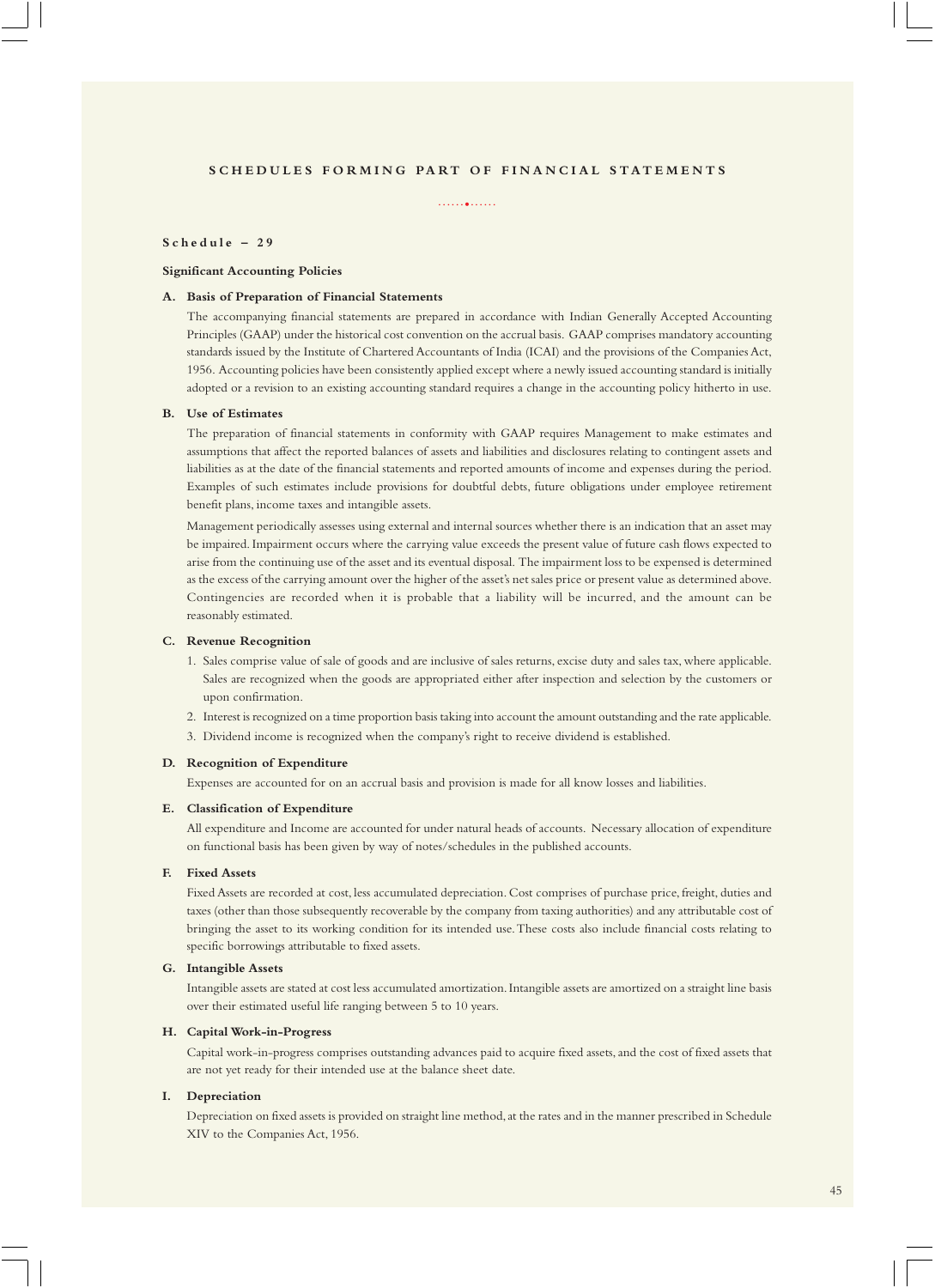#### **J. Investments**

Long-term investments are carried at cost. Provision for diminution, if any in the value of each long term investment is made to recognize a decline, other than that of a temporary nature.

Current investments intended to be held for less than one year are stated at the lower of cost or market value.

#### **K. Inventories**

- 1. Inventories are valued at the lower of cost and net realizable value. Obsolete, slow moving and defective inventories are identified at the time of Physical verification and where necessary provision is made for such inventories.
- 2. Cost of Finished goods and work-in-process includes costs of conversion and other costs incurred in bringing the inventories to their present location and condition.

#### **L. Employee Benefits**

Contributions to defined schemes such as Provident Fund and Employees State Insurance Scheme are accounted for on accrual basis. Provision for Leave Encashment and Bonus is made on accrual basis.

Gratuity has been provided as per the valuations determined by independent actuaries as at the Balance Sheet date.

### **M. Foreign Currency Transactions**

Revenue from overseas clients and collections are recorded at the exchange rate as of the date of the respective transactions. Expenditure in foreign currency is accounted at the exchange rate prevalent when such expenditure is incurred. Foreign currency assets and liabilities are stated at the exchange rates prevailing at the date of Balance Sheet. The exchange differences arising on foreign currency transactions are recognized as income or expense in the period in which they arise.

#### **N. Borrowing Cost**

Borrowing costs that are attributable to the acquisition or construction of qualifying assets are capitalized as part of the cost of such assets up to the date the asset is put to use. All other borrowing costs are charged to Profit & Loss Account in the year in which they are incurred.

#### **O. Accounting for Taxes on Income**

enacted as of the Balance Sheet date.

- 1. Provision for current tax is made in accordance with and at the rates specified under the Income-Tax Act, 1961, as amended.
- 2. Deferred tax is recognized on timing differences, keeping in view the matching concept and the principles of prudence. Deferred tax assets and liabilities are accounted for based on the difference between taxable income and accounting income that originates in one period and are expected to reverse in the subsequent periods. Deferred tax assets and liabilities are measured using the tax rates and tax laws that have been enacted or substantively

# **P. Leases**

The company's significant leasing arrangements are in respect of operating leases for premises like operational units, offices and residences etc.,. These leases which are not non-cancelable are generally for more than 11 months, or for longer periods and are usually renewable by mutual consent on mutually agreeable terms. The aggregate lease rentals payable are charged as Rent to Profit and Loss Account.

#### **Q. Earnings Per Share**

In determining earnings per share, the company considers the net profit after tax and includes the post tax effect of any extraordinary / exceptional item. The number of shares used in computing basic earnings per share comprises the weighted average number of shares outstanding during the period.

#### **R. Cash Flow Statement**

Cash flows are reported using the indirect method, whereby net profit before tax is adjusted for the effects of transactions of a non-cash nature and any deferrals or accruals of past or future cash receipts or payments. The cash flows form regular revenue generating, investing and financing activities of the company are segregated. Cash flows in foreign currencies are accounted at average monthly exchange rates that approximate the actual rates of exchange prevailing at the dates of the transactions.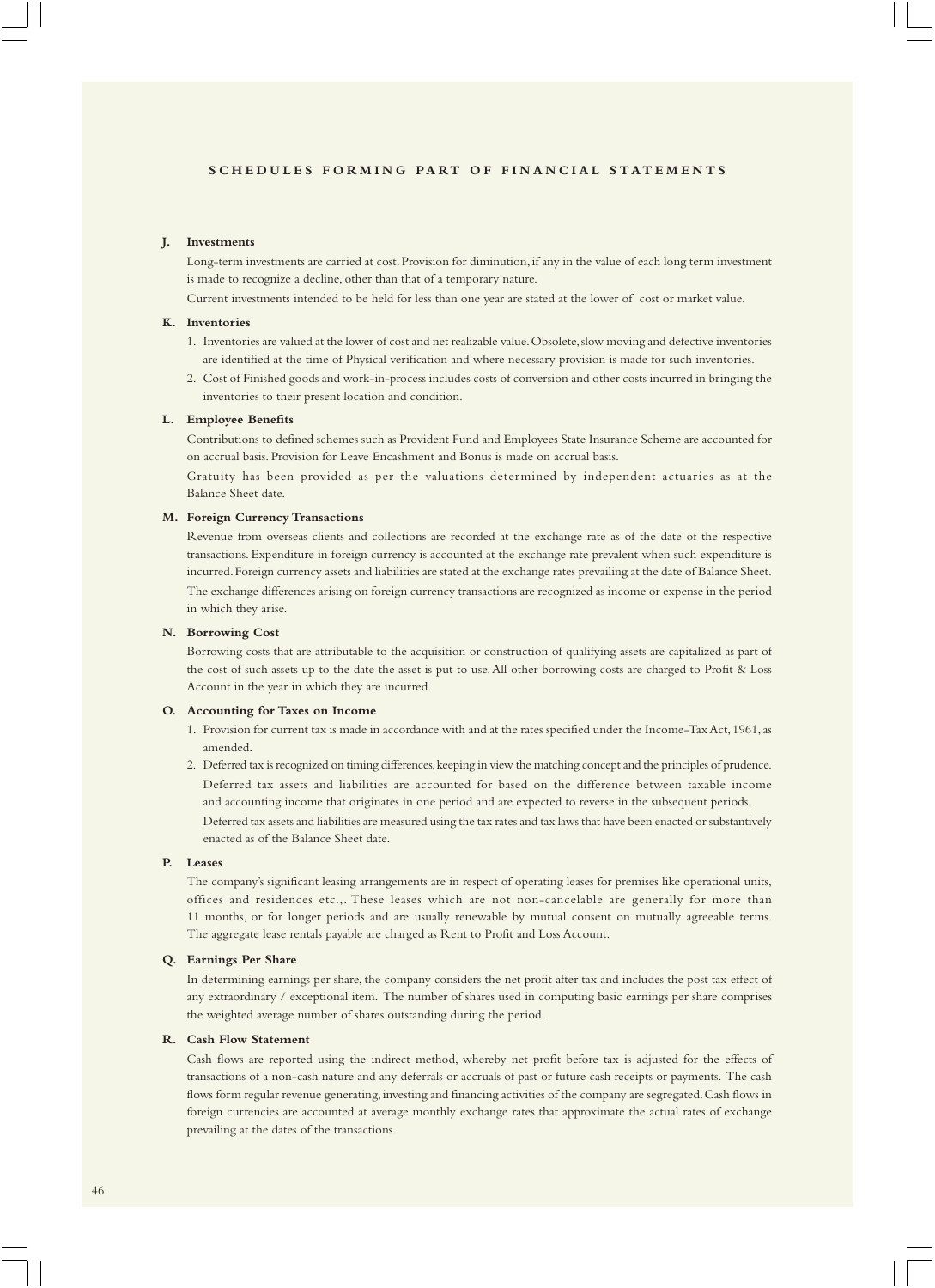## $S$  c h e d u l e  $-30$

### **Notes on Financial Statements**

### **1. Share Capital**

Share capital includes:

- a. 4,24,500 Equity shares of Rs.10/- each as fully paid up for consideration other than cash pursuant to a contract.
- b. 17,12,400 Equity shares of Rs. 10/- each were allotted as fully paid up Bonus shares by capitalization of reserves in the year 1994.
- c. 31,00,400 Equity shares of Rs. 10/- each were allotted as fully paid up Bonus shares by capitalization of reserves in the year 2001.

### **2. Secured Loans**

- a. Term Loan and working capital facilities from Union Bank of India, Secunderabad, are secured by hypothecation by way of charge on all immovable and movable properties of the company including current assets such as inventories, book debts and other receivables of all the divisions of the company and first charge on all the immovable assets of the company including machineries present and future besides personal guarantee of Directors
- b. Hire purchase loans are secured by hypothecation of respective assets purchased out of finance, and personal guarantee of Directors.
- c. Secured loans include interest accrued and due amounting to Rs.17.95 lakhs (Previous year Rs.18.13 lakhs)

### **3. Contingent Liabilities**

|            | Rupees in Lakhs |
|------------|-----------------|
| As on      | As on           |
| 31.03.2005 | 31.03.2004      |
| 37.13      | 37.14           |
| 75.11      | 346.63          |
|            |                 |
| 4.57       | 16.37           |
| 237.43     |                 |
|            |                 |
| 13.46      | 224.00          |
|            |                 |
|            |                 |

### **5. a) Directors' Remuneration**

Rupees in Lakhs

| Name                | <b>Salary</b> |           |                   |                          | Contrib- Perquisites Director Commission Year Ended Year Ended |          |          |
|---------------------|---------------|-----------|-------------------|--------------------------|----------------------------------------------------------------|----------|----------|
|                     |               | ution to  | and               | Sitting                  |                                                                | Total    | Total    |
|                     |               | provident | <b>Incentives</b> | fees                     |                                                                | 31.03.05 | 31.03.04 |
|                     |               | and other |                   |                          |                                                                |          |          |
|                     |               | funds     |                   |                          |                                                                |          |          |
| Chairman & MD:      |               |           |                   |                          |                                                                |          |          |
| Gautam Chand Jain   | 36.00         | 0.09      | 3.27              | $\overline{\phantom{a}}$ |                                                                | 39.36    | 29.35    |
| Executive Director: |               |           |                   |                          |                                                                |          |          |
| Rahul Jain          | 6.00          | 0.06      | 3.12              | 0.02                     |                                                                | 9.20     | 1.40     |
| Executive Director: |               |           |                   |                          |                                                                |          |          |
| Siddharth Jain      | 6.80          | 0.09      |                   |                          |                                                                | 6.89     |          |
|                     |               |           |                   |                          |                                                                |          |          |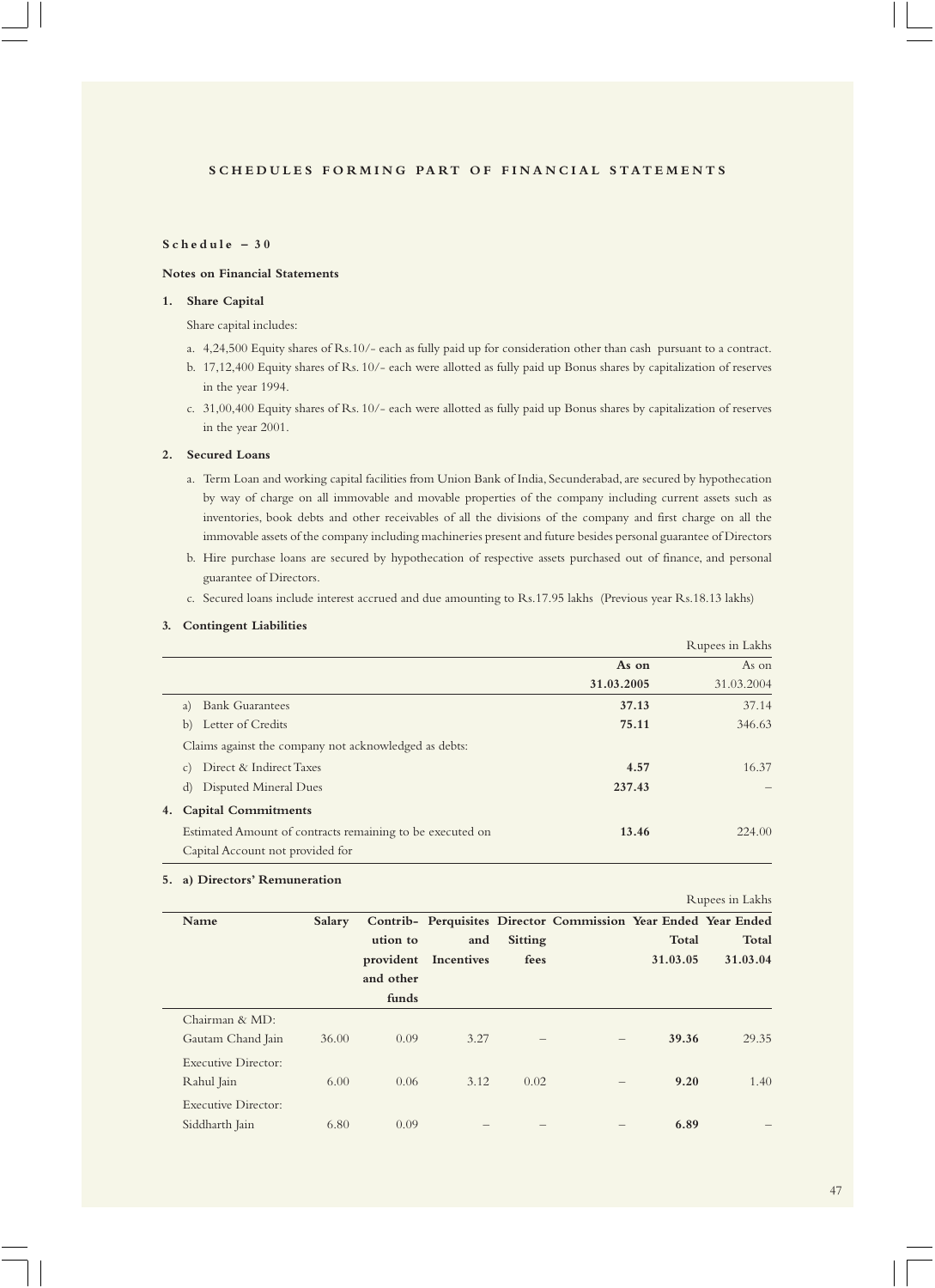| Previous Year                                    | 135.00 | 0.34 | 4.08 | 0.72 | 9.80 | 149.94 | 77.79  |
|--------------------------------------------------|--------|------|------|------|------|--------|--------|
| Total                                            | 75.80  | 0.31 | 8.27 | 0.46 | 9.00 | 93.84  | 149.94 |
| Dr. J.W.Aurangabadkar                            |        |      |      |      |      |        | 0.76   |
| DhanjiBhai Sawala                                |        |      |      | 0.08 | 1.50 | 1.58   | 1.40   |
| Mahender Chand Chordia                           |        |      |      | 0.08 | 1.50 | 1.58   | 1.40   |
| Vinayak Rao Juvvadi                              |        |      |      | 0.06 | 1.50 | 1.56   | 1.40   |
| T.V. Chowdury                                    |        |      |      | 0.06 | 1.50 | 1.56   | 1.36   |
| M. Yugandhar                                     |        |      |      | 0.08 | 1.50 | 1.58   | 1.36   |
| Non-wholetime Independent Directors:             |        |      |      |      |      |        |        |
| Prakash Chand Jain                               |        |      |      | 0.08 | 1.50 | 1.58   | 1.40   |
| Director:                                        |        |      |      |      |      |        |        |
| B.V.S.Prakash*                                   | 12.00  | 0.03 | 0.33 |      |      | 12.36  | 36.76  |
| <b>Executive Director:</b>                       |        |      |      |      |      |        |        |
| <b>Executive Director:</b><br>A.Ramachandra Rao* | 12.00  | 0.03 | 0.31 |      |      | 12.34  | 36.54  |
| Managing Director:<br>G.Krishna Rao $\star$      | 3.00   | 0.01 | 1.24 |      |      | 4.25   | 36.81  |

(\* Resigned from the Board of the Company)

 $\overline{a}$ 

Note: The Contribution to Gratuity Funds has been made on a group basis and separate figures applicable to an individual employee are not available and thereof, contribution to Gratuity Funds has not been considered in the above computation.

# **(b) Computation of net profit in accordance with Section 198 / 349 of the Companies Act, 1956, and calculation of commission payable to non-executive directors:**

|                                                               |            | Rupees in Lakhs |
|---------------------------------------------------------------|------------|-----------------|
|                                                               | Year Ended | Year Ended      |
|                                                               | 31.03.2005 | 31.03.2004      |
| Profit after taxation                                         | 1402.74    | 1517.36         |
| Add:                                                          |            |                 |
| Director's Remuneration                                       | 84.38      | 139.08          |
| Directors' sitting fees                                       | 0.46       | 0.72            |
| Commission to non-executive directors                         | 9.00       | 9.80            |
| Provision for bad and doubtful debts                          | 0.00       | 60.95           |
| Loss on sale of fixed assets including written off            | 12.45      | 6.57            |
| Depreciation as per books of accounts                         | 476.56     | 336.19          |
| Provision for taxation                                        | 126.66     | 232.81          |
| Total                                                         | 2112.25    | 2303.48         |
| Less:                                                         |            |                 |
| Depreciation as envisaged U/s 350 of the Companies Act, 1956  | 476.56     | 336.19          |
| Profit on sale of assets                                      |            |                 |
| Total                                                         | 476.56     | 336.19          |
| Net Profit under Section 198 / 349 of the Companies Act, 1956 |            |                 |
| on which commission is payable                                | 1635.69    | 1967.29         |
| Commission payable to non-executive directors:                |            |                 |
| Maximum allowed as per the Companies Act, 1956 at 1%          | 16.35      | 19.67           |
| Sanctioned by Board                                           | 9.00       | 9.80            |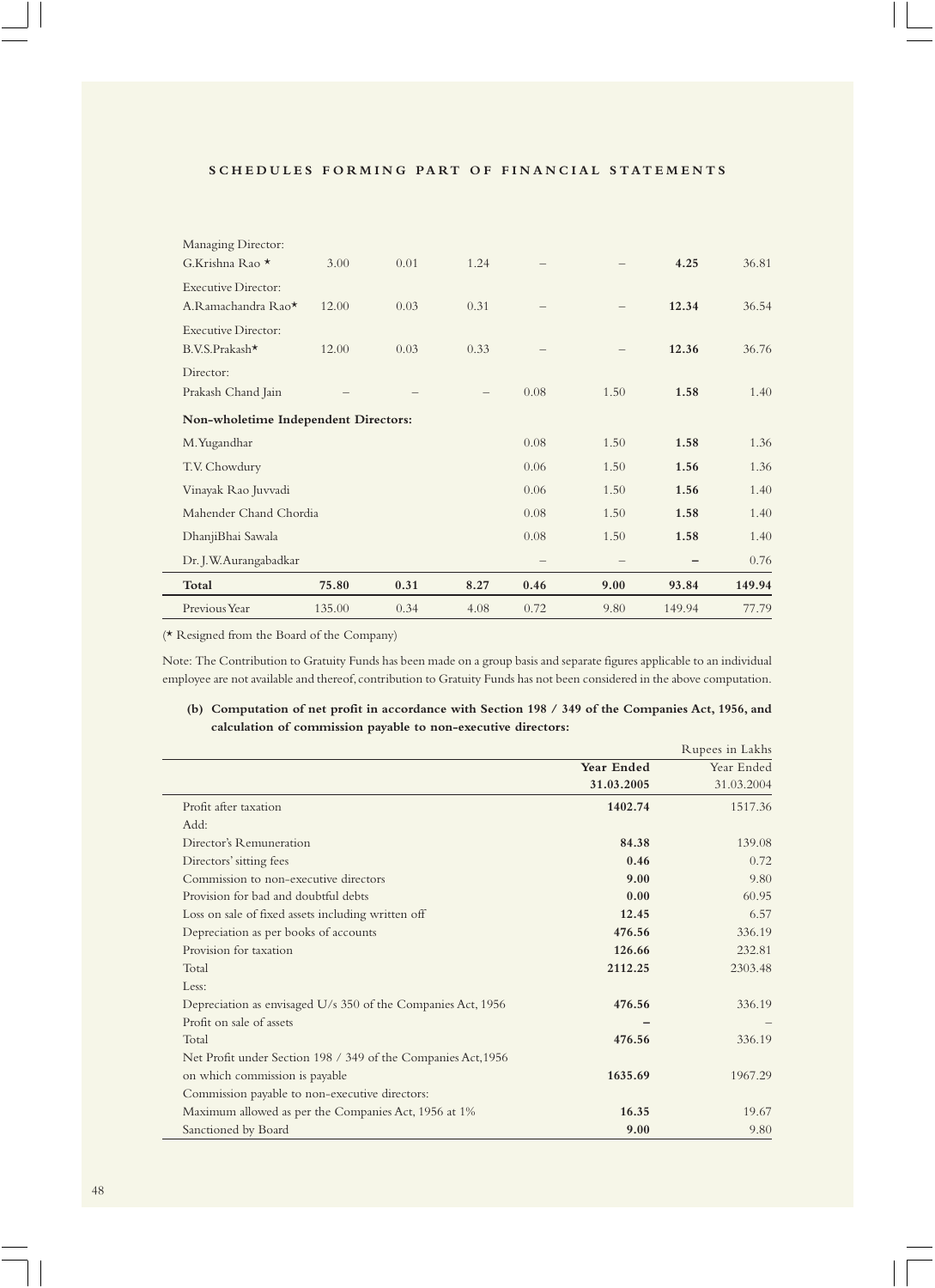# **6. Auditors Remuneration – (including service tax)**

|                            |                  | Rupees in Lakhs  |
|----------------------------|------------------|------------------|
|                            | Year Ended       | Year Ended       |
|                            | $31 - 03 - 2005$ | $31 - 03 - 2004$ |
| Audit Fee                  | 2.20             | 1.08             |
| For Tax Audit              | 0.55             | 0.27             |
| For Certification          | 0.55             | 0.27             |
| For Out of Pocket Expenses | 0.00             | 0.06             |

## **7. Investments**

|              |                   | Rupees in Lakhs  |
|--------------|-------------------|------------------|
|              | <b>Year Ended</b> | Year Ended       |
|              | $31 - 03 - 2005$  | $31 - 03 - 2004$ |
| Quoted       |                   |                  |
| Book Value   | 11.50             | 11.50            |
| Market value | 81.28             | 37.89            |
|              |                   |                  |

# **8. Assets**

|             |                                                                                                                                                                                                                                                                                                                                                                                                                                               |            | Rupees in Lakhs  |
|-------------|-----------------------------------------------------------------------------------------------------------------------------------------------------------------------------------------------------------------------------------------------------------------------------------------------------------------------------------------------------------------------------------------------------------------------------------------------|------------|------------------|
|             |                                                                                                                                                                                                                                                                                                                                                                                                                                               | Year Ended | Year Ended       |
|             |                                                                                                                                                                                                                                                                                                                                                                                                                                               | 31-03-2005 | $31 - 03 - 2004$ |
| $a_{\cdot}$ | Land, Building & Plant & Machinery acquired from Financial Institutions<br>has been shown under the head Plant & Machinery in Schedule-5,<br>in the absence of necessary details.                                                                                                                                                                                                                                                             |            |                  |
| b.          | Amount of foreign exchange rate fluctuation included in imported plant &<br>machinery acquired and installed during the year, arisen on account of<br>rate difference on the date of transaction and the date of payment.                                                                                                                                                                                                                     | 0.99       | 2.47             |
| $C_{\star}$ | Interest on term loan towards purchase of assets capitalised during the year.                                                                                                                                                                                                                                                                                                                                                                 | 11.97      | 10.49            |
| d.          | Additions to assets includes acquired under hire purchase scheme.                                                                                                                                                                                                                                                                                                                                                                             | 163.94     | 31.73            |
| e.          | Amount incurred on Brand "STANZA" is disclosed under the head<br>'Intangible Assets' in the schedule of fixed assets. Brand acquisition<br>expenses included under this head.                                                                                                                                                                                                                                                                 | 382.79     |                  |
| f.          | Pursuant to Accounting Standard (AS-28) on "Impairment of Assets" issued<br>by the Institute of Chartered Accountants of India having made mandatory,<br>the company has assessed and determined the impairment loss of<br>Rs. 26.05 Lakhs relating to its Granite Division and adjusted it against the<br>opening balance of General Reserve being the accumulated impairment<br>loss relating to periods prior to AS-28 becoming mandatory. |            |                  |
|             | There is no impairment loss determined during the year.                                                                                                                                                                                                                                                                                                                                                                                       |            |                  |

# **9. Deferred Tax**

| Rupees in Lakhs |            |
|-----------------|------------|
| As on           | As on      |
| 31.03.2005      | 31.03.2004 |
|                 |            |
| 126.52          | 79.87      |
|                 |            |
|                 |            |
| 4.53            |            |
|                 |            |
| 121.99          | 79.87      |
|                 |            |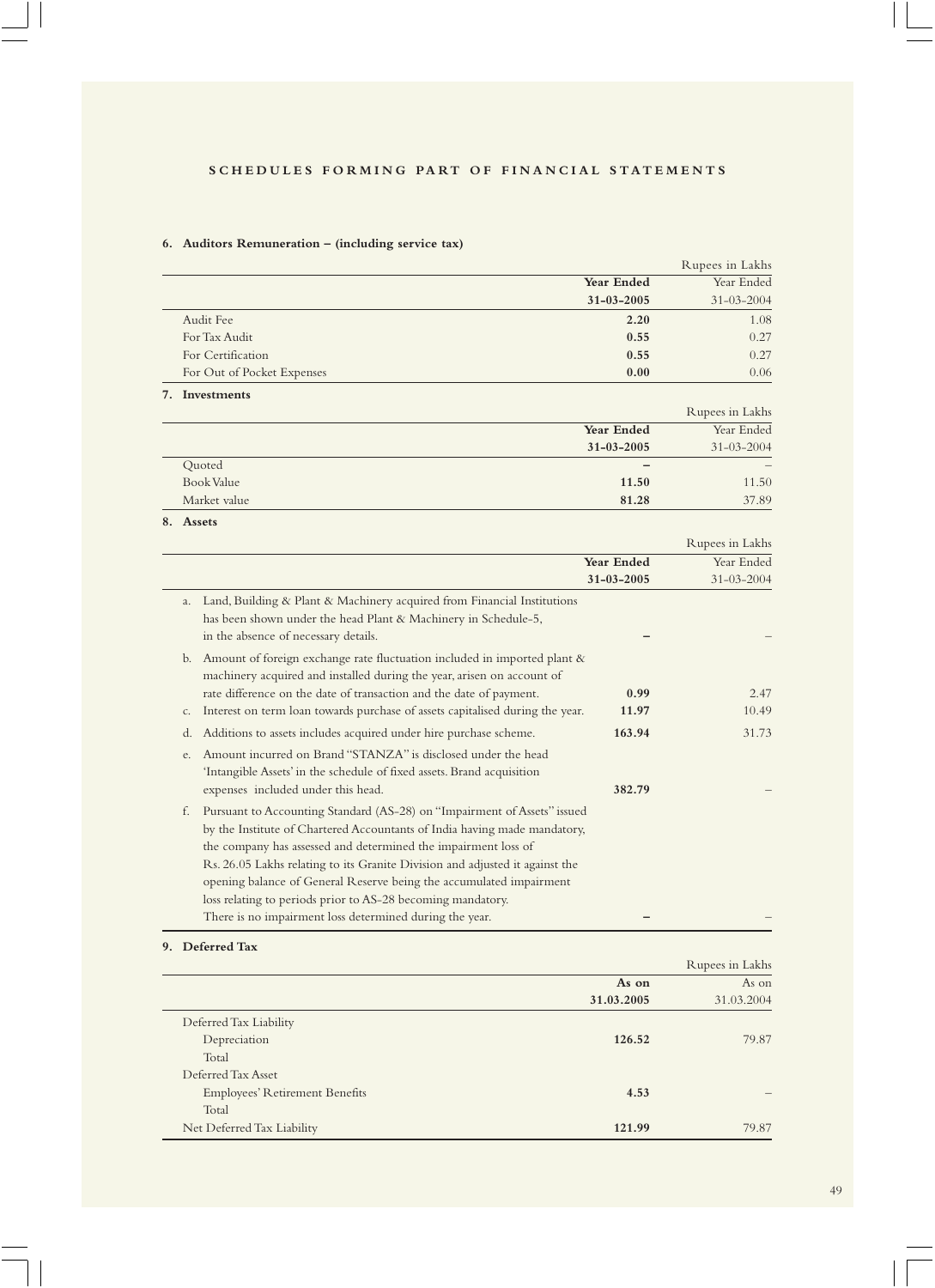## **10. Tax Deducted at source on Income**

|                        |            | Rupees in Lakhs |
|------------------------|------------|-----------------|
|                        | As on      | As on           |
|                        | 31.03.2005 | 31.03.2004      |
| On Interest received   | 4.03       | 2.26            |
| On Commission received | 0.46       | 0.36            |
| On other receipts      | 3.83       | 0.13            |

### **11. Related Party Transactions:**

- A. Enterprises where control exists There are no subsidiary companies where control exists
- B. Names of the Associate concerns: Pokarna Fabrics Limited, Pokarna Fashions Limited, Pokarna Apparels Limited, Pokarna Marketing Private Limited
- C. Names of the Associate Firms: Southend, Southend Extension, Gautam Granites
- D. Names of Key Management Personnel Shri. Gautam Chand Jain, Shri. Siddarth Jain, Shri. Rahul Jain Shri. G.Krishna Rao\*, Shri. A.Rama Chandra Rao\*, Shri. B.V.S.Prakash\* \*resigned during the year.

Disclosure of transactions between the company and related parties and the status of Outstanding balances for the year **2004-05** (2003-04)

|                                        |                         |                       |                  | Rupees in Lakhs |
|----------------------------------------|-------------------------|-----------------------|------------------|-----------------|
| Nature of the                          | Associates              | <b>Key Management</b> | <b>Relatives</b> | Total           |
| Transaction                            |                         | Personnel             | Transaction      |                 |
| Purchase of Goods                      | 98                      |                       |                  | 98              |
|                                        | (45)                    |                       |                  | (45)            |
| Purchase of Fixed Assets               | 383                     |                       |                  | 383             |
|                                        | $(-)$                   |                       |                  | $(-)$           |
| Sale of Goods                          | 172                     |                       |                  | 172             |
|                                        | (2)                     |                       |                  | (2)             |
| Rents paid                             | $\overline{\mathbf{4}}$ |                       |                  | $\overline{4}$  |
|                                        | (4)                     |                       |                  | (4)             |
| Rents received                         |                         |                       |                  |                 |
| Remuneration paid to Directors         |                         | 85                    |                  | 85              |
|                                        |                         | (139)                 |                  | (139)           |
| Balances as at $31/03/05$ – Receivable | 106                     |                       |                  | 106             |
|                                        | $(-)$                   |                       |                  | $(-)$           |
| Balances as at $31/03/05$ – Payables   | 225                     |                       |                  | 225             |
|                                        | (7)                     |                       |                  | (7)             |

Note: Dividend paid has not been considered as a transaction falling under the purview of Accounting Standard 18 "Related Party Disclosures".

### **12. Liabilities**

Information regarding Small Scale Industrial Undertakings has been determined to the extent such parties have been identified on the basis of the information available with the company. This has been relied upon by the Auditors.

The names of Small Scale Industrial Undertakings to whom the company owes a sum, which is outstanding for more than 30 days as at March, 31, 2005 are: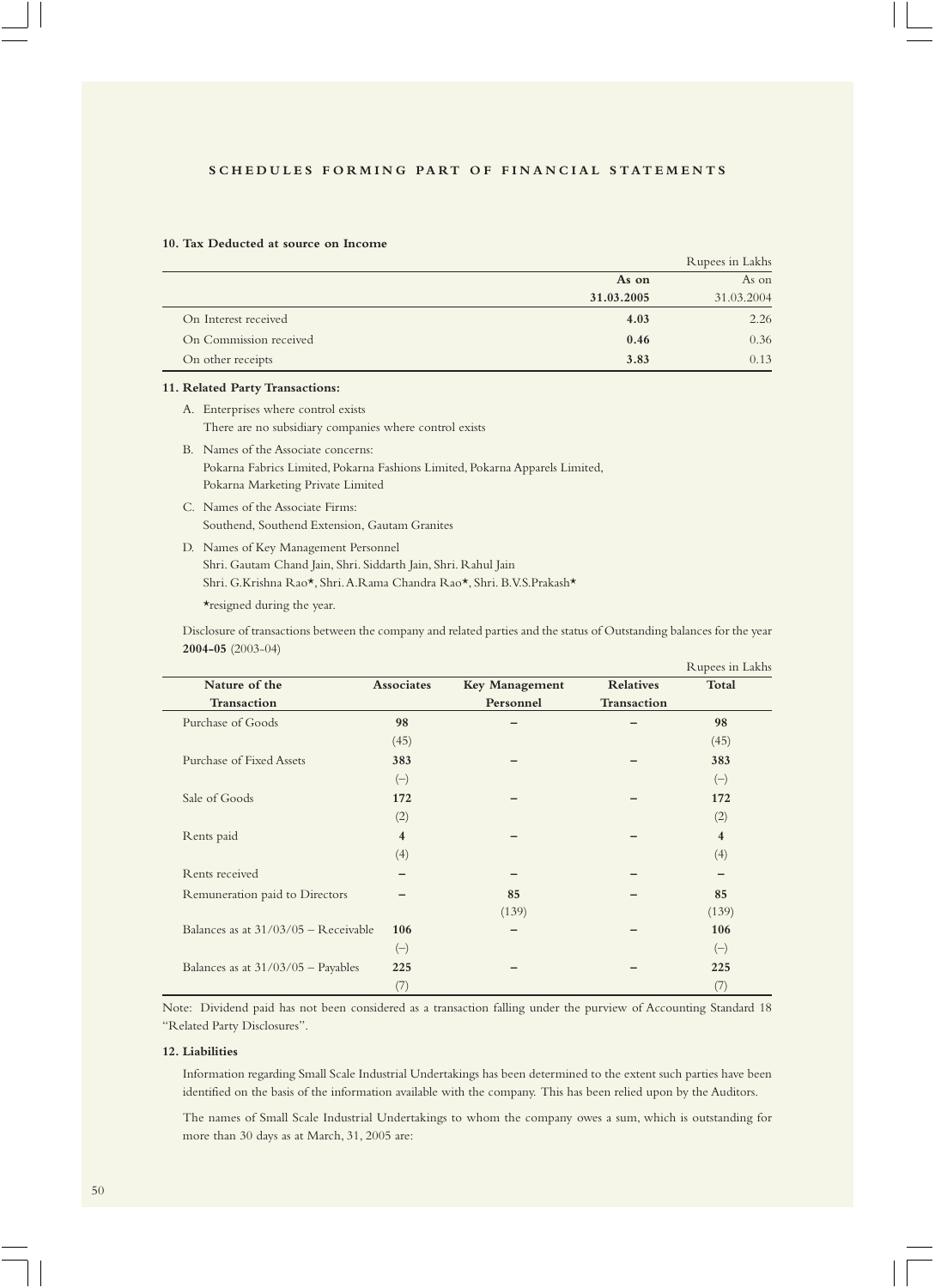Andhra Expanded Polystyrene (P) Limited, Andhra Timber & Packing Industries, Grantools (P) Limited, Madras Hard Tools Limited, Maini Abrasives (P) Limited, Somani Ispat (P) Limited, Sun Archean Abrasives.

## **13. Earnings Per Share (EPS)**

The numerators and denominators used to calculate Basic and Diluted Earnings per share.

|                                                              |                  | Amount in Rupees |
|--------------------------------------------------------------|------------------|------------------|
|                                                              | Year Ended       | Year Ended       |
|                                                              | $31 - 03 - 2005$ | $31 - 03 - 2004$ |
| Profit attributable to the Equity Shareholders $(Rs.) - (A)$ | 140273523        | 151735943        |
| Basic/Weighted average number of Equity Shares for the       |                  |                  |
| financial year $-$ (B)                                       | 6200800          | 6200800          |
| Nominal Value of Equity Shares (Rs.)                         | $10/-$           | $10/-$           |
| Basic/Diluted Earnings per Share $(Rs.) - (A)/(B)$           | 22.62            | 24.47            |

## **14. Segmental Reporting**

Disclosure of segment reporting for the year 2004-05 (2003-04) a) Information about Primary Business Segments.

| Primary Segment - Business Segment          |                         | Year Ended March 31, 2005 |             | Rupees in Lakhs         |  |  |
|---------------------------------------------|-------------------------|---------------------------|-------------|-------------------------|--|--|
| Description                                 | Granite                 | <b>Apparels</b>           | Elimination | Total                   |  |  |
| Revenue:                                    |                         |                           |             |                         |  |  |
| Sales to External customers                 | 13120                   | 343                       |             | 13463                   |  |  |
|                                             | (11043)                 | (2)                       | $(-)$       | (11045)                 |  |  |
| Inter Segment sales                         | $\overline{\mathbf{4}}$ |                           |             | $\overline{\mathbf{4}}$ |  |  |
|                                             | (57)                    | $(-)$                     |             | (57)                    |  |  |
| <b>Total Revenue</b>                        | 13124                   | 343                       | (4)         | 13467                   |  |  |
|                                             | (11100)                 | (2)                       | (57)        | (11102)                 |  |  |
| Segment Results - Profit/Loss               | 2392                    | (233)                     |             | 2159                    |  |  |
|                                             | (2148)                  | (1)                       | $(-)$       | (2147)                  |  |  |
| <b>Interest Expenses</b>                    | 443                     | 187                       |             | 630                     |  |  |
|                                             | $(-)$                   | $(-)$                     |             | (397)                   |  |  |
| Income Tax                                  |                         |                           |             | 127                     |  |  |
|                                             |                         |                           |             | (233)                   |  |  |
| Profit after tax                            |                         |                           |             | 1402                    |  |  |
|                                             |                         |                           |             | (1517)                  |  |  |
| Other Segment Information                   |                         |                           |             |                         |  |  |
| Capital Expenditure                         | 835                     | 774                       |             | 1609                    |  |  |
|                                             | (1857)                  | (1909)                    | $(-)$       | (3766)                  |  |  |
| Depreciation                                | 389                     | 88                        |             | 477                     |  |  |
|                                             | (335)                   | (1)                       | $(-)$       | (336)                   |  |  |
| Particulars of Segment Assets & Liabilities |                         |                           |             |                         |  |  |
| <b>Segment Assets</b>                       | 13031                   | 3616                      |             | 16647                   |  |  |
|                                             | (13076)                 | (2149)                    |             | (15225)                 |  |  |
| Segments Liabilities                        | 6771                    | 2612                      |             | 9383                    |  |  |
|                                             | (6923)                  | (1150)                    |             | (8073)                  |  |  |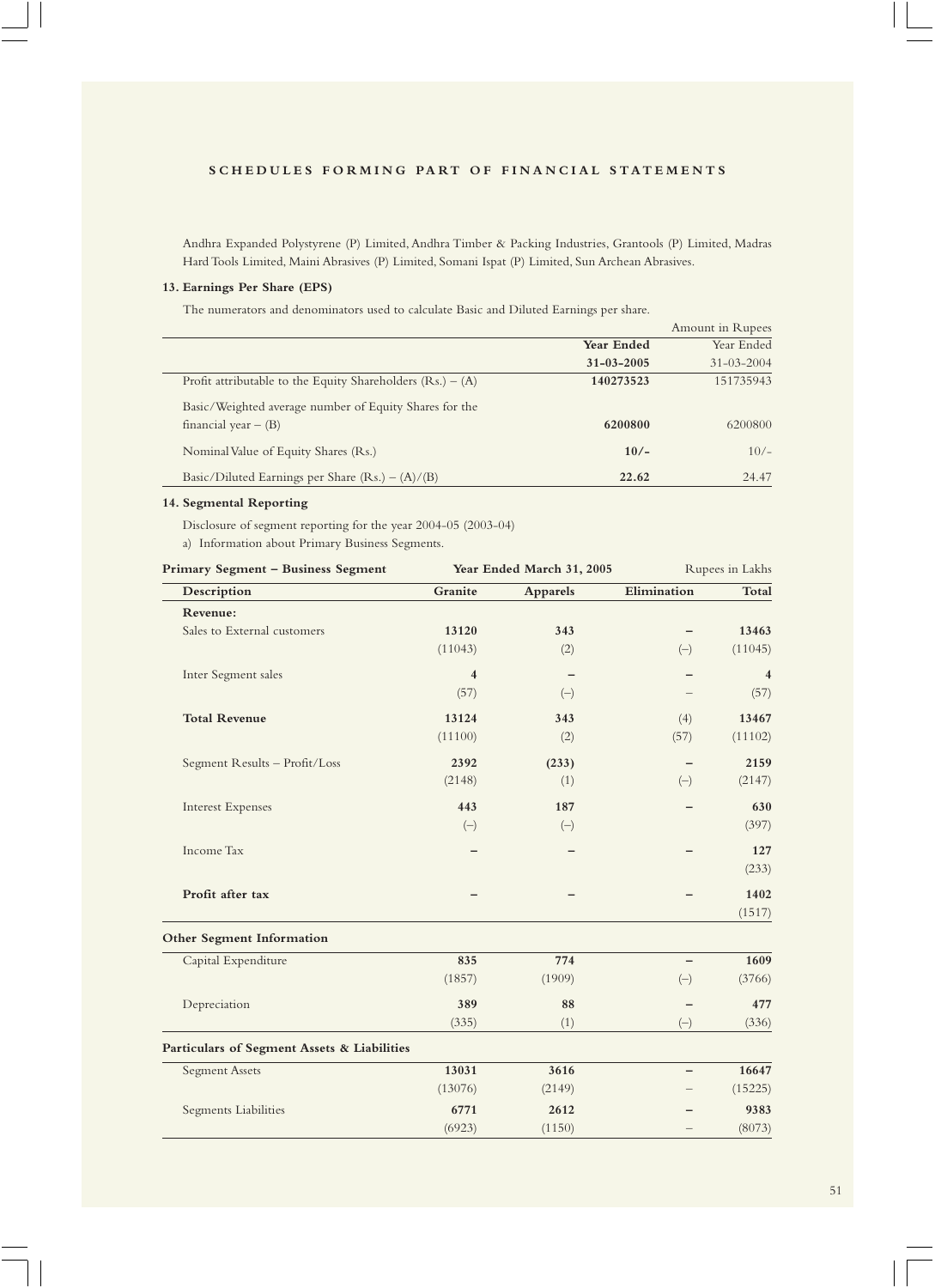# b) Information about Secodary Segments – Geographical Revenue attributable to location of customers is as follows

|                   |             |                          |       |         |                          | Rupees in Lakhs |
|-------------------|-------------|--------------------------|-------|---------|--------------------------|-----------------|
|                   | $2004 - 05$ |                          |       |         |                          |                 |
| Country           | Granite     | Apparel                  | Total | Granite | Apparel                  | Total           |
| USA               | 10009       | 1                        | 10010 | 7867    | —                        | 7867            |
| Europe            | 465         | $\overline{\phantom{a}}$ | 465   | 215     | $\qquad \qquad -$        | 215             |
| Asia              | 1135        |                          | 1135  | 1377    | $\overline{\phantom{0}}$ | 1377            |
| India             | 1273        | 342                      | 1611  | 1592    | $\overline{2}$           | 1537            |
| Rest of the World | 242         | $\qquad \qquad -$        | 242   | 49      | -                        | 49              |
| Total             | 13124       | 343                      | 13467 | 11100   | $\overline{2}$           | 11102           |

The entire activity pertaining to sales outside India is carried out from India.

Note:

- 1. The company has disclosed Business Segment as the primary segment. Segments have been identified taking into account the nature of the products, the differing risks and returns, the organisation structure and internal reporting system. The company's operations predominantly relate to Granite and Apparel divisions.
- 2. Segment Revenue, Segment Results, Segment Assets and Segment Liabilities include the respective amounts identifiable to each of the segments as also amounts allocated on reasonable basis.

Apparel division of the company has commenced its commercial production on 25.03.2004; hence the figures of previous year are for six days only as against the current full year operations. Hence, the current year segment figures of apparel division are not comparable with previous year figures.

### **15. Sundry debtors**

|                                                                                     |            | Rupees in Lakhs |
|-------------------------------------------------------------------------------------|------------|-----------------|
|                                                                                     | As on      | As on           |
|                                                                                     | 31.03.2005 | 31.03.2004      |
| Periodically, the company evaluates all customer dues to the company                |            |                 |
| for collectibles. The need for provisions is assessed based on various              |            |                 |
| factors including collectibles of specific dues, risk perceptions of the industry   |            |                 |
| in which the customer operates, and general economical factors, which could         |            |                 |
| affect the customer's ability to settle. Amount of provision for doubtful debts is: | 57.84      | 81.65           |
| Debts due by firms or private companies respectively in which any director is a     |            |                 |
| partner or a director or a member included under the head sundry debtors            | 96.09      |                 |
| 16. Key Man Insurance                                                               |            |                 |
| Insurance includes premium paid towards Key Man Insurance                           | 21.49      |                 |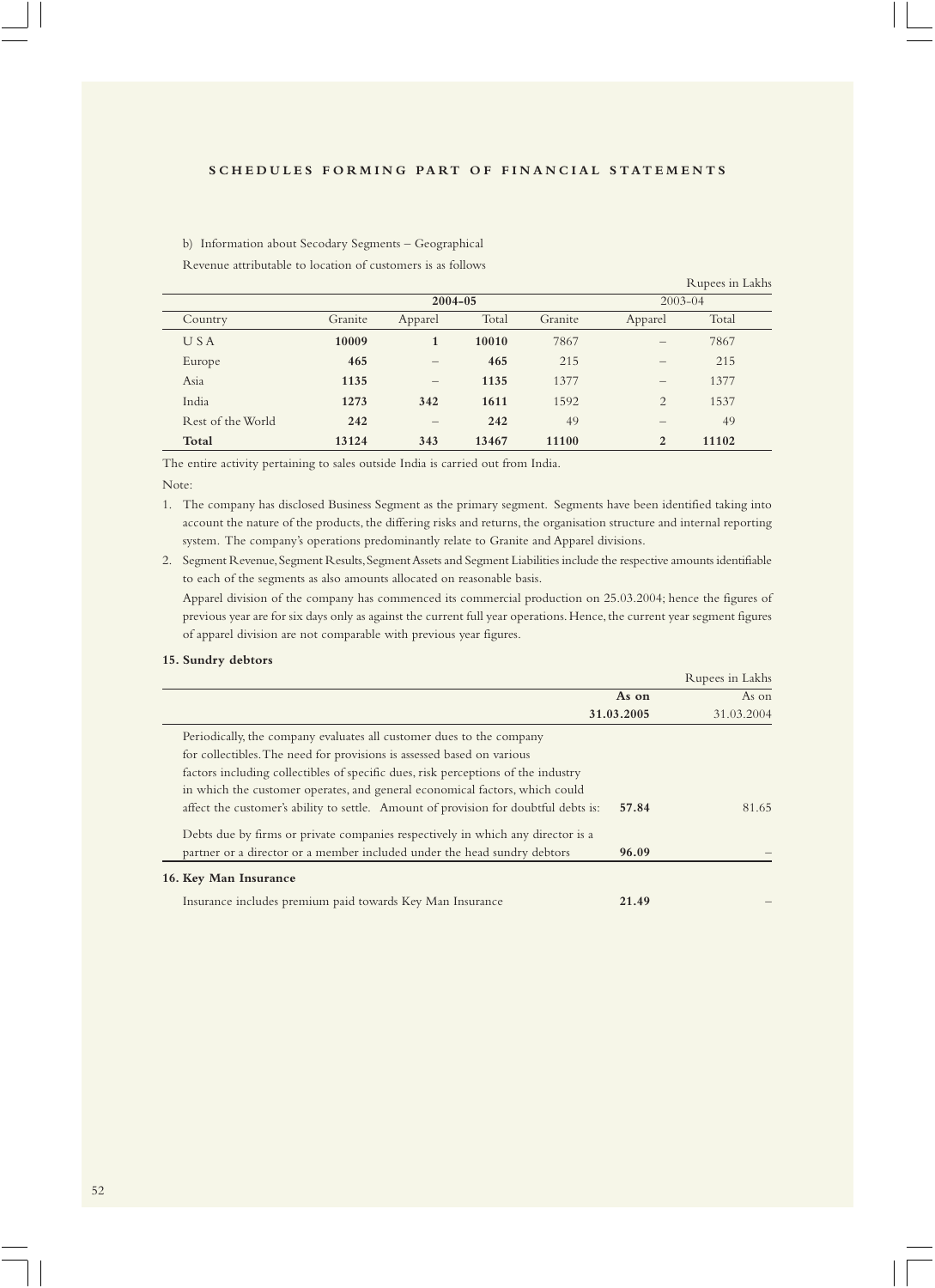# **17. Aggregate expenses**

The following are the aggregate amount incurred on specific expenses that are required to be disclosed under Schedule VI to the Companies Act, 1956.

|                                                |                   | Rupees in Lakhs  |
|------------------------------------------------|-------------------|------------------|
|                                                | <b>Year Ended</b> | Year Ended       |
|                                                | $31 - 03 - 2005$  | $31 - 03 - 2004$ |
| Salaries & Bonus                               | 7,01,19,561       | 5, 44, 36, 144   |
| Staff Welfare                                  | 98,68,387         | 70,03,494        |
| Contribution to Provident Fund and Other Funds | 61,46,473         | 43, 37, 605      |
| Foreign Travel                                 | 88, 53, 703       | 1,67,25,855      |
| Raw Material                                   | 38,88,10,461      | 22,99,22,498     |
| Purchase of Trading Goods                      | 4,73,24,556       | 1,64,39,749      |
| Other Processing Expenses                      | 43,63,099         | 41,02,380        |
| Consumables, Stores & Spares                   | 17,05,58,953      | 16,66,34,668     |
| Communication Charges                          | 41,27,353         | 39,22,942        |
| Professional & Consultancy Charges             | 70,84,503         | 6, 12, 746       |
| Traveling & Conveyance                         | 59,74,492         | 51,63,634        |
| Rent                                           | 7,57,000          | 5,04,200         |
| Printing and Stationery                        | 25, 35, 772       | 17,49,452        |
| Advertisement                                  | 56,82,826         | 39,04,747        |
| General Expenses                               | 26, 59, 574       | 11,95,932        |
| Repairs & Maintenance                          | 2, 10, 12, 718    | 2,46,50,285      |
| Power & Fuel                                   | 8, 55, 15, 798    | 7,35,74,850      |
| <b>Electricity Charges</b>                     | 6,00,178          | 7,35,302         |
| <b>Cutter Charges</b>                          | 96,05,974         | 1,87,69,944      |
| <b>Insurance Charges</b>                       | 1, 24, 37, 774    | 34,70,415        |
| Vehicle Maintenance                            | 63,77,049         | 56,07,406        |
| Rates & Taxes                                  | 28,20,684         | 37, 34, 391      |
| <b>Commission Charges</b>                      | 92, 12, 519       | 77, 31, 520      |
| Lease Rent                                     | 61,45,833         | 63, 46, 115      |
| Donations                                      | 23,09,678         | 6,22,863         |
| <b>Auditors Remuneration</b>                   |                   |                  |
| - audit fees                                   | 2,20,400          | 1,66,120         |
| - tax audit fees/certification and other works | 1,10,200          | 50,000           |
| - out of pocket expenses                       |                   | 38,367           |
| Provision for Bad and Doubtful Debts           |                   | 60,94,740        |
| Advances Written Off                           | 19,25,554         |                  |
| <b>Bank Charges</b>                            | 69,38,018         | 29,58,677        |
| Commission to Non-whole Time Directors         | 9,00,000          | 9,80,000         |
| Loss on Sale of Assets / Written off           | 12,44,608         | 6,56,988         |
| Foreign Exchange Fluctuation                   | 37,69,802         | 1,15,14,046      |
| Directors Sitting Fee                          | 46,000            | 72,000           |
| Carriage Inward                                | 9, 12, 52, 750    | 7,04,37,612      |
| C & F Charges                                  | 7,66,01,203       | 7,20,82,698      |
| Royalty & Dead Rent                            | 3, 10, 75, 388    | 2,41,34,033      |
| Subscription                                   | 1,81,354          | 1,70,355         |
| <b>Business Promotion</b>                      | 80,91,811         | 1,94,23,216      |
| Preliminary Expenses                           | 4,36,430          | 3,59,428         |
| Other Selling Expenses                         | 13,76,108         | 96,557           |
| Packing Material                               | 2, 15, 58, 180    | 1,53,28,625      |
| Sales Tax                                      | 54,94,544         | 35, 32, 154      |
| <b>Interest Charges</b>                        | 5,60,42,187       | 3,67,80,756      |
| Depreciation                                   | 4,76,55,992       | 3,36,18,922      |
| Total                                          | 1,24,58,25,448    | 96,03,94,431     |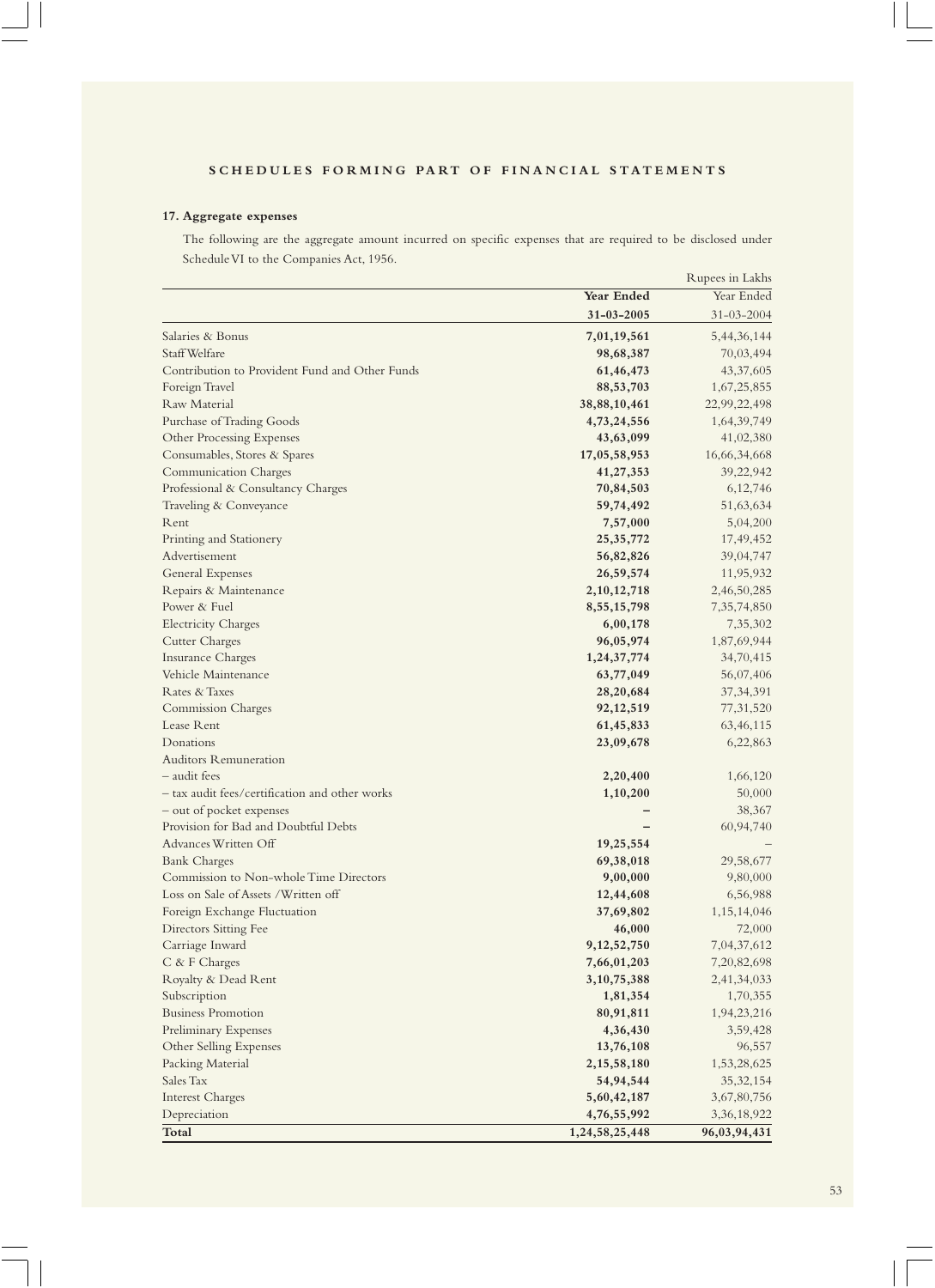### **18. General**

- a) In the opinion of the company, the current assets, loans and advances are approximately of their value stated if realized in the ordinary course of business.
- b) Paise are rounded off to the nearest Rupee.
- c) Previous year's figures have been regrouped / recast wherever considered necessary to make these comparable with those of the current year. Apparel division of the company has commenced its commercial production on 25.03.2004; hence the figures of apparel division are for six days only in the previous year as against the current full year operations, hence, the figures are not comparable with previous year figures

### **19. Additional information required as per clause 4C and 4D and notes thereon of part II of Schedule VI to the Companies Act,1956**

### **a. Licenced Capacity and installed Capacity:**

| Class of Goods          | Units  |             | Licenced Capacity | Installed Capacity |             |
|-------------------------|--------|-------------|-------------------|--------------------|-------------|
|                         |        | $2004 - 05$ | $2003 - 04$       | $2004 - 05$        | $2003 - 04$ |
| Apparels                | Nos.   | 525000      | 525000            | 450000             | 450000      |
| <b>Finished Granite</b> | Sq.mts | NA          | NΑ                | 636000             | 588000      |

Rs. In Lakhs

|                |       |                      |       |            |       | Rs. In La     |
|----------------|-------|----------------------|-------|------------|-------|---------------|
|                |       | Opening Stock Produ- |       | Purchases  | Sales | Closing Stock |
| Class of Goods | Units |                      | ction | /transfers |       |               |
|                |       |                      |       |            |       |               |

**b. Particulars of Production, Sales and Stock for the year 2004-05** (2003-04)**:**

|                                       |        | Qty.    | Value          | Qty.                            | Qty.                     | Value             | Qty.     | Value   | Qty.    | Value             |
|---------------------------------------|--------|---------|----------------|---------------------------------|--------------------------|-------------------|----------|---------|---------|-------------------|
| <b>Manufactured Goods:</b>            |        |         |                |                                 |                          |                   |          |         |         |                   |
| Finished Granite                      | Sq.mts | 23243   | 185            | 491977                          | 1180                     | 44                | 453912   | 11162   | 62487   | 355               |
|                                       |        | (14998) | (112)          | (403632)                        | (0)                      | (0)               | (395387) | (8748)  | (23243) | (276)             |
| Raw Granite                           | Cbm    | 655     | 45             | 9316                            | 2101                     | $\bf{0}$          | 6980     | 1713    | 890     | 78                |
|                                       |        | (658)   | (63)           | (8422)                          | (2364)                   | (0)               | (6060)   | (2039)  | (655)   | (45)              |
| Apparels incl. Job work               | Nos.   | 1594    | $\overline{7}$ | 102709                          |                          | -                 | 82303    | 215     | 22000   | 206               |
|                                       |        | (0)     | (0)            | (1594)                          | $\overline{\phantom{m}}$ | $\qquad \qquad -$ | (0)      | (0)     | (1594)  | (7)               |
| <b>Traded Goods:</b>                  |        |         |                |                                 |                          |                   |          |         |         |                   |
| Raw Granite                           | Cbm    |         |                | -                               | 1953                     | 337               | 949      | 164     | 1004    | 85                |
|                                       |        | $(-)$   | $(-)$          | $\hspace{0.1mm}-\hspace{0.1mm}$ | (1511)                   | (156)             | (1511)   | (296)   | $(-)$   | $\left( -\right)$ |
| <b>Finished Granite</b>               | Sq.mts | -       | -              | -                               | 1717                     | 53                | 1717     | 65      |         |                   |
|                                       |        | $(-)$   | $(-)$          | $\qquad \qquad -$               | (739)                    | (9)               | (739)    | (11)    | $(-)$   | $(-)$             |
| Fabric                                | Mtrs.  | 10127   | $\overline{7}$ | -                               | 34109                    | 77                | 44236    | 126     |         |                   |
|                                       |        | $(-)$   | $(-)$          | $\overline{\phantom{m}}$        | (11321)                  | (9)               | (1194)   | (2)     | (10127) | (7)               |
| Add: Sale of Scrap                    |        |         |                |                                 |                          |                   |          | 22      |         |                   |
|                                       |        |         |                |                                 |                          |                   |          | (7)     |         |                   |
| Net sale as per Profit & Loss Account |        |         |                |                                 |                          |                   |          | 13467   |         |                   |
|                                       |        |         |                |                                 |                          |                   |          | (11103) |         |                   |

### **c. Raw Material Consumed during the year**:

|                |       |       |             |      | Rs. In Lakhs |  |  |  |
|----------------|-------|-------|-------------|------|--------------|--|--|--|
| Class of Goods | Units |       | $2004 - 05$ |      | $2003 - 04$  |  |  |  |
|                |       | Qty.  | Value       | Qty. | Value        |  |  |  |
| Raw Granite*   | Cbm   | 12732 | 3755        | 9108 | 2295         |  |  |  |
| Fabric         | Mtrs. | 91957 | 132         | 2537 |              |  |  |  |

\*Excluding inter unit transfer of 2101 CBM of Rs.561 Lakhs (previous year 2364 CBM of Rs.574 Lakhs)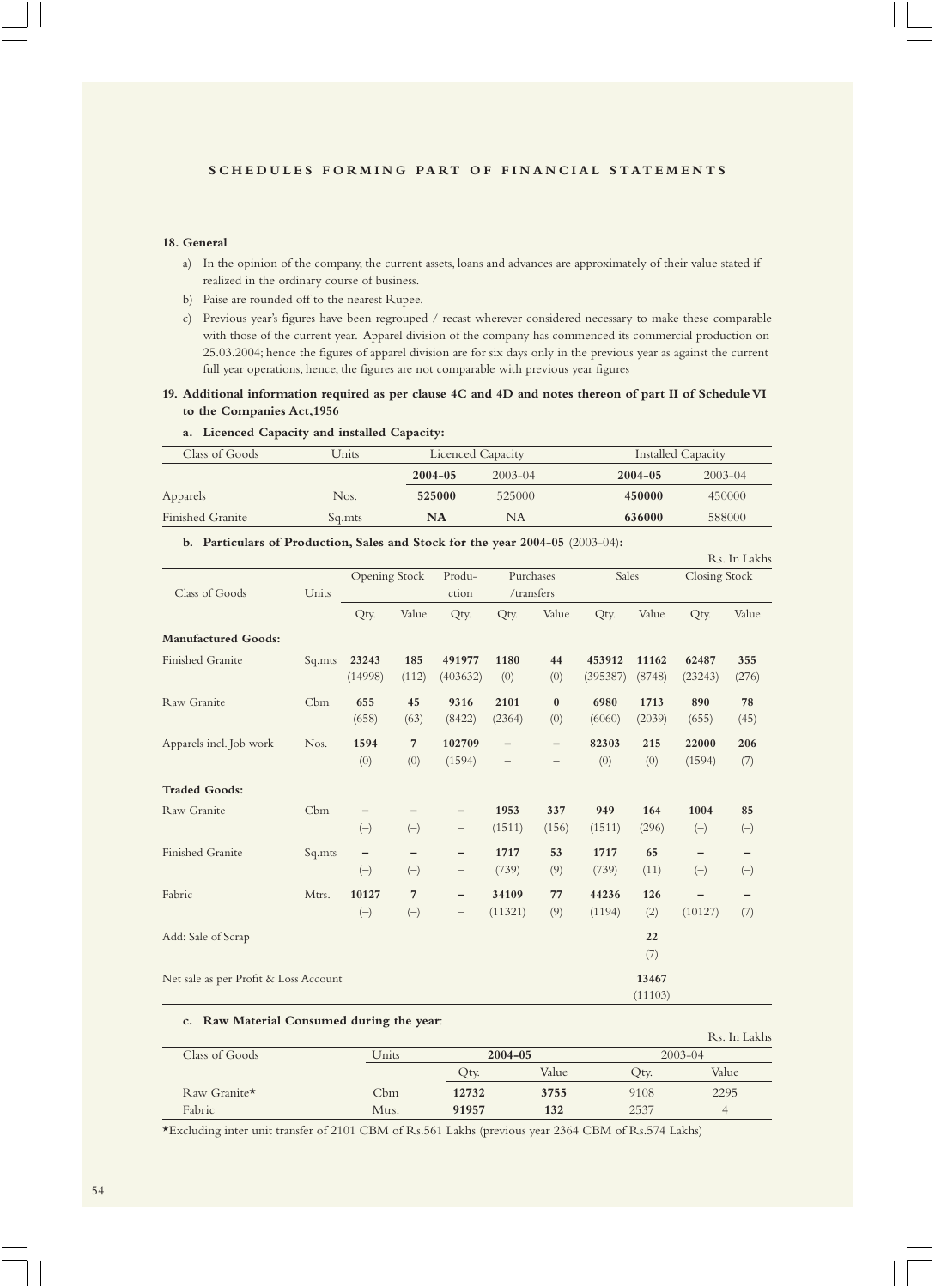## **d. Details of imported and indigenous raw materials, consumables, stores & spares consumed during the year:**

|                              |              |         |               |             | Rs. In Lakhs  |
|------------------------------|--------------|---------|---------------|-------------|---------------|
| Class of Goods               |              | 2004-05 |               | $2003 - 04$ |               |
|                              |              | Value   | $\frac{0}{0}$ | Value       | $\frac{0}{0}$ |
| Raw Material                 | - Imported   | 532     | 14            | 172         |               |
|                              | - Indigenous | 3356    | 86            | 2127        | 93            |
| Total                        |              | 3888    | 100           | 2299        | <b>100</b>    |
| Consumables, Stores & Spares | - Imported   | 997     | 58            | 1217        | 73            |
|                              | - Indigenous | 709     | 42            | 449         | 27            |
| Total                        |              | 1706    | 100           | 1666        | 100           |

## **e. CIF value of imports**:

|                                    |             | Rupees in Lakhs |
|------------------------------------|-------------|-----------------|
|                                    | $2004 - 05$ | $2003 - 04$     |
| Raw Material                       | 885         | 184             |
| Consumables, Stores & Spares       | 1333        | 1258            |
| Capital items                      | 994         | 1816            |
| f. Earnings in foreign currency    |             |                 |
| Income from sales (FOB)            | 11616       | 9274            |
| g. Expenditure in foreign currency |             |                 |
| Travel expenses                    | 56          | $184*$          |
| Advertisement                      | 21          | 19              |
| Exhibition                         | 47          | 85              |
| Professional & Consultancy         | 59          | $83*$           |
| Interest                           | 40          | 23              |

Note: \* Includes -NIL- (previous year 64.24) lakhs capitalised

### **h. Remittance of dividend in foreign currency**

The company has not remitted any amount in foreign currency on account of dividend during the year and does not have information as to the extent to which remittances, if any, in foreign currency have been made by/on behalf of Non Resident of India (NRI) shareholders. The particulars of dividends made are as under:

| Year Ended       |
|------------------|
| $31 - 03 - 2004$ |
| 14               |
| 19100            |
| 28650            |
|                  |

As per our report of even date annexed For and on behalf of Board of Directors

| For S. Daga & Co.            | Gautam Chand Jain               | Chairman & Managing Director |  |  |  |  |  |  |  |  |
|------------------------------|---------------------------------|------------------------------|--|--|--|--|--|--|--|--|
| <b>Chartered Accountants</b> | Rahul Jain                      | Executive Director           |  |  |  |  |  |  |  |  |
|                              | Siddharth Jain                  | Executive Director           |  |  |  |  |  |  |  |  |
|                              | M Yugandhar                     | Director                     |  |  |  |  |  |  |  |  |
| (Shantilal Daga)             | Vinayak Rao Juvvadi             | Director                     |  |  |  |  |  |  |  |  |
| Partner                      | T V Chowdary                    | Director                     |  |  |  |  |  |  |  |  |
| Membership No. 11617         | Prakash Chand Jain              | Director                     |  |  |  |  |  |  |  |  |
|                              | Dhanjibhai Sawla                | Director                     |  |  |  |  |  |  |  |  |
|                              | Mahender Chand Chordia Director |                              |  |  |  |  |  |  |  |  |
|                              | M Viswanatha Reddy              | <b>CFO</b>                   |  |  |  |  |  |  |  |  |
| Place: Secunderabad          | Sanjay Daga                     | $GM -$ Accounts              |  |  |  |  |  |  |  |  |
| Date: $30th$ June, $2005$    | Paras Jain                      | Company Secretary            |  |  |  |  |  |  |  |  |